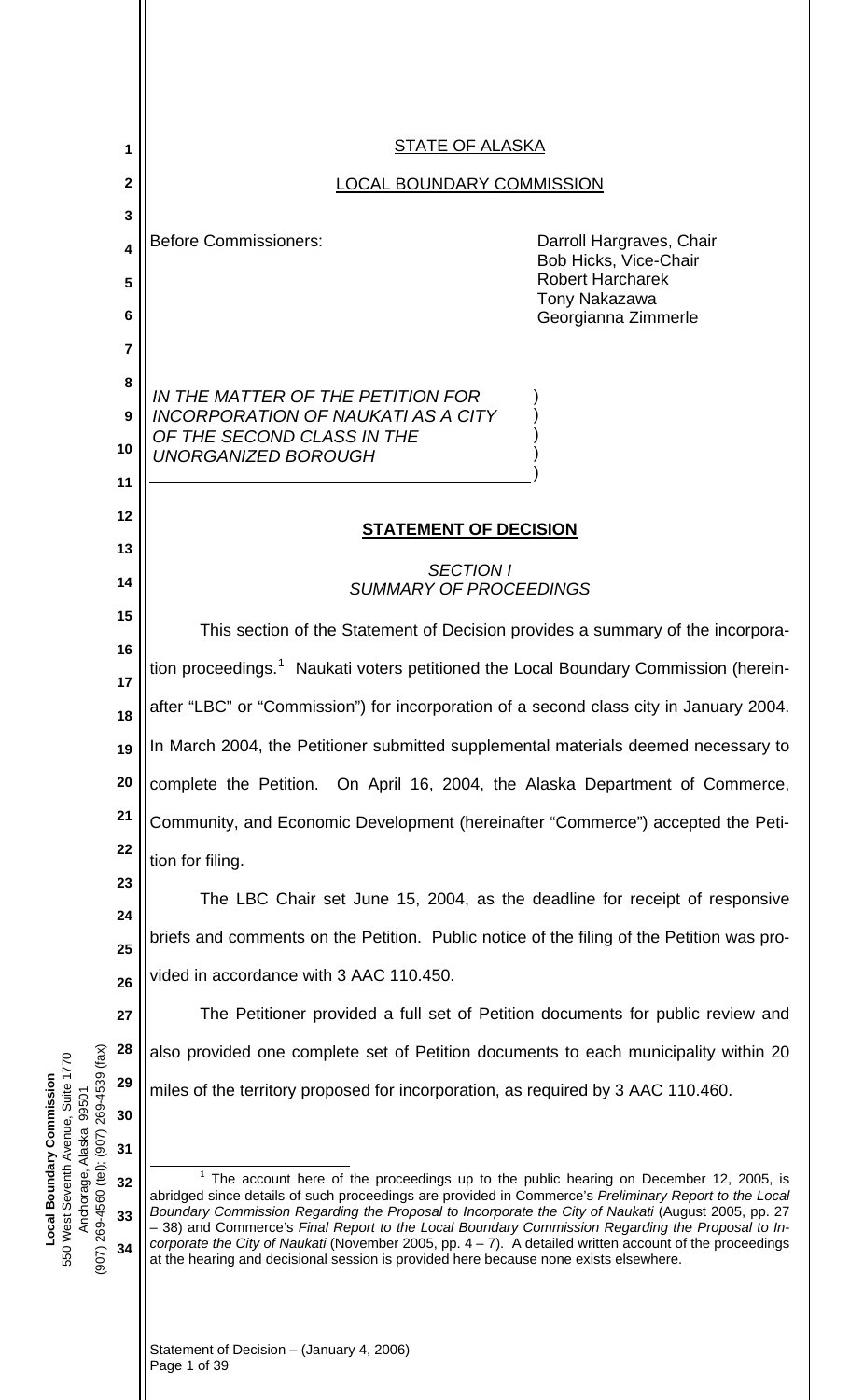**1 2 3 4** Scott Van Valin, owner and operator of the El Capitan Lodge at Sarkar Cove within the territory proposed for incorporation, (hereinafter "Respondent") filed the only Responsive Brief in this proceeding. The Responsive Brief was prepared by attorney H. Clay Keene and consultant James A. Van Altvorst.

**5**

**13**

**25**

**26**

**27**

**28**

**6 7 8 9 10** In addition to the Responsive Brief, five sets of written comments concerning the proposal were received by the June 15, 2004 deadline. Those comments were submitted by Al and Delores Donnelly, Scott Van Valin, Vern and Sue Bauer, Roland Nehring, and Morris and Verna Ververs. All of the commenters were property owners at Sarkar Cove within the territory proposed for incorporation.<sup>[2](#page-1-0)</sup>

**11 12** In answer to the Responsive Brief and comments, the Petitioner submitted a Reply Brief on August 2[3](#page-1-1), 2004.<sup>3</sup>

**14 15 16 17 18** In accordance with 3 AAC 110.530, Commerce prepared its *Preliminary Report to the Local Boundary Commission Regarding the Proposal to Incorporate the City of Naukati* (hereinafter "*Preliminary Report*")examining the Petition. The 196-page *Preliminary Report* was published in August 2005. The LBC Chair set October 12, 2005, as the deadline for comment on the *Preliminary Report*.

**19 20 21 22 23 24** As required by AS 29.05.080 and 3 AAC 110.520, Commerce held a public informational meeting in Naukati regarding the incorporation proposal. The duly-noticed meeting was held in the new Naukati School on October 4, 2005, beginning at 7 p.m. Aside from Commerce staff, approximately 35 persons attended the meeting. The meeting lasted approximately three hours.<sup>[4](#page-1-2)</sup>

Eighteen sets of comments on Commerce's *Preliminary Report* were timely submitted by individuals, groups, and organizations. Those included nine sets of comments from Naukati East residents and property owners (Ed and Chyral Berney, Larry Wilkinson (2 sets of comments), Patrick and Leeann Thurston, Norman and Brenda

- <span id="page-1-2"></span><span id="page-1-1"></span> $\overline{a}$  $2$  The Responsive Brief and five sets of comments opposed incorporation, particularly with respect to proposed boundaries encompassing Sarkar Cove. Commerce's *Preliminary Report* (pp. 39 – 151) summarizes the arguments in the Responsive Brief and comments.
	- 3 Commerce's *Preliminary Report* (pp. 39 151) summarizes the Petitioner's Reply Brief.

4 A summary of the informational meeting is provided in Commerce's *Final Report* (pp. 8 – 11).

<span id="page-1-0"></span>(907) 269-4560 (tel); (907) 269-4539 (fax) (907) 269-4560 (tel); (907) 269-4539 (fax) 550 West Seventh Avenue, Suite 1770 550 West Seventh Avenue, Suite 1770 **Local Boundary Commission**  Local Boundary Commission **29** Anchorage, Alaska 99501 Anchorage, Alaska 99501 **30 31 32 33 34**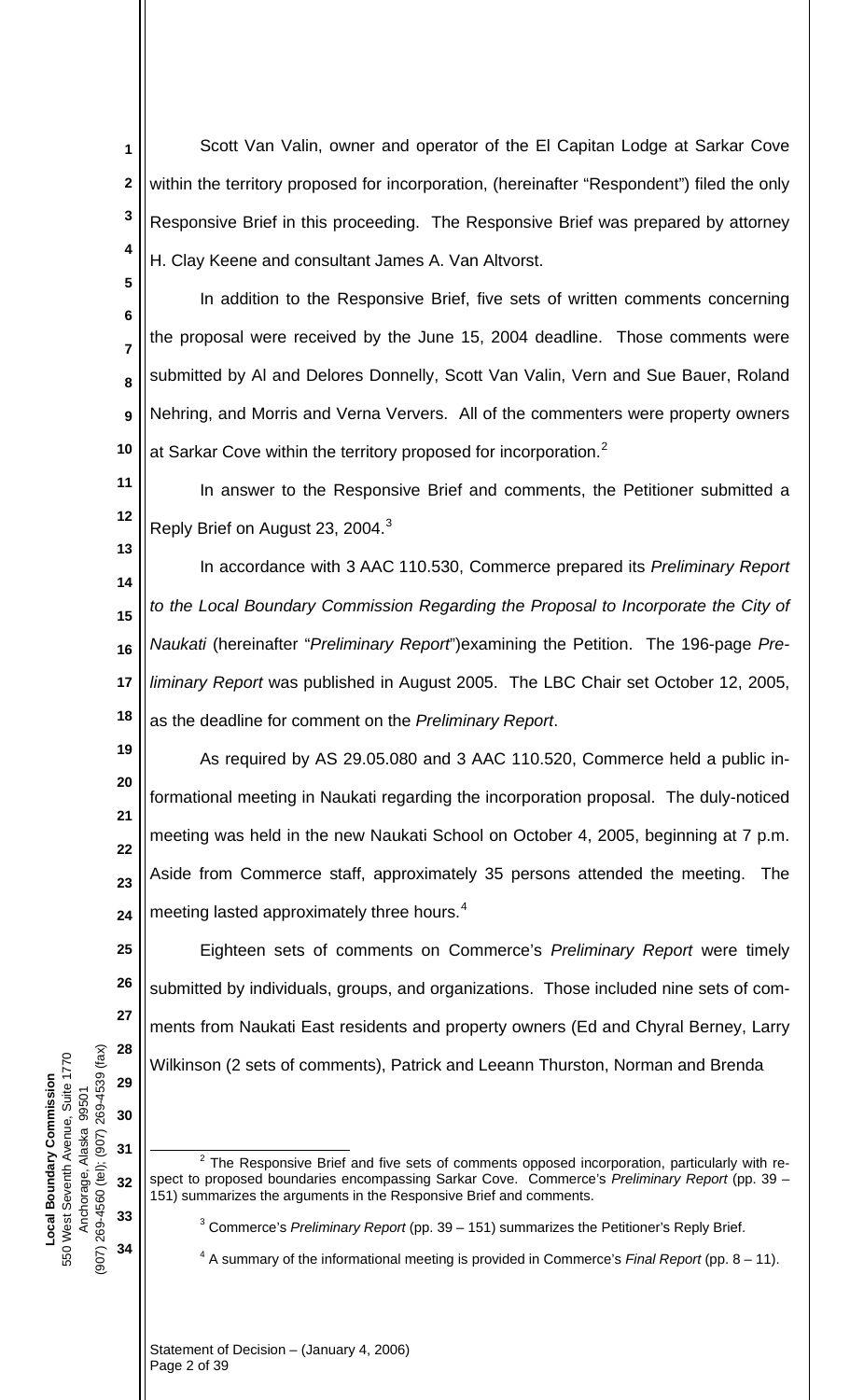**1 2 3 4 5 6 7 8 9** Coon, Robert and Isabel Huestis, Teresa Baskett, Robert Schmidt, and Jerry Hermanson). Six sets of comments were filed by Sarkar Cove property owners (Arlyn and Dolores Donnelly, Vern and Sue Bauer, Morris and Verna Ververs, H. Clay Keene, Attorney representing Respondent Scott Van Valin, Ruth Ann Albright, and Roland and Betsy Nehring). One set of comments was submitted by the Petitioner's Representative, Art King. Mr. King also submitted separate comments as President of Naukati West, Inc., an incorporated non-profit homeowners association. Written com-ments were also submitted by Claire King, a resident of Naukati West.<sup>[5](#page-2-0)</sup>

**10 11 12** In November 2005, Commerce published its *Final Report to the Local Boundary Commission Regarding the Proposal to Incorporate the City of Naukati* (hereinafter "*Final Report*"). The *Final Report* comprised 108 pages.

**14 15 16 17 18** On December 12, 2005, LBC Commissioners Hargraves, Hicks, Harcharek, and Zimmerle traveled to Naukati to conduct a public hearing on the city incorporation pro-posal.<sup>[6](#page-2-1)</sup> Prior to the hearing, the four participating LBC members briefly toured portions of the territory proposed for incorporation. Commissioners Hicks and Harcharek also inspected the community dock and the shellfish nursery.

**19 20 21 22** At 7:00 p.m. on December 12, 2005, the Commission convened a duly noticed public hearing on the proposal at the new Naukati School. Aside from the LBC and Commerce staff, approximately 30 individuals attended the hearing.

**23 24 25 26 27 28** The hearing began with a summary by LBC Staff of its reports and recommendations to the Commission. In brief, Commerce recommended that the LBC amend the Petition to reduce the territory proposed for incorporation from the 44 square miles outlined in the Petition to approximately 11.7 square miles. Commerce also recommended that the LBC condition incorporation upon voter approval of a proposition providing for the levy of a sales tax and/or property tax.

Following Commerce's summary, Petitioner's Representative Art King made the Petitioner's opening statement. Mr. King urged the LBC not to condition in-

6 Commissioner Nakazawa was absent due to illness.

(907) 269-4560 (tel); (907) 269-4539 (fax) (907) 269-4560 (tel); (907) 269-4539 (fax) 550 West Seventh Avenue, Suite 1770 550 West Seventh Avenue, Suite 1770 **Local Boundary Commission**  Local Boundary Commission Anchorage, Alaska 99501 Anchorage, Alaska 99501

**29**

**30**

**31**

**32**

 $\overline{a}$ 

<span id="page-2-0"></span>**33**

<span id="page-2-1"></span>**34**

<sup>5</sup> A summary of the comments on the *Preliminary Report* and analysis of the comments is provided in Commerce's *Final Report* (pp. 12 – 56).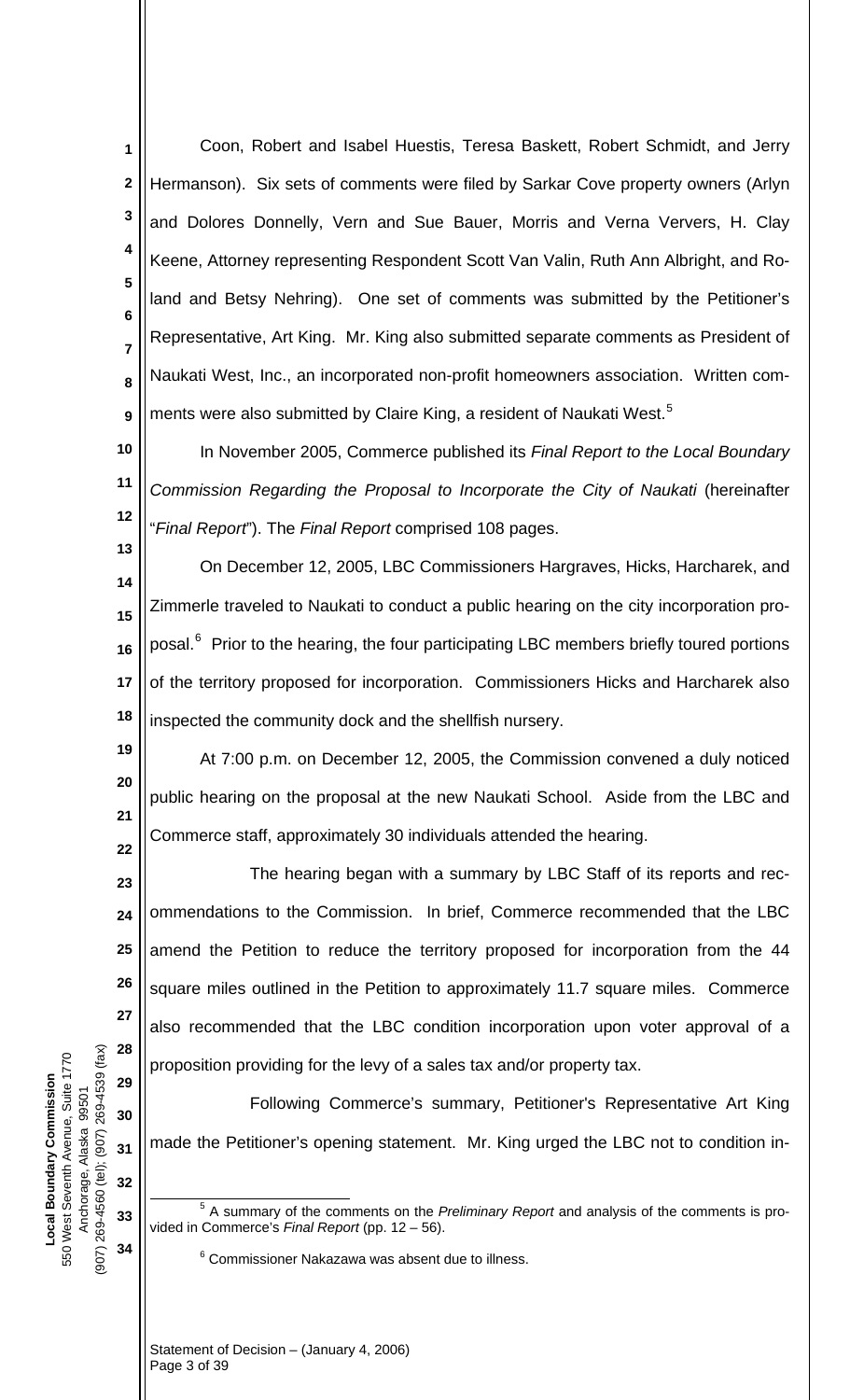corporation upon voter approval of propositions granting the city authority to levy either a sales tax or property tax. **1 2**

**3 4** At the request of Commissioner Zimmerle, Mr. King outlined the extent of citizen participation in the development of the Petition.

**6 7 8** Commissioner Hicks invited Mr. King to reconcile the current interest in forming a city with the lack of such cited in the April 1998 *Community Action Plan* prepared on behalf of Naukati West, Inc.

**9 10 11 12 13 14 15 16 17** Commissioner Hicks also addressed the need for capital improvements at the dock. Since no provision had been made in the Petition to fund those capital improvement needs, Commissioner Hicks asked whether the Petitioner's Representative considered dock capital improvements to be an "essential service" of the proposed city. Further, he asked Mr. King to explain how the city would maintain roads with only a grader, since the December 2003 *Naukati Community Comprehensive Strategic Action Plan* indicated that a backhoe, loader, dump truck, and roller would also be needed to maintain roads.

**18 19** In response to a question from Commissioner Hargraves, Mr. King provided details about which specific roads would be maintained by the city.

**21 22 24 25 26 28 29 30** Commissioner Hicks observed that the *Naukati Community Comprehensive Strategic Action Plan* indicated that land use conflicts have arisen in Naukati because of industrial development in residential areas. He noted, however, that the Petition makes no provision for land use regulation by the proposed city. Further, Commissioner Hicks noted that law enforcement is conspicuously absent from the Petition despite the fact that the community once had a Village Public Safety Officer. Commissioner Hicks also indicated that the *Naukati Community Comprehensive Strategic Action Plan* cited difficulties with illegal disposal of solid waste; yet the Petition makes no provision for solid waste collection.

**32 33 34** Commissioner Hicks indicated that he was troubled by the Petitioner's plan to sell general grant lands and then use the proceeds for operating expenses. He stated that he felt that such would result in the serious depletion of the community's capital assets, which could ultimately lead to bankruptcy of the proposed city.

(907) 269-4560 (tel); (907) 269-4539 (fax) (907) 269-4560 (tel); (907) 269-4539 (fax) 550 West Seventh Avenue, Suite 1770 550 West Seventh Avenue, Suite 1770 **Local Boundary Commission**  Local Boundary Commission Anchorage, Alaska 99501 Anchorage, Alaska 99501

**5**

**20**

**23**

**27**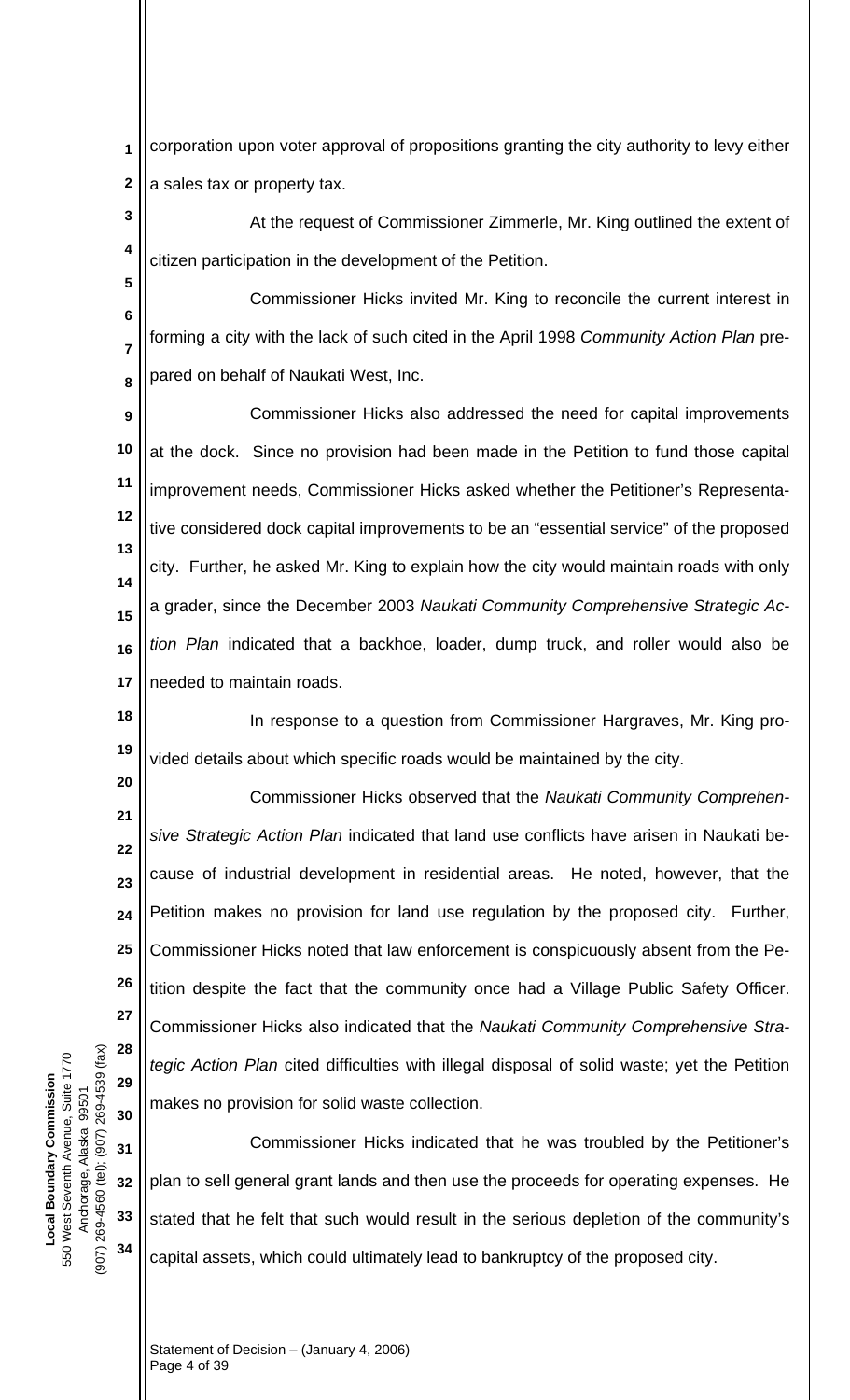Commissioner Hicks questioned Mr. King about the wisdom of relying on State and federal funding (e.g., Forest Receipts and Payment in Lieu of Taxes) to the great extent reflected in the Petition. Commissioner Hicks questioned whether the local citizens exhibited a level of interest and commitment in sustaining a city if they were unwilling to levy a local sales or property tax. **1 2 3 4 5 6**

**7 8 9** Commissioner Hargraves asked about restrictions on the use of National Forest Receipts by the prospective city government. Commissioner Harcharek asked about current solid waste collection services in the community.

**10 11 12 13 14 15** Commissioner Hicks noted that while the shellfish nursery currently appears to be a viable enterprise, mariculture (on which the nursery depends) has been characterized by Commerce in this proceeding as a "struggling industry." He questioned whether it is prudent to rely so heavily on a single enterprise – particularly one that is serving a "struggling industry" – to support local government operations.

**16 17 18** In response to a question from Commissioner Hargraves, Mr. King provided information about the value of oyster spat and the non-profit entity that currently receives the proceeds from the sale of oyster spat by the Naukati nursery.

**19 20 21 22 23** Commissioner Hicks indicated that he was also concerned about use of the non-recurring organization grants for operating expenses. That concern was founded upon a basis similar to the one that led to his concern about the use of capital assets to fund day-to-day operations.

**24 25 26 27 28 29** Commissioner Zimmerle expressed concern over the extent to which the Petitioner relies on revenue from the shellfish nursery to support city operations. She also expressed concern about the inherent risks of operating the shellfish nursery (e.g., predators, Red Tide, fluctuating water temperatures, pollution, product liability, etc.).

 Commissioner Hicks noted that Commerce's Office of Economic Development had expressed the hope that the main purpose of the nursery would not shift from supporting for the struggling mariculture industry to providing revenue for local government operations. He stressed that he was bothered by the prospect that oyster

(907) 269-4560 (tel); (907) 269-4539 (fax) (907) 269-4560 (tel); (907) 269-4539 (fax) 550 West Seventh Avenue, Suite 1770 550 West Seventh Avenue, Suite 1770 **Local Boundary Commission**  Local Boundary Commission Anchorage, Alaska 99501 Anchorage, Alaska 99501

**30**

**31**

**32**

**33**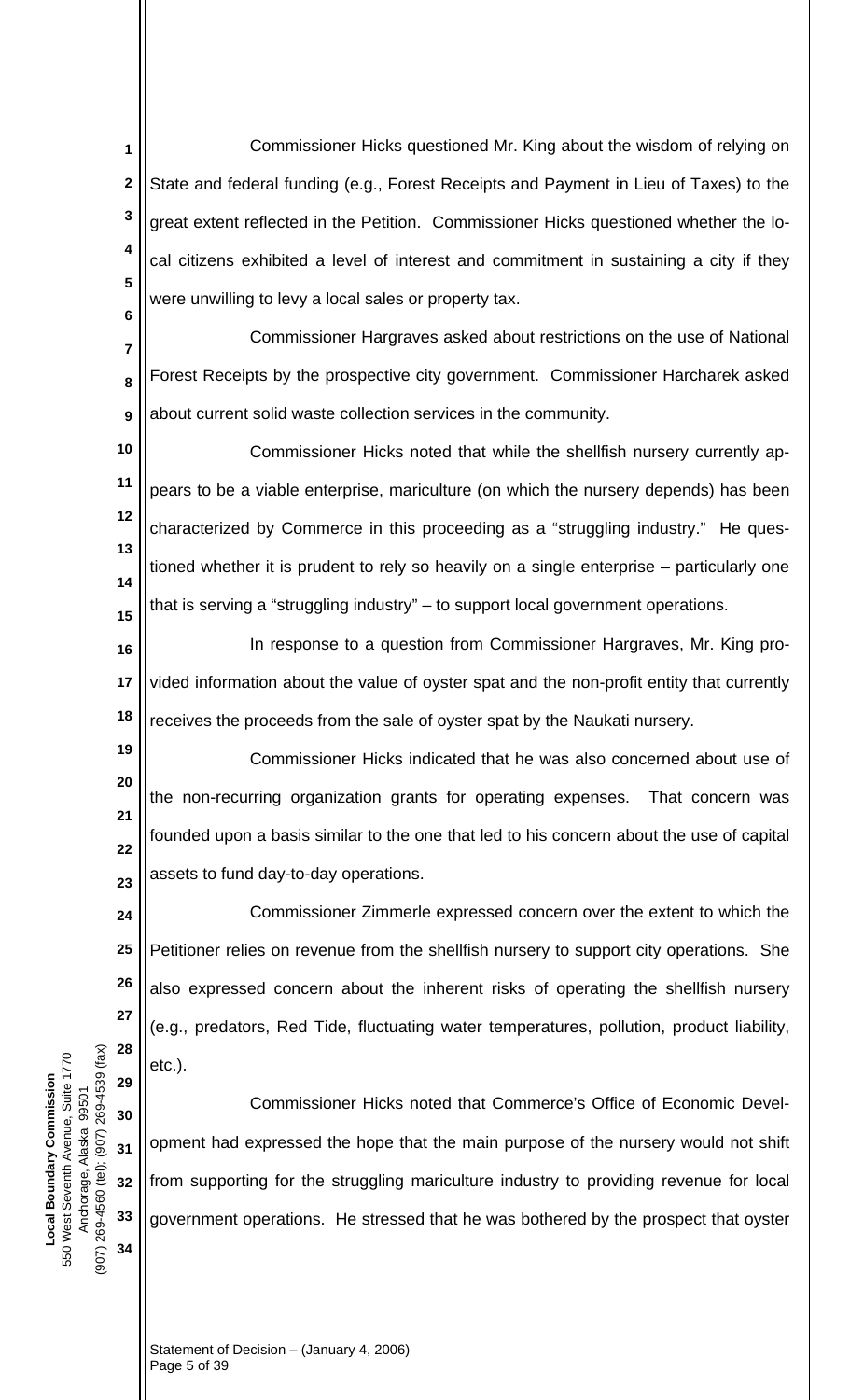farmers would end up supporting the operations of the City of Naukati because local residents did not want to pay local sales and/or property taxes. **1 2**

**3 4** Commissioner Harcharek asked Mr. King to discuss the current capacity of the nursery to produce spat. He also asked about plans to expand that capacity.

**6 7 8 9 10** Commissioner Zimmerle stressed that she had numerous reservations regarding the Petitioner's budget. She was particularly concerned over the multiple changes the Petitioner had made to the original proposal. She noted that those changes lend the impression that the original figures and subsequent changes may be arbitrary.

**11 12 13 14 15 16 17** Commissioner Zimmerle expressed further concern over the heavy reliance of the Petitioner on the shellfish nursery enterprise. She noted that enterprise operations of local governments often prove to be complex and fraught with difficulties. As examples, she cited the Ketchikan Public Utilities operated by the City of Ketchikan, and the Ketchikan International Airport operated by the Ketchikan Gateway Borough.

**18 19 20** Commissioner Zimmerle expressed concern whether the Petitioner's projected expenses were realistic, particularly those for functions involving employees and contractors.

**22 23 24** Following the conclusion of the initial questioning of the Petitioner's Representative by the Commission, the Chair invited those who wished to testify in favor of the Petition to offer comments.

**25 26 27** Brandy Prefontaine testified in favor of the Petition. She urged the LBC not to condition incorporation upon voter approval of propositions authorizing the city to levy sales and/or property taxes.

Commissioner Zimmerle asked Ms. Prefontaine whether she had participated in the development of the Petition. She also asked Ms. Prefontaine about the sentiments of local residents regarding the proposed city government. Lastly, Commissioner Zimmerle asked Ms. Prefontaine to assess whether local residents were well informed about the city incorporation proposal.

(907) 269-4560 (tel); (907) 269-4539 (fax) (907) 269-4560 (tel); (907) 269-4539 (fax) 550 West Seventh Avenue, Suite 1770 550 West Seventh Avenue, Suite 1770 **Local Boundary Commission**  Local Boundary Commission Anchorage, Alaska 99501 Anchorage, Alaska 99501

**5**

**21**

**28**

**29**

**30**

**31**

**32**

**33**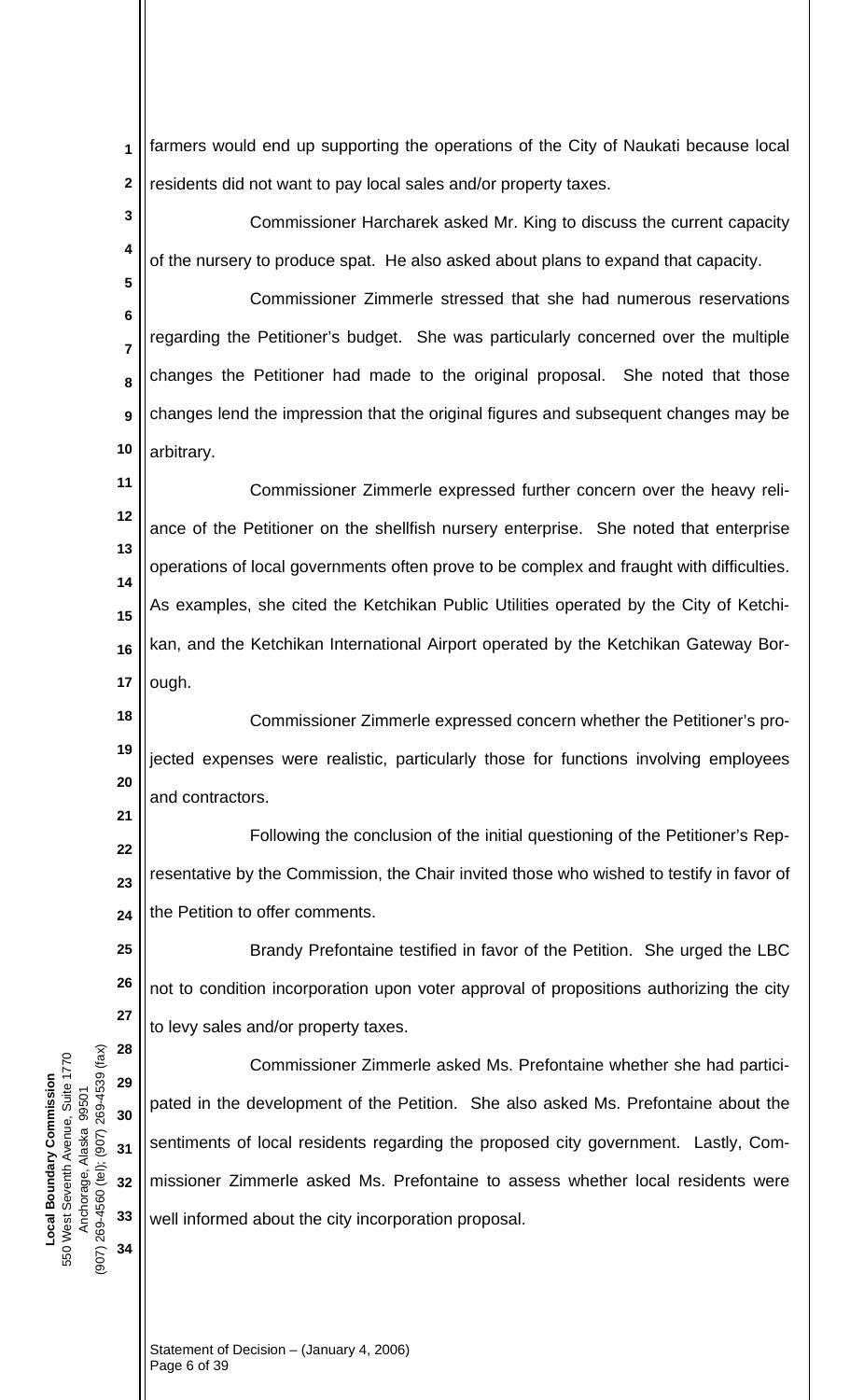Andy Richter, a property owner and business owner in Naukati West testified in favor of incorporation. Mr. Richter predicted that any condition imposed by the LBC to require voter approval of a proposition authorizing the city to levy a sales tax would impose a difficult hurdle. He expressed certainty that if incorporation were conditioned on voter approval of a proposition to authorize the city to levy property taxes, voters would reject the proposal. Mr. Richter stressed that if the funding projected in the Petition did not materialize, community residents would do 'whatever is necessary' to sustain the city government. **1 2 3 4 5 6 7 8 9**

**10 11** Commissioner Zimmerle asked Mr. Richter about his involvement in developing the Petition.

**12 13 14 15 16 17** Ron Brown, property owner and Vice-President of Naukati West, Inc., testified in support of incorporation. He noted that he had lived in Naukati since 1982. Mr. Brown said the community continues to grow and prosper. In that regard, Mr. Brown stated that the Alaska Department of Natural Resources plans to sell 36 lots in Naukati during 2006.

**18 19 20 21 22 23** Mr. Brown disputed Commerce's population estimates. He indicated that 170 people currently live within the boundaries proposed in the Petition. He also expressed concern that Commerce's final boundary recommendation would place financial hardships on the prospective city, particularly in terms of denying the proposed city lands that it could otherwise select under the city's municipal land entitlement.

**24 25 26** Commissioner Harcharek asked Mr. Brown about the extent of land sales in Naukati this year. He also asked for details about new commercial development in the community.

Commissioner Hicks indicated that up to that particular point, his assessment of the proposal suggested that the relevant standards do not warrant inclusion of Naukati East within the proposed city. He invited Mr. Brown to persuade him otherwise. In particular, he asked Mr. Brown to show why Naukati East is necessary for delivery of essential city services over the next ten years as required by the standards.

(907) 269-4560 (tel); (907) 269-4539 (fax) (907) 269-4560 (tel); (907) 269-4539 (fax) 550 West Seventh Avenue, Suite 1770 550 West Seventh Avenue, Suite 1770 **Local Boundary Commission**  Local Boundary Commission Anchorage, Alaska 99501 Anchorage, Alaska 99501

**27**

**28**

**29**

**30**

**31**

**32**

**33**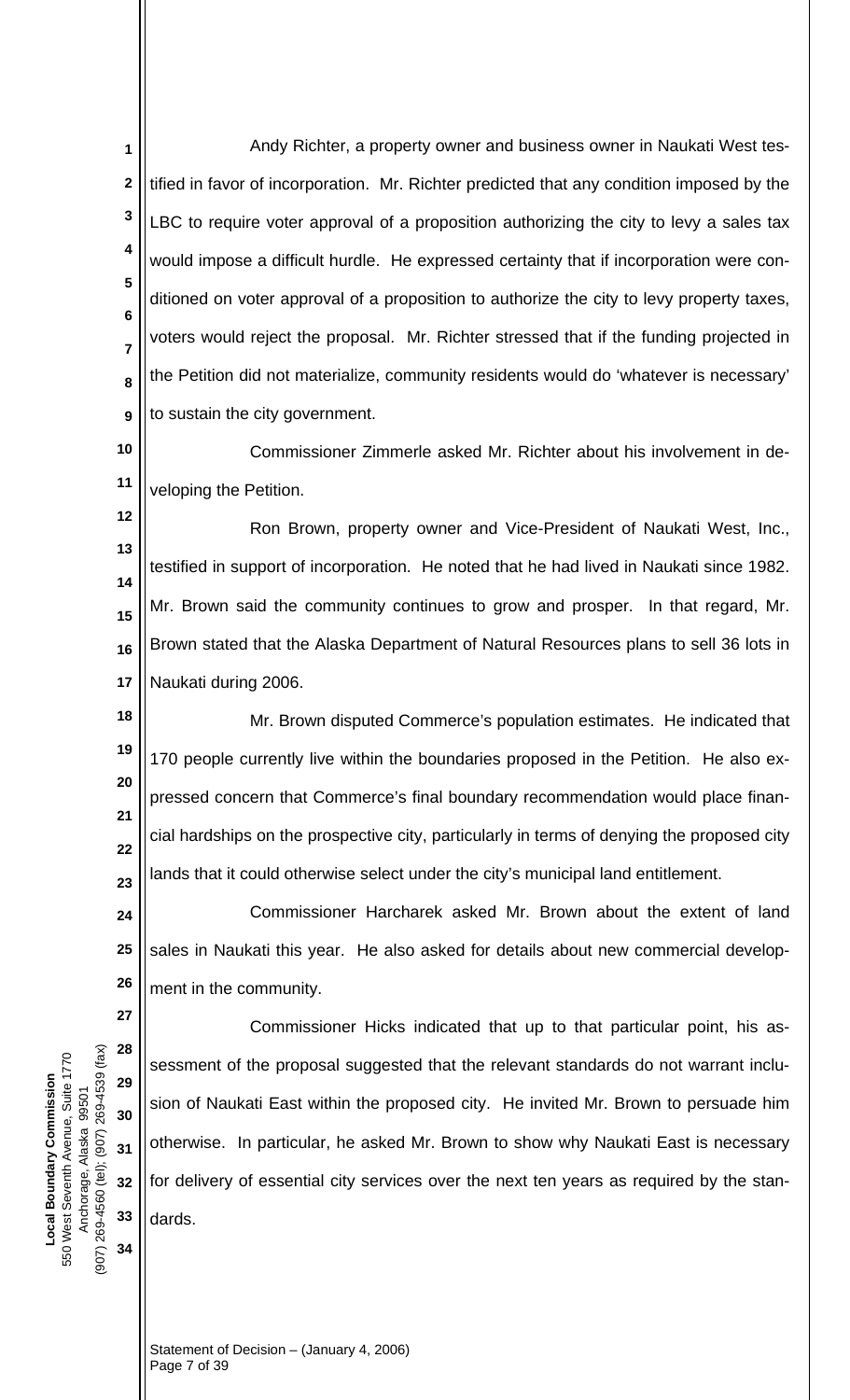Bob Smart testified in support of the proposed city. He stressed that Naukati West emergency medical services and fire protection are currently provided to Naukati East residents and property owners. Mr. Smart made a distinction between Naukati East and Sarkar Cove in terms of the need for emergency medical services by noting that staff at the El Capitan Lodge at Sarkar Cove has emergency medical training and capabilities. Thus, he reasoned that Naukati West emergency medical services are not generally needed in Sarkar Cove. **1 2 3 4 5 6 7 8**

**9 10 11** Mr. Smart indicated that he is the shellfish nursery's sole part-time employee. He characterized the Naukati shellfish nursery as the "hub of the shellfish industry in Alaska."

**12 13 14 15 16 17** Commissioner Zimmerle asked Mr. Smart about his role in the Naukati fire department and the extent of the department's area of service. Commissioner Zimmerle asked Mr. Smart if the local fire department had considered charging for its services. Mr. Smart expressed the belief that the department could not do so because it was not operated under the umbrella of a municipal government.

**18 19 20 21 22** Mr. Smart expressed confidence that the city government could operate with minimal funding, noting that Naukati West, Inc., had done so for the past several years. He said that he saw no need for either local property taxes or sales taxes and expressed opposition to such as a condition for incorporation.

**23 24 25 26 28 29 30 31** Commissioner Hargraves responded that local citizens would find the formality of a city government much different from the informal operation of Naukati West, Inc., an incorporated non-profit homeowners association. He explained that the LBC was particularly concerned about the fiscal viability of the proposed city because so many city governments in Alaska have experienced financial difficulties. He noted that citizens of a number of incorporated communities with small populations have simply abandoned their city governments when they proved to be fiscally unsustainable.

**32 33 34** Commissioner Hicks echoed the comments of Commissioner Hargraves. He stressed that there is a critical, fundamental distinction between providing services as an incorporated non-profit homeowners association vis-à-vis a second class city

(907) 269-4560 (tel); (907) 269-4539 (fax) (907) 269-4560 (tel); (907) 269-4539 (fax) 550 West Seventh Avenue, Suite 1770 550 West Seventh Avenue, Suite 1770 **Local Boundary Commission**  Local Boundary Commission Anchorage, Alaska 99501 Anchorage, Alaska 99501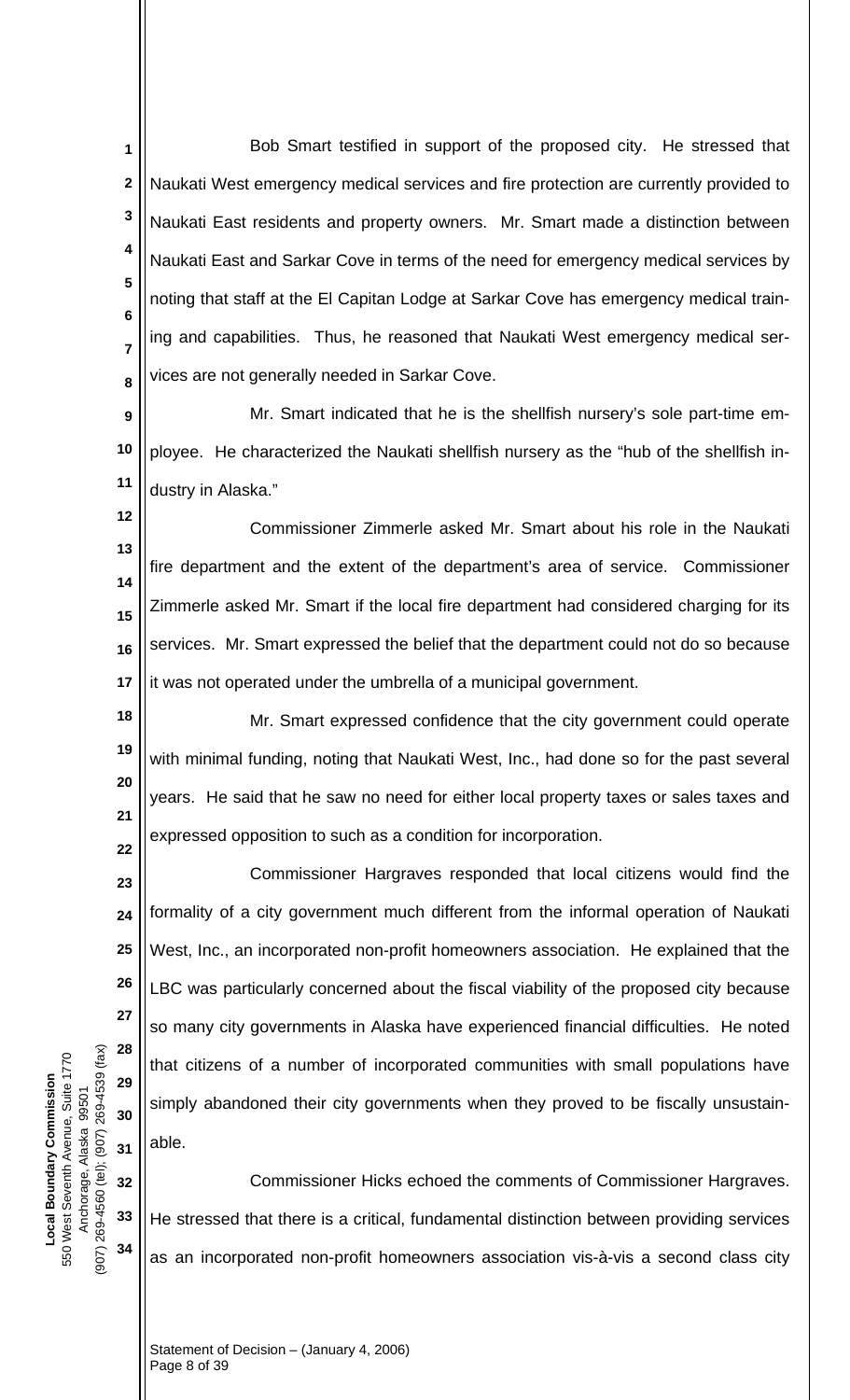government. That distinction centers on the extent to which the two types of organizations are obligated to provide services that are essential to the community. **1 2**

**3 4 5 6 7 8 9 10** Commissioner Hicks stressed that the LBC is required to determine in this proceeding what specific services are "essential" for the community of Naukati. He noted that once that determination is made, voters of the community will have the opportunity to, in effect, ratify the Commission's determination or reject it. He said that if the citizens of Naukati do not agree with the Commission's determination of "essential services," they should not incorporate. However, if they incorporate, they take on a commitment to provide those essential services.

**11 12 13 14 15 16** Commissioner Hicks emphasized that the LBC must address the likelihood that creating a city will expose the state government to unusual and substantial risks as the prospective successor to the city in the event of its dissolution. Once a community accepts the commitment as a second class city to provide essential services, the State assumes a certain risk in the event the city government fails.

**17 18 19 20 21 22 23 24 25 26** Mary Lou Smart, lead teacher in the Naukati School and Secretary/Treasurer of Naukati West, Inc., testified in favor of incorporation. She said that a local government structure is needed in Naukati. She expressed the belief that incorporation will foster community growth and development, which will benefit the school and the community. She stressed that she was not opposed to the concept of local taxes. She expressed a need for local law enforcement. Ms. Smart indicated that she envisions a city government that will ultimately provide sidewalks, a sewer system, paved streets, safe places for children to play, animal control, and a governmental structure to adopt and enforce local laws.

(907) 269-4560 (tel); (907) 269-4539 (fax) (907) 269-4560 (tel); (907) 269-4539 (fax) 550 West Seventh Avenue, Suite 1770 550 West Seventh Avenue, Suite 1770 **Local Boundary Commission**  Local Boundary Commission Anchorage, Alaska 99501 Anchorage, Alaska 99501

**27**

**28**

**29**

**30**

**31**

**32**

**33**

**34**

In response to a question from Commissioner Hicks, Ms. Smart indicated that the State Troopers generally do not provide law enforcement in Naukati, except in the case of a clear emergency. She noted, for example, that Troopers might not respond immediately to a report of domestic violence.

Commissioners Zimmerle and Harcharek asked Ms. Smart about community awareness of, and involvement in, the city incorporation proposal.

Statement of Decision – (January 4, 2006) Page 9 of 39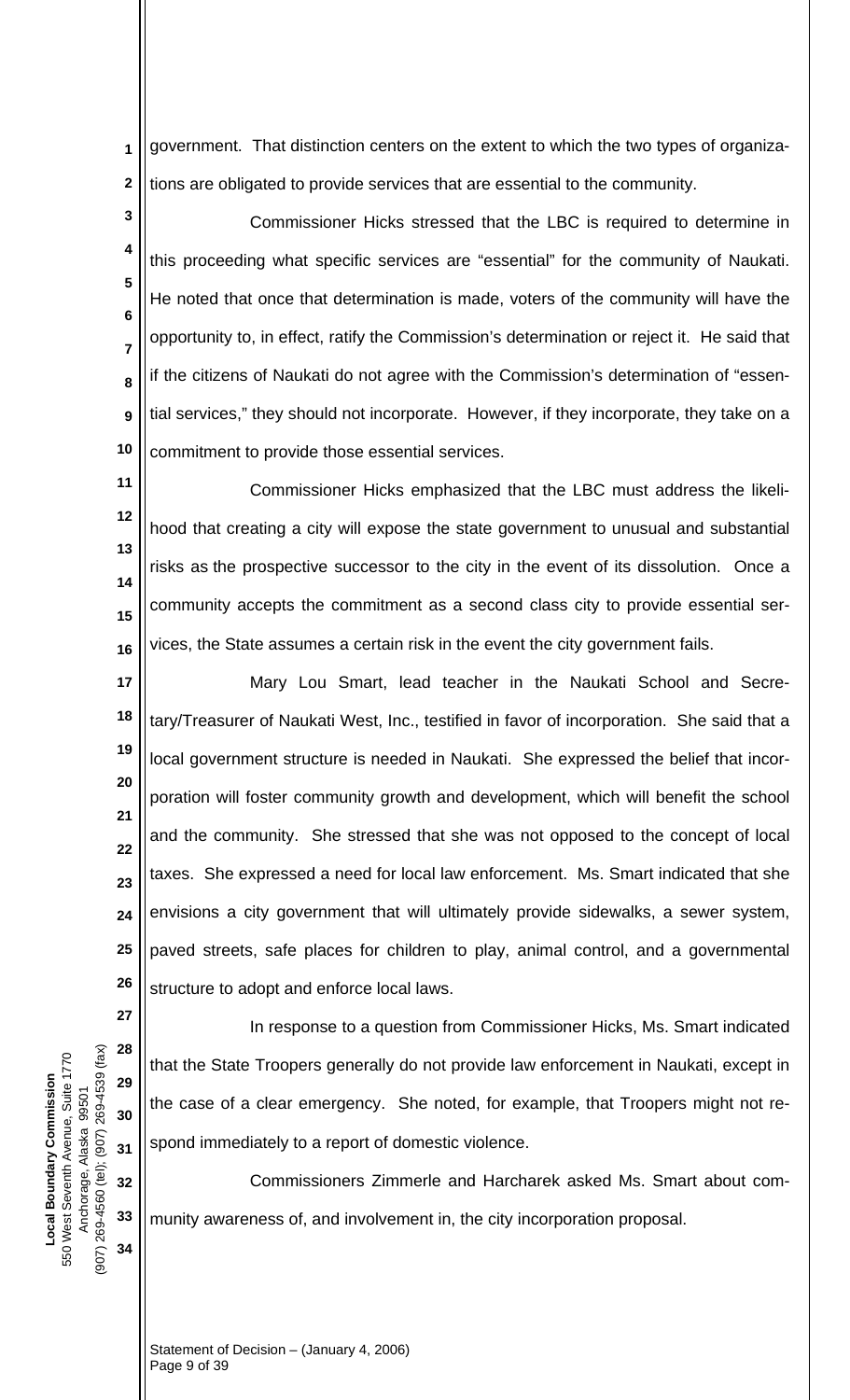H. Clay Keene, representing Respondent Scott Van Valin, testified that the Respondent was concerned with a single issue – exclusion of Sarkar Cove from the boundaries of the proposed city. He noted that since the Petitioner's Representative has implicitly conceded to the exclusion of Sarkar Cove from the territory proposed for incorporation, the Respondent no longer has any concerns regarding the proposal. Therefore, Mr. Keene indicated that the Respondent has nothing to add to the debate at this time. **1 2 3 4 5 6 7 8**

**9 10** Mr. Keene indicated that he was genuinely impressed with the proceedings to date and was confident that a proper decision would be rendered by the LBC.

**11 12 13 14 15 16 17** David Sneed, Naukati West resident, a seasonally employed construction worker and author, testified that he was initially neutral regarding the incorporation proposal. However, as time passed, he decided to oppose the proposal. Mr. Sneed stressed that it was difficult for him to take that position because he has great respect for the efforts of the Petitioner and others who provide community services. Mr. Sneed noted that his opposition was more 'philosophical' than it was 'analytical.'

**18 19 20 21 22** Mr. Sneed indicated that while the best interests of the State are important to consider in this proceeding, the "best interests of Naukati residents" are equally important. He complimented Commerce's *Final Report*, but noted that it "raised some hackles" among proponents of city incorporation.

**23 24 25 26 27** With respect to the LBC's proposed condition of voter approval of a proposition authorizing the city to levy a sales and/or property tax, Mr. Sneed indicated that the prospect of city property taxes would be a "death knell" for incorporation. He stated, however, that voters might approve a proposition granting the city authority to levy sales taxes.

Mr. Sneed noted that when the Petition to incorporate was circulated for signature, proponents stressed the need to form a city government before Naukati was included within an organized borough. He testified that he did not consider that argument to be a legitimate basis for creating a city government.

Steve Matoon, local property owner, testified in opposition to the proposal in as much as incorporation involved the prospect for local taxes. He testified

Statement of Decision – (January 4, 2006) Page 10 of 39

(907) 269-4560 (tel); (907) 269-4539 (fax) (907) 269-4560 (tel); (907) 269-4539 (fax) 550 West Seventh Avenue, Suite 1770 550 West Seventh Avenue, Suite 1770 **Local Boundary Commission**  Local Boundary Commission Anchorage, Alaska 99501 Anchorage, Alaska 99501

**28**

**29**

**30**

**31**

**32**

**33**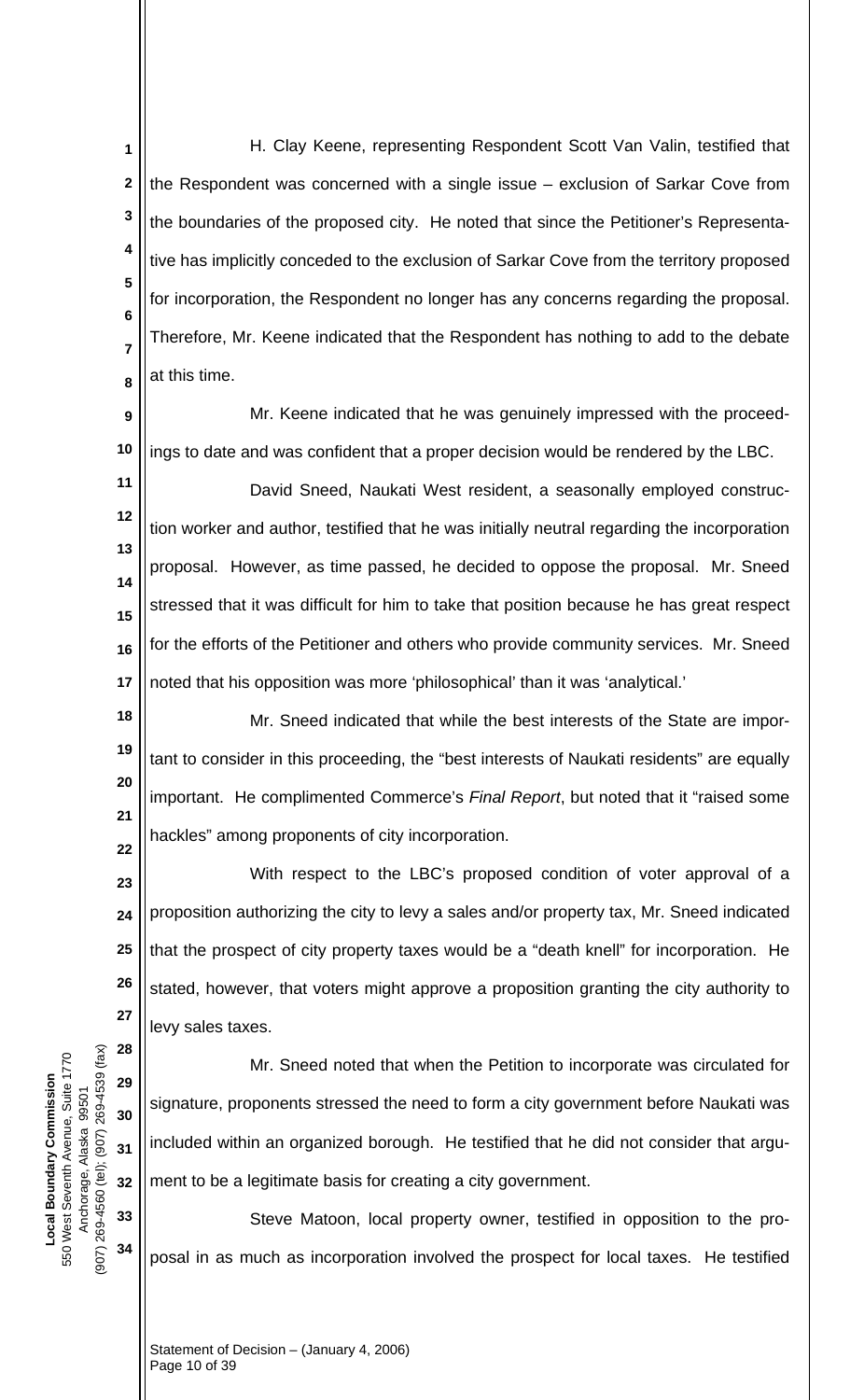further that law enforcement, solid waste collection, and capital improvements for the dock were essential city services. **1 2**

Commissioner Hicks invited Mr. Matoon to reconcile his strong opposition to local taxes with his perception of the need for local law enforcement, solid waste collection, water and sewer utilities, and improvements at the dock. **3 4 5 6**

Commissioner Harcharek asked Mr. Matoon why he was opposed to a local sales tax since he pays sales taxes when he shops within the corporate boundaries of the City of Craig or the City of Klawock. **7 8 9**

Commissioner Zimmerle asked Mr. Matoon to characterize local opposition to the incorporation proposal. Mr. Matoon expressed the belief that more than 50 percent of the registered voters in Naukati were opposed to the proposal. **10 11 12**

Alan Ross, resident of Thorne Bay, Naukati registered voter, and a commercial fisherman, testified in opposition to the proposal. He indicated that Naukati lacks basic facilities to serve commercial fishermen. Mr. Ross stated that because the prospective city plans to rely so heavily on the proceeds from the nursery to sustain local operations, capital improvements to the dock and nursery are essential. **14 15 16 17 18**

**19 20**

**22**

**23**

**26**

**27**

**28**

**13**

Mr. Ross also testified that the Naukati dock is poorly located. He noted, for example, that the impact of wakes from passing watercraft on boats tied to the dock often results in damage to the dock. Consequently, he is unwilling to moor his boat in Naukati and live there with his two children. Mr. Ross indicated that a large dive fleet and large troll fleet could operate at times in Naukati if the community had facilities to support it. **21 24 25**

Mr. Ross expressed concern that adequate notice of the LBC hearing had not been provided.<sup>[7](#page-10-0)</sup> He indicated, however, that he learned of the hearing through a public service announcement on the radio.

<span id="page-10-0"></span>(907) 269-4560 (tel); (907) 269-4539 (fax)  $(907)$  269-4539 (fax) 550 West Seventh Avenue, Suite 1770 550 West Seventh Avenue, Suite 1770 **Local Boundary Commission**  Local Boundary Commission **29** Anchorage, Alaska 99501 99501 **30** Anchorage, Alaska **31** (907) 269-4560 (tel); **32 33 34**

 $\overline{a}$ 

(continued . . . )  $<sup>7</sup>$  Notice of the hearing was: (1) mailed by Commerce on October 26, 2005, to 43 individuals,</sup> groups, and organizations including the Petitioner's Representative, the Respondent, and those providing written comment on the Petition and *Preliminary Report*, (2) provided to the subscribers of the LBC list service on October 26, 2005, (3) published on both the LBC Web site and the State of Alaska Online Notice system; (4) posted on November 3, 2005, at the Naukati Connection Store and Post Office bulletin board, Naukati church bulletin board; Naukati Cabins Laundromat bulletin board; and Naukati School bulletin board, and (5) published in the *Island News* on October 31 and November 7, 2005, and in the *Ketchikan Daily News* on October 28, November 9, and November 30, 2005. Additionally, Commerce requested KRBD-FM to broadcast notice of the hearing as public service announcements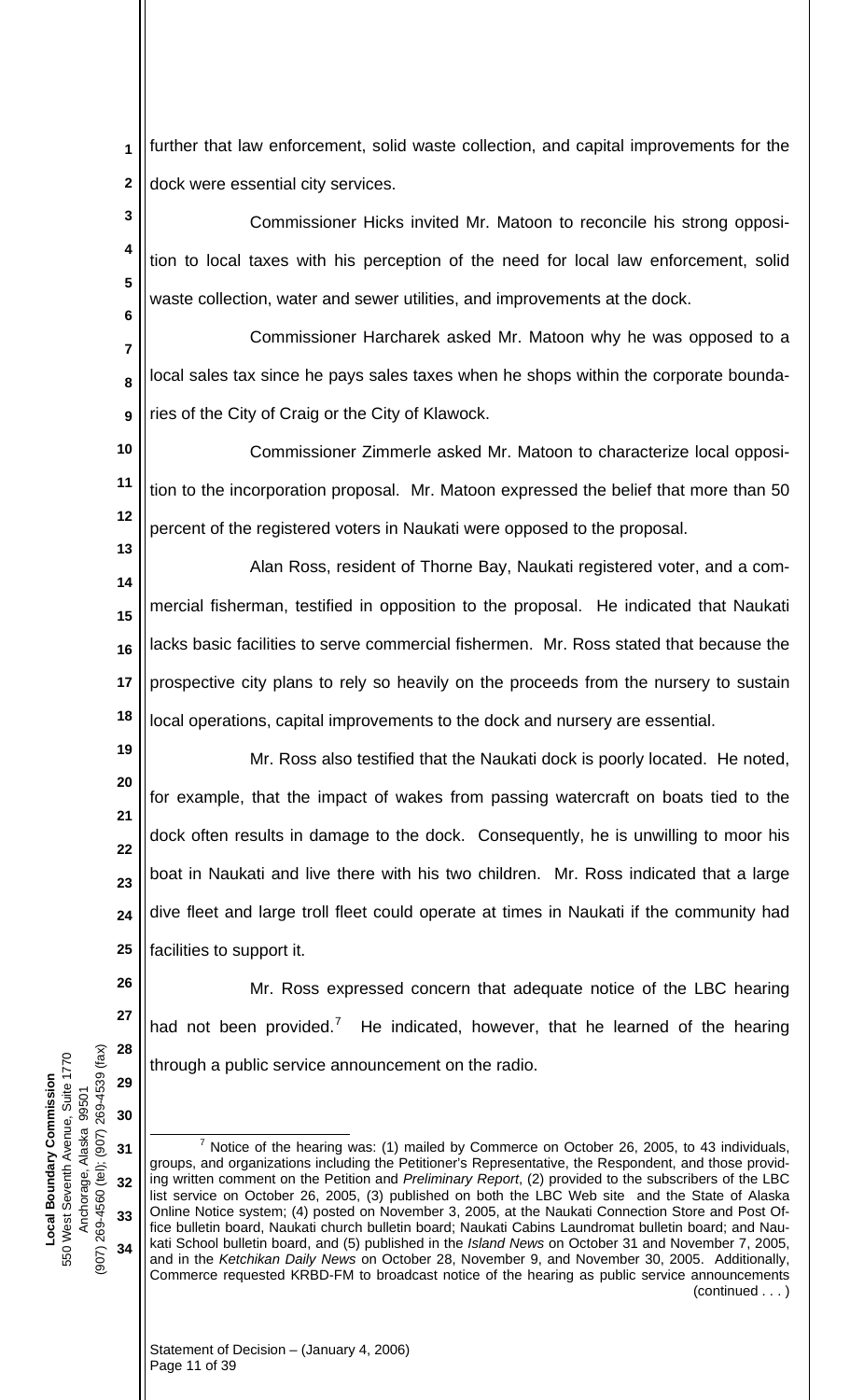**1 2 3 4 5 6 7 8 9** Mr. Ross testified that he considered it poor public policy to create a city government whose operations would be sustained in large part by the sale of capital assets. He testified further that he had similar concerns about the proposal to use the shellfish nursery to sustain local government operations. Mr. Ross stressed that the nursery had been constructed with public grant funds and was intended to benefit the mariculture industry. He expressed concern that the nursery was at risk not only from natural disasters, but also from business competition by others, and pollution in the event of a boat sinking in the vicinity.

**10 11 12** Mr. Ross indicated that from his experience as an observer of the second class City of Thorne Bay, proponents on the Naukati city government were grossly underestimating the bureaucracy and staff that would result from creating a city.

**14 15 16** In response to a question from Commissioner Hargraves, Mr. Ross indicated that the City of Thorne Bay had a population of approximately 600 to 800 residents.

**17 18 19 20 21 22 23 24 25 26 27 28 29 30 31 32** Commissioner Zimmerle asked Mr. Ross to clarify his statement that he is a Thorne Bay resident who is registered to vote in Naukati. Mr. Ross repeated that he currently lives in Thorne Bay, but emphasized that that he also owns property in Naukati (a residence that was rented to a friend of his who recently passed away). He also stated that he maintains a post office box in Naukati. He said that he finds it "appalling" that a Naukati landowner and member of the Naukati homeowners association would not have the right to vote in the incorporation election unless that individual were also registered to vote in Naukati. He expressed the philosophy that until a city government is formed, a homeowner in the community should be allowed to vote in an incorporation election. He contended that his philosophy on that point was one of the reasons why he registered to vote in Naukati. Mr. Ross indicated further that, as a commercial fisherman, he is "allowed to register anyplace [he] wants because [he] is living on his boat and working out of Naukati - Sea Otter Sound for . . . 9 months of the year."

( . . . continued)

 $\overline{a}$ 

from November 21 – December 12, 2005. The notice of the hearing exceeded the requirements set out in 3 AAC 110.550.

(907) 269-4560 (tel); (907) 269-4539 (fax) (907) 269-4560 (tel); (907) 269-4539 (fax) 550 West Seventh Avenue, Suite 1770 550 West Seventh Avenue, Suite 1770 **Local Boundary Commission**  Local Boundary Commission Anchorage, Alaska 99501 Anchorage, Alaska 99501 **33 34**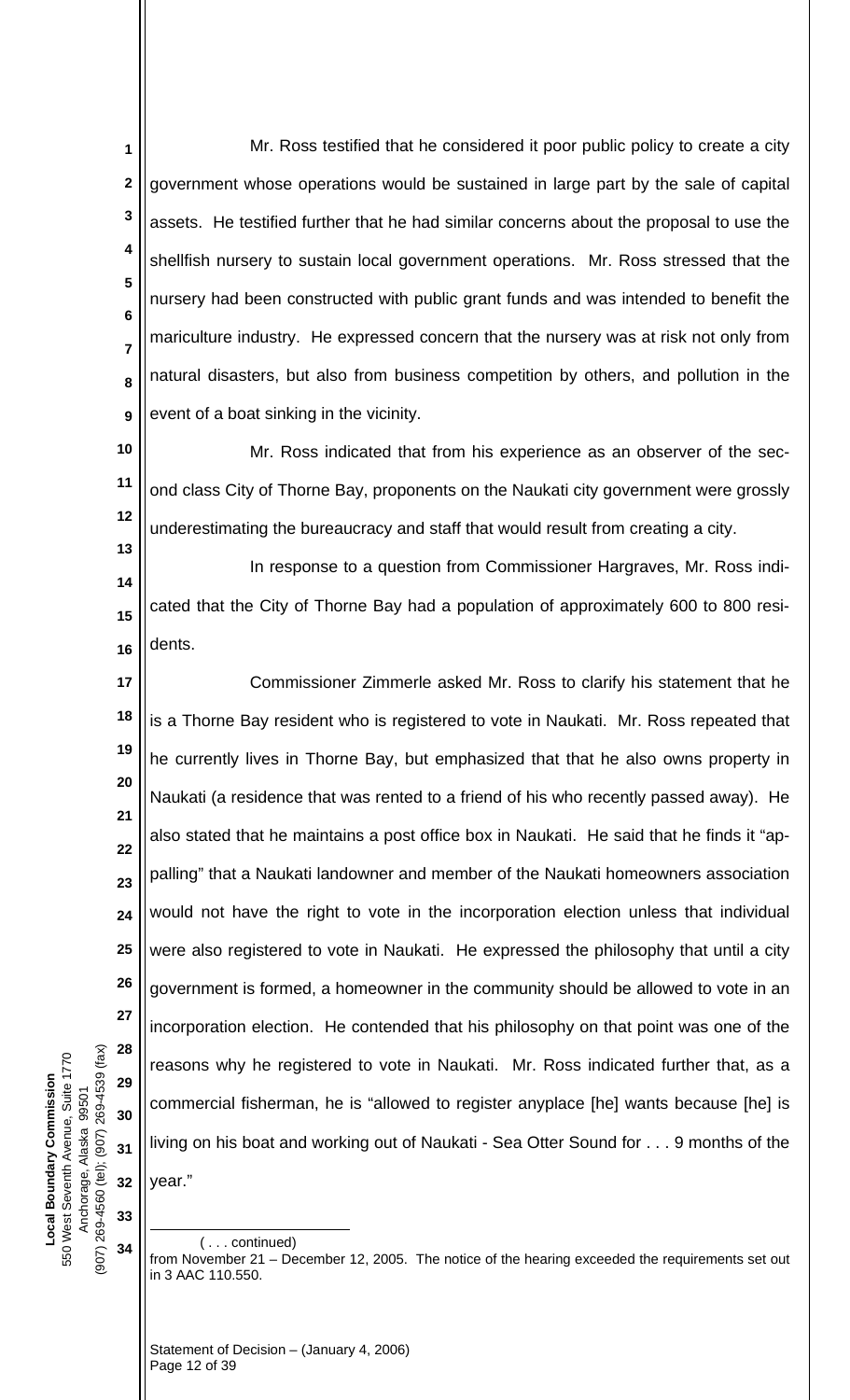Commissioner Hicks asked Mr. Ross to clarify why he felt that he could not moor his boat in Naukati. Mr. Ross responded that it was because of a lack of space, and because winds and wakes from passing boats create hazardous conditions. **1 2 3 4**

**6 7 8 9 10 11 12 13 14** At the request of the LBC Chair, Art King made the Petitioner's closing statement. Mr. King noted that in terms of the concerns expressed by Mr. Ross regarding the lack of facilities along the Naukati waterfront, it should be recognized that waterfront development had been impeded because Louisiana-Pacific Corporation had encumbered the Naukati waterfront with permits until 2000. He indicated that subsequent efforts to fund development of the waterfront have met with limited success. Mr. King indicated that he was confident that city incorporation would better enable the local government to obtain funding to make improvements to the waterfront.

**15 16 17 18 19 20** Mr. King reiterated his preference to avoid the imposition of conditions that would require voter approval of propositions to authorize the city to levy a sales and/or property tax. He acknowledged that "somewhere down the line" the city would need taxes. However, he felt that the elected officials of the City of Naukati should make the determination as to when voters would be asked to authorize the city to levy taxes.

**22 23 24 25 26** Commissioner Hargraves indicated that in order to operate a city government, the community must have a dedicated group of people to campaign for elected office and faithfully carry out their duties upon election to office. He asked Mr. King whether Naukati has such dedicated individuals. Mr. King responded affirmatively.

Commissioner Hargraves also asked Mr. King whether Naukati had local residents with the skills and interests who could be employed to provide city services. Mr. King responded that local residents had the skills and interest for some city jobs, but perhaps not all. Mr. King indicated that where positions demanded skills and interests that were lacking in local residents, recruitment could occur from outside the community. Commissioner Hargraves indicated that it might be difficult to recruit from outside the community for part-time positions.

(907) 269-4560 (tel); (907) 269-4539 (fax) (907) 269-4560 (tel); (907) 269-4539 (fax) 550 West Seventh Avenue, Suite 1770 550 West Seventh Avenue, Suite 1770 **Local Boundary Commission**  Local Boundary Commission Anchorage, Alaska 99501 Anchorage, Alaska 99501

**5**

**21**

**27**

**28**

**29**

**30**

**31**

**32**

**33**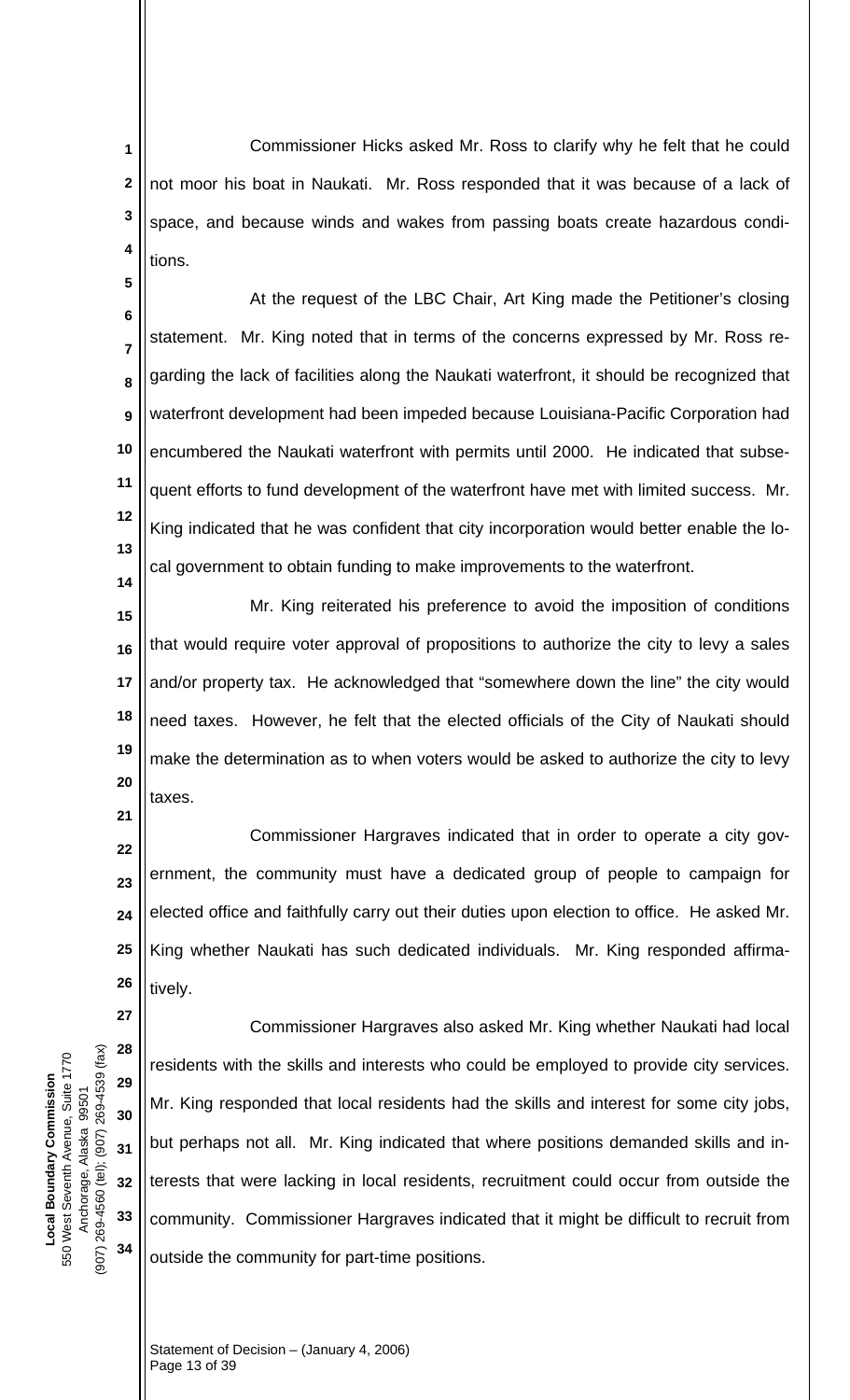Commissioner Hargraves observed that the Petitioner appeared to have learned a great deal over the course of the city incorporation proceedings. He asked Mr. King, if the community were to start over again, would it have approached the matter differently. Mr. King responded that community residents worked hard to prepare and promote their proposal, which had been modeled after the recent Gustavus city incorporation effort. However, he indicated that proponents often struggled because of the lack of experience and resources. He felt that if the community initially had the experience that it now has, a better effort could be made. **1 2 3 4 5 6 7 8 9**

**10 11 12 13 14 15 16** Commissioner Hicks indicated that he felt that the community had done a commendable job. He noted that he had read the Petition and the Petitioner's Reply Brief six times. He felt that the Petitioner's materials provided 95 percent of the information needed by the LBC to make an informed decision. He indicated that, notwithstanding questions and concerns expressed by the Commission at the hearing, he felt that the Petitioner had done an excellent job.

**17 18 19 20** The LBC Chair invited H. Clay Keene to make the Respondent's closing statement. Mr. Keene indicated that he had nothing further to state beyond his earlier comments at the hearing and the formal statements presented in the Respondent's Responsive Brief.

**22 23 24 25 26** Commissioner Zimmerle indicated that she wanted to ensure that Mr. Keene and others present at the hearing understood that the Petition had not yet been formally amended. Although Commerce had recommended a reduction in the territory proposed for incorporation from 44 square miles to 11.7 square miles, the 44-square mile proposal was before the LBC.

**27 28 29 30 31 32** Mr. Keene assured Commissioner Zimmerle that he understood the distinction, but emphasized that the Petitioner had implicitly agreed to exclude Sarkar Cove from the territory proposed for incorporation. The Respondent concluded by asking the Commission to amend the Petition to exclude Sarkar Cove for the reasons outlined in the Responsive Brief.

In response to an invitation from the LBC Chair for closing comments from others opposing incorporation, David Sneed addressed the LBC. Mr. Sneed indi-

(907) 269-4560 (tel); (907) 269-4539 (fax) (907) 269-4560 (tel); (907) 269-4539 (fax) 550 West Seventh Avenue, Suite 1770 550 West Seventh Avenue, Suite 1770 **Local Boundary Commission**  Local Boundary Commission Anchorage, Alaska 99501 Anchorage, Alaska 99501

**33**

**34**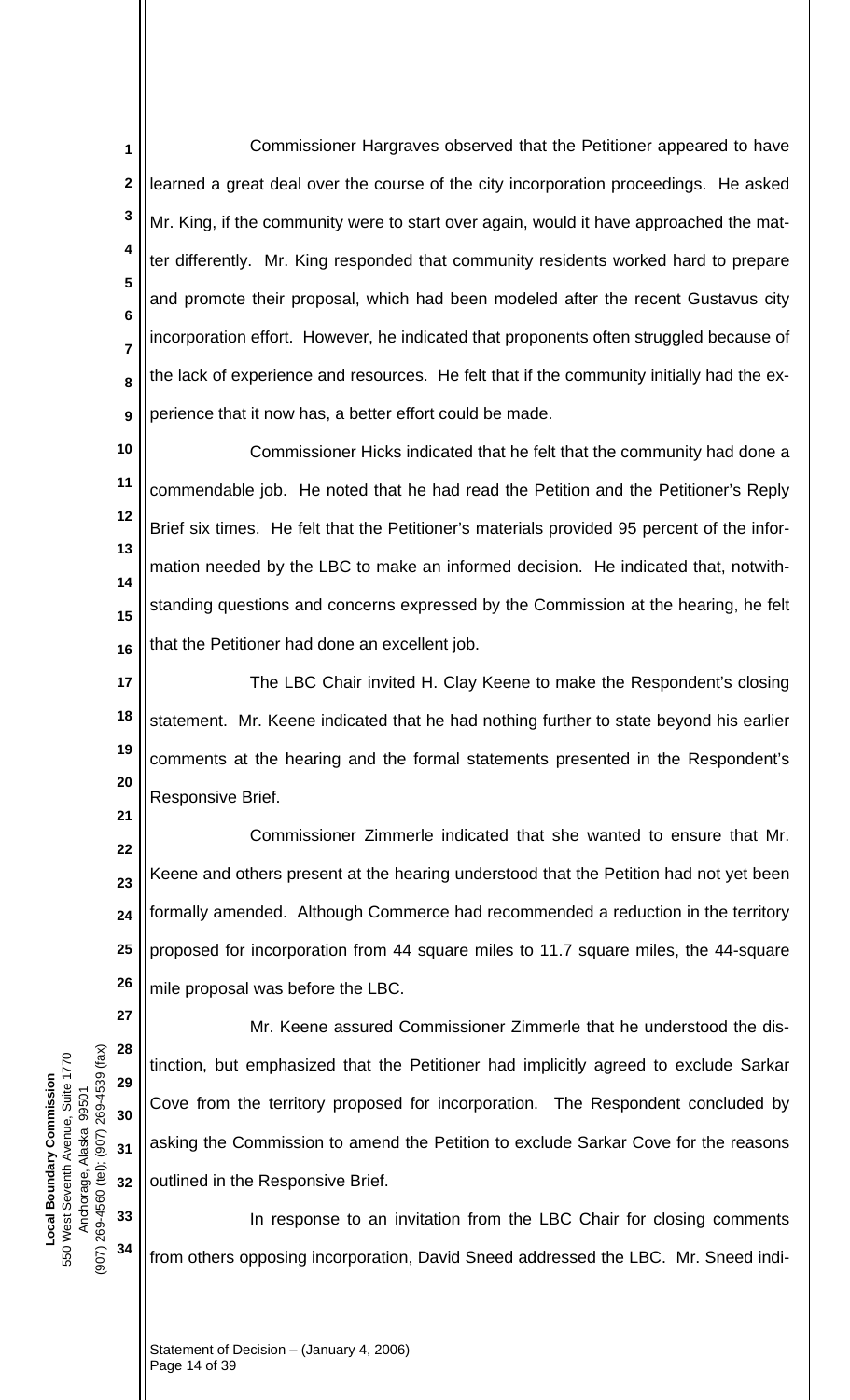cated that, in addition to his previous remarks, he was concerned about the effect that the sale of some or all of the University of Alaska's 937 acres of land in Naukati would have upon the value of municipal entitlement land for the city. He also expressed concern regarding the extent to which the Petitioner relies on the shellfish nursery for operating revenue. Mr. Sneed stressed, however, that a need for services in the community exists. He expressed confidence that community residents would prefer to contribute to the financing of those services, but questioned whether they would vote for propositions authorizing the city to levy taxes. **1 2 3 4 5 6 7 8 9**

**10 11** Candy Hempel noted for the record that she was opposed to incorporation.

**13 14 15 16** At the invitation of the LBC Chair, Mr. King made the Petitioner's reply to Respondent's closing statement. Mr. King advised the Commission that the Petitioner indeed agreed with Commerce's final boundary recommendation. He urged the LBC to amend the Petition to modify the boundaries accordingly.

**17 18 19 20** Mr. King stressed that if a Prince of Wales Island borough were to form, it would be entitled to ten percent of the vacant, unappropriated, and unreserved State lands within the boundaries of the borough. Mr. King speculated that a Prince of Wales Island borough would likely select available waterfront lands in Naukati.

**22 23 24** In conclusion, Mr. King thanked those in the community that had assisted in the incorporation effort. He also thanked Karen Petersen with the Cooperative Extension Service for her assistance.

**25**

**26**

**27**

**28**

**29**

**30**

**31**

**32**

**33**

**34**

**21**

**12**

The hearing concluded at approximately 10 p.m.

Following the hearing, the LBC discussed for approximately eight minutes whether to proceed with a decisional session. All four participating members of the LBC indicated that they were prepared to render a decision at that time.

Commissioner Hicks made a motion that the LBC accept the Petition for incorporation of a second class city at Naukati, along the boundaries recommended by Commerce in its *Final Report*, on the condition that the voters of Naukati approve two propositions in the incorporation election: the first is a proposition authorizing the levy of a sales tax of five percent and the second is a proposition authorizing the levy of a

(907) 269-4560 (tel); (907) 269-4539 (fax) (907) 269-4560 (tel); (907) 269-4539 (fax) 550 West Seventh Avenue, Suite 1770 550 West Seventh Avenue, Suite 1770 **Local Boundary Commission**  Local Boundary Commission Anchorage, Alaska 99501 Anchorage, Alaska 99501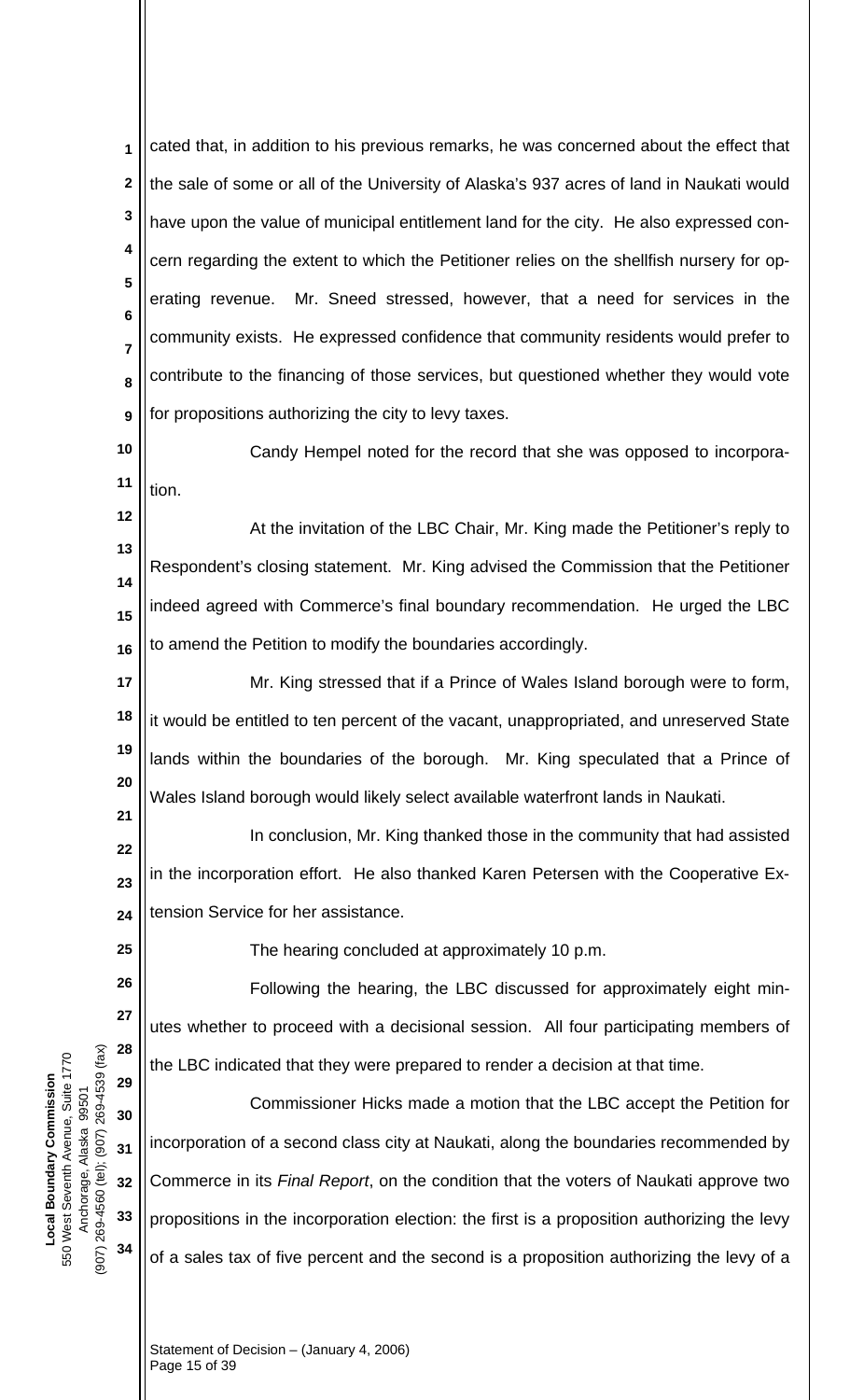**1 2** real and personal property tax of 3.5 mills. The motion was seconded by Commissioner Harcharek.

**3 4 5 6 7** For approximately 90 minutes, the LBC members debated the motion by addressing the legal standards governing incorporation of a second class city in the unorganized borough. That discussion is reflected in the findings and conclusions of the Commission set out in Section II of this Statement of Decision.

**8 9 10 11 12 13** During the debate, several Commission members expressed various concerns about the proposal to condition incorporation upon voter approval of a proposition authorizing the city to levy a 3.5 mill property tax. Commissioner Zimmerle questioned whether it was appropriate for the Commission to specify the maximum rate of taxation. The LBC concluded, however, that AS 29.45.710 requires such speci-ficity.<sup>[8](#page-15-0)</sup>

**15 16 17 18 19 20 21 22** Commissioner Harcharek expressed concern whether local residents could afford a property tax. Consequently, he made a motion to amend the main motion to remove the condition requiring voter approval of a proposition authorizing the levy of a real and personal property tax of 3.5 mills. The motion died for lack of a second. Commissioner Harcharek later conveyed that his concern over the prospect of a property tax levy was largely addressed by the fact that the city government would not be obligated to levy the tax, but would be empowered to do so.

**23 24 25 26** As reflected below, Commissioner Hargraves also expressed concern over the condition to mandate voter approval of a proposition authorizing the levy of a property tax. Commissioner Hargraves concerns, however, extended beyond that particular aspect of the motion.

Commissioner Hargraves expressed reservations about the proposed budget and staffing set forth in the Petition. He was concerned about the extent of the proposed city's fiscal dependence on enterprise operations such as the shellfish nursery and the recreational vehicle park. Further, he expressed his opinion that the Peti-

(907) 269-4560 (tel); (907) 269-4539 (fax) (907) 269-4560 (tel); (907) 269-4539 (fax) 550 West Seventh Avenue, Suite 1770 550 West Seventh Avenue, Suite 1770 **Local Boundary Commission**  Local Boundary Commission Anchorage, Alaska 99501 99501 Anchorage, Alaska

**27**

**28**

**29**

**30**

**31**

**32**

<span id="page-15-0"></span>**33**

**34**

 $\overline{a}$  $8$  AS 29.45.710 states, "A petition for incorporation of a second class city may request that a sales and use tax proposal be placed on the same ballot. The petition must state the proposed tax rate. The petition may request that incorporation be dependent on the passage of the tax proposition. If so, the incorporation proposition fails if the tax fails."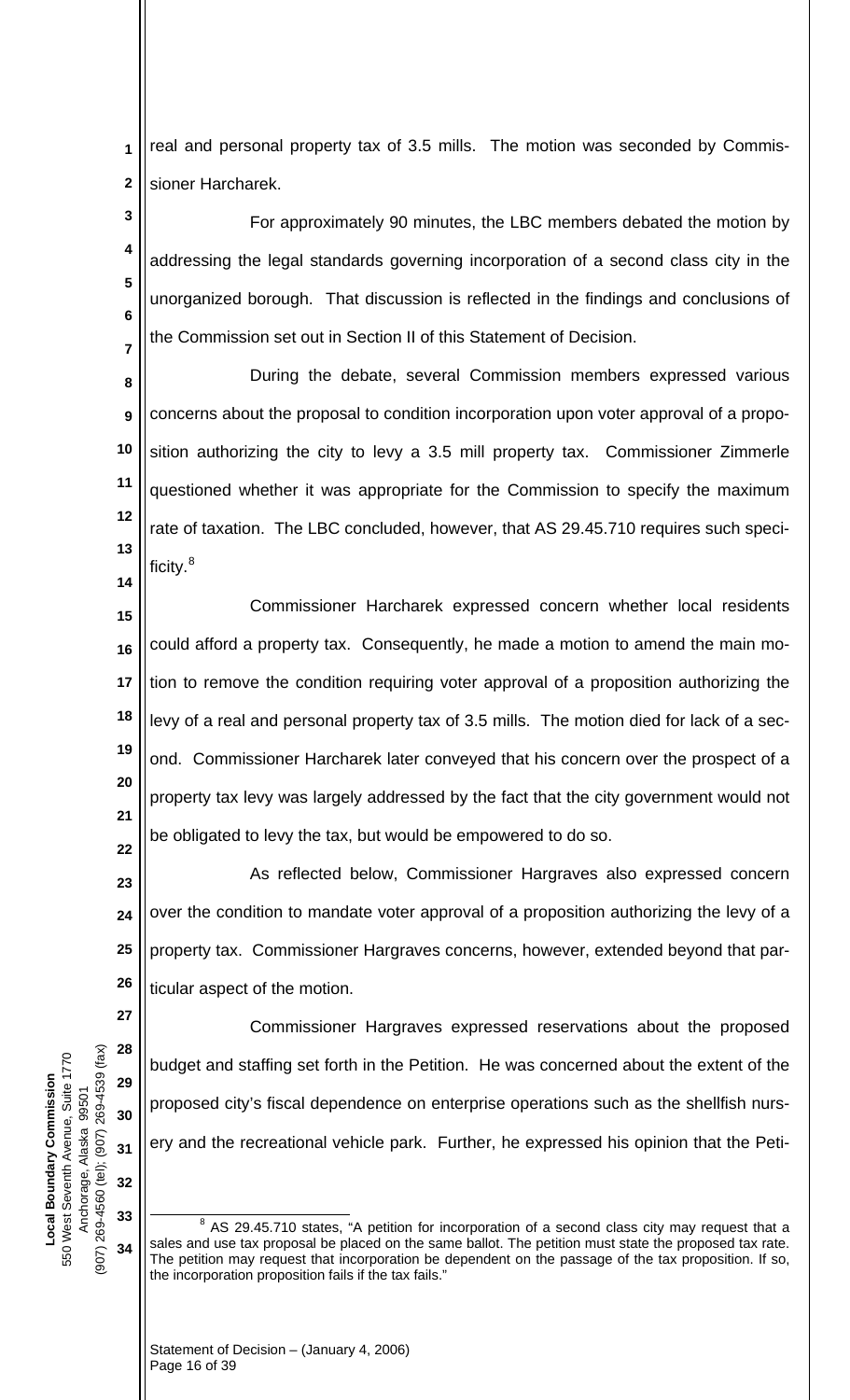tioner's proposal went well beyond the traditional role of a city government, which is to provide for local public service needs of the community. **1 2**

**3 4** Commissioner Hargraves also expressed concern that the size and stability of the population could be problematic for the city in the future.

**6 7 8 9 10 11 12 13 14 15** Commissioner Hargraves indicated that he would vote for the motion before the Commission only if it were amended to remove the mandate for voter approval of propositions authorizing the city to levy a sales tax and property tax. He stated that he did not consider it appropriate for the Commission to act as "guardian" or overseer of the community in that manner. He stressed that the community might have more creative and appropriate ways to generate local revenues needed to fund local government operations. Further, he expressed concern that the mandate for voter approval of the tax propositions could cause the voters to reject the incorporation proposal.

**16 17 18 19** When the debate had ended, the Chair put the question to the Commission. The roll was taken with the following result: yeas: 3 (Commissioner Harcharek, Hicks, and Zimmerle); nays: 1 (Commissioner Hargraves); absent: 1 (Commissioner Nakazawa). And so, the motion was approved by the LBC.

. The Commission adjourned its meeting at approximately 11:40 p.m.

### *SECTION II FINDINGS AND CONCLUSIONS*

**A. The Population of the Proposed City of Naukati is Sufficiently Large and Stable to Support a Second Class City Government.** 

 AS 29.05.011(a)(4) requires the population of the proposed city to be stable enough to support city government. Additionally, 3 AAC 110.030(a) requires that the population of a proposed city be sufficiently large and stable to support the proposed city government. The latter provides further that the LBC may consider relevant factors, including total census enumerations, durations of residency, historical population patterns, seasonal population changes, and age distributions in making this determination.

The LBC finds that the population of Naukati West is sufficiently large to support a second class city. Census data indicate that 135 individuals lived in Naukati

(907) 269-4560 (tel); (907) 269-4539 (fax) (907) 269-4560 (tel); (907) 269-4539 (fax) 550 West Seventh Avenue, Suite 1770 550 West Seventh Avenue, Suite 1770 **Local Boundary Commission**  Local Boundary Commission Anchorage, Alaska 99501 Anchorage, Alaska 99501

**5**

**20**

**21**

**22**

**23**

**24**

**25**

**26**

**27**

**28**

**29**

**30**

**31**

**32**

**33**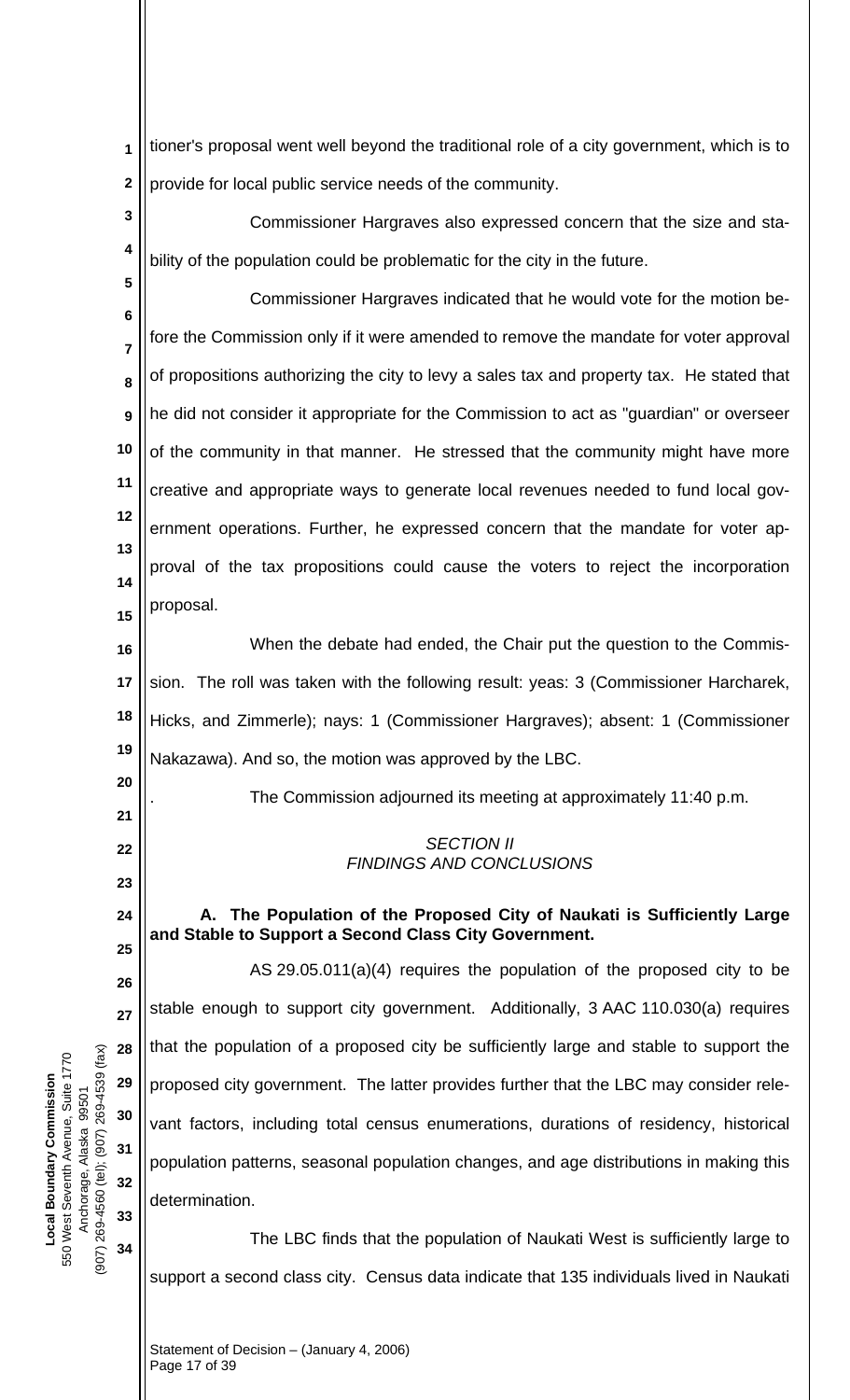West in 2000. In December 2003, the Petitioner's house-to-house "head count" indicated that there were 133 year-round residents and 11 part-time summer residents. **1 2**

**3 4 5 6 7 8 9 10** The LBC finds that historical population patterns suggest that Naukati is only marginally stable enough to support a city. For example, only 13 of the present residents worked for the Louisiana-Pacific Corporation in the past. That suggests that many residents are new, arriving after the Louisiana-Pacific Corporation logging camp at Naukati closed six years ago. That factor is offset to an extent by the fact that 68 percent of housing in Naukati West was owner-occupied in 2000, an increase from 47 percent in 1990.

**11**

**12 13 14 15 16** Of 78 households in Naukati West counted during the 2000 census, 60 were occupied and 18 were used only on a seasonal basis. Forty-two of those households were stick-built and the remaining 36 were trailers or mobile homes. Everyone at Sarkar Cove is a seasonal resident. There are only about five individuals in two households residing in Naukati East year-round.

**17 18 19 20 21 22 23 24** In 2000, the median age of Naukati residents was 36.6 years. That figure is slightly less than the rest of northern Prince of Wales Island. The percentage of children in the community is about the same as Thorne Bay, but higher than the rest of northern Prince of Wales Island. In 2000, 44 residents (33 percent) were under 18 years of age, while 11 (8 percent) were 62 years of age or older. There were 80 residents between the age of 22 and 61. None of this age-distribution data suggests any anomaly in Naukati demographics.

Based on the foregoing findings, despite the marginal stability of the community, the LBC concludes that the population of Naukati is large and stable enough to support a second class city. Therefore, the standards set out in AS 29.05.011(a)(4) and 3 AAC 110.030(a) are satisfied.

## **B. There is a Demonstrated Need for a City Government in Naukati.**

AS 29.05.011 provides that a community may incorporate as a city government only if, "there is a demonstrated need for city government." 3 AAC 110.010(a) provides that the LBC may consider "relevant factors" in determining whether the community demonstrates "a reasonable need for city government."

**25**

**26**

**27**

**28**

**29**

**30**

**31**

**32**

**33**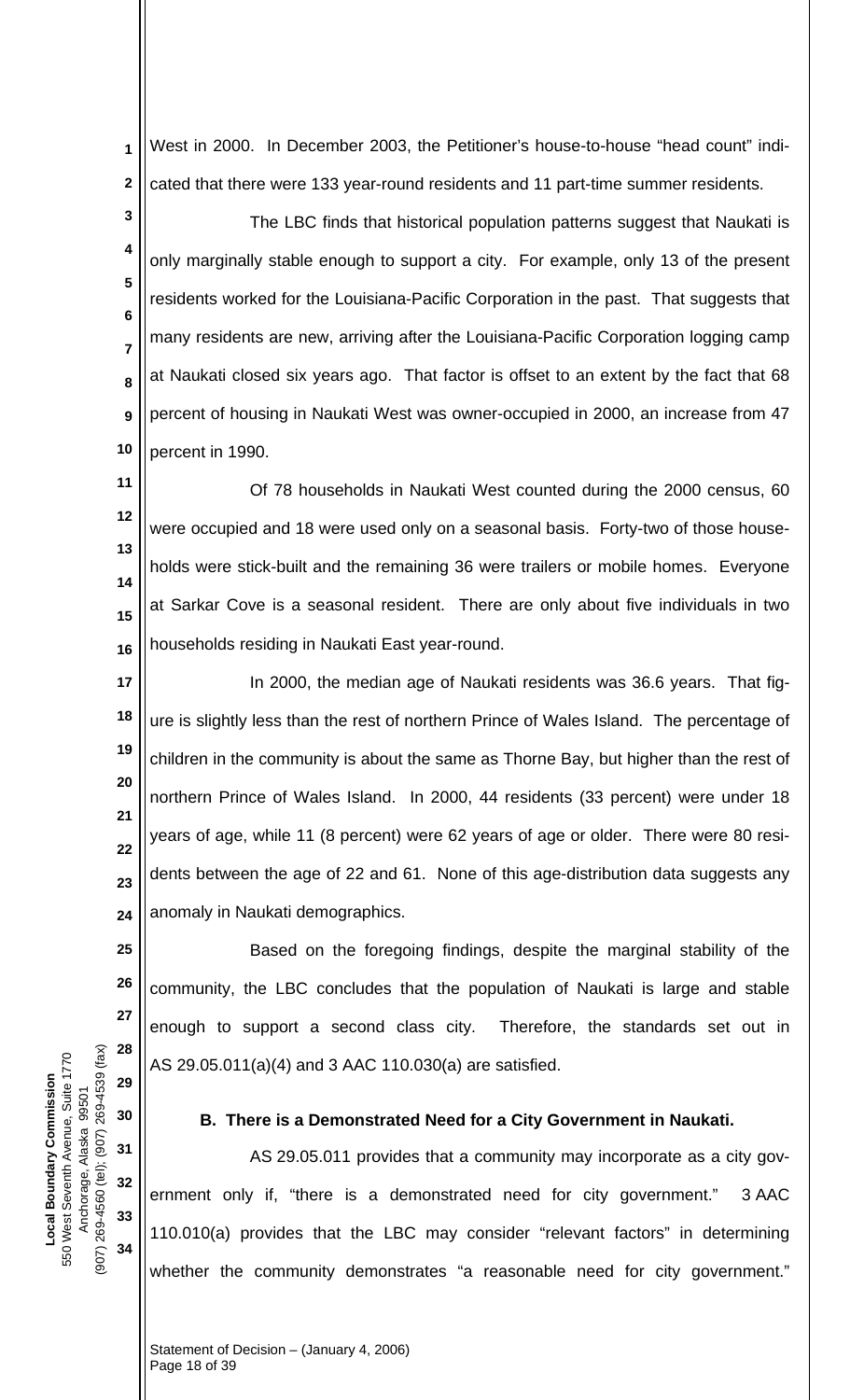Among the relevant factors specifically listed in 3 AAC 110.010(a) are social or economic conditions; health, safety, and general welfare conditions; economic development; and adequacy of existing services. **1 2 3**

**4 5 6 7 8 9** The LBC finds that several social and economic conditions exist in Naukati West, which demonstrate a need for a city government. Those include poor drainage; a high water table; porous karst terrain; and prevalent use of septic systems, outhouses, or compost toilets, all of which create the potential for pollution of ground water and threaten the safety of drinking water.

**10 11 12 13 14** The LBC also finds that solid waste disposal is a problem in Naukati West. While many citizens burn their solid waste and a private company hauls some solid waste to the Thorne Bay regional solid waste facility, others sometimes improperly dump trash at log landings, road ends, and other unauthorized areas.

**15 16 17 18** The LBC notes that Naukati lost its local law enforcement officer with the curtailment of the Village Public Safety Officer program. Moreover, the State Troopers are unable to respond to certain of the local law enforcement needs in Naukati West. Thus, the LBC finds a need for local law enforcement.

**19 20 21 22 23 24 25 26 27 28** The evidence leads the LBC to determine that roads in Naukati West have inadequate drainage, ditching, ballast, and material foundations. A number of roads in Naukati West lie below the level of the adjoining property, resulting in submerged roads in times of heavy rain. Naukati West roads are presently maintained in a haphazard manner, the burden for which is not equitably shared among local residents. Necessary maintenance and repair of roads cannot be performed with the single grader presently available to the community. There is a need for funding to rent or purchase such additional road equipment as a front-end loader, a roller, a backhoe, and a dump truck.

The Commission finds that the Naukati West boat ramp is in need of repair or replacement. The Naukati West dock can accommodate only a few small boats. Absent a local government, there is no regulation or enforcement mechanism for dock use.

(907) 269-4560 (tel); (907) 269-4539 (fax) (907) 269-4560 (tel); (907) 269-4539 (fax) 550 West Seventh Avenue, Suite 1770 550 West Seventh Avenue, Suite 1770 **Local Boundary Commission**  Local Boundary Commission Anchorage, Alaska 99501 Anchorage, Alaska 99501

**29**

**30**

**31**

**32**

**33**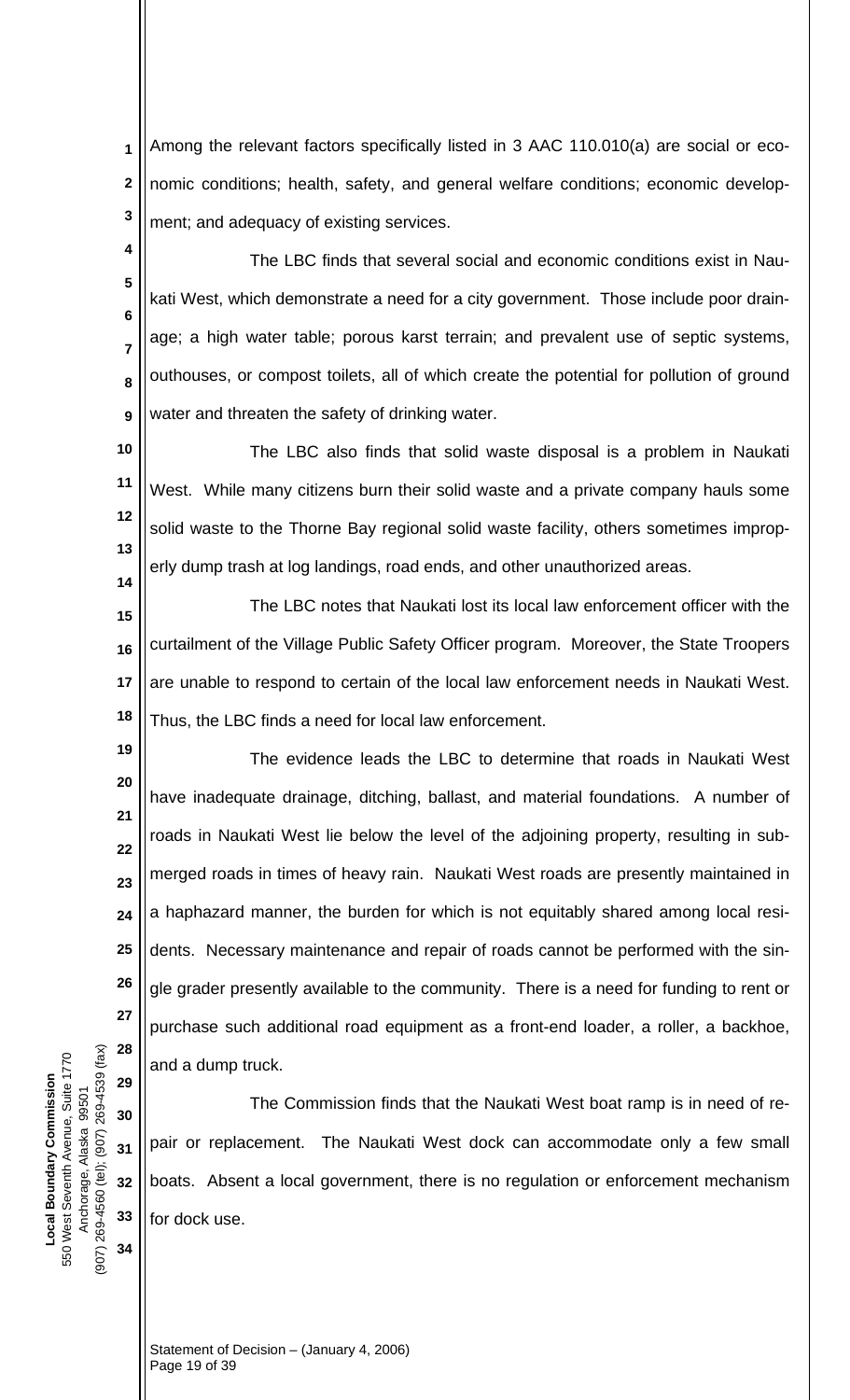Naukati West lacks the formal means of planning or directing growth. There is evidence of land use conflicts among neighbors resulting from intermingling of residential and industrial land uses in Naukati West. Absent local government, the Commission finds that such conflicts will likely become more problematic as growth and development occur in Naukati West. **1 2 3 4 5 6**

**7 8 9 10** The LBC also notes that fire protection and emergency medical services in Naukati West are funded by donations, grants, and volunteers. Second class city status would permit Naukati West to enter an insurance pool. It would also create a more stable source of funding for fire protection and emergency medical services.

**11 12 13 14 15 16** City status could also increase the community's eligibility for grants and general financial aid. Such grants might provide for much needed capital improvements to the community dock and for construction of water and sewer utilities. General financial aid might support such fundamental needs as road maintenance, municipal planning, land use regulation, and law enforcement.

**17 18 19 20** Based on the foregoing, the LBC concludes that a demonstrated need for city government exists in Naukati West. Thus, the requirements of AS 29.05.011 and 3 AAC 110.010(a) are met with regard to that portion of the territory proposed for incorporation.

- **21**
- **22 23**

## **C. No Existing Municipality Can Serve the Public Service Needs of Naukati as Efficiently and Effectively as the Proposed City.**

**24 25 26 27 28 29 30 31 32 33 34** AS 29.05.021 requires consideration of the capacity of an existing municipality to serve the local public service needs of the community. Different standards apply to a proposed city in the unorganized borough compared to one within an organized borough. The standard applicable in this case – the proposed formation of a city government in the unorganized borough – is found in subsection (a) of that statute. It provides that, "A community in the unorganized borough may not incorporate as a city if the services to be provided by the proposed city can be provided by annexation to an existing city." Further, 3 AAC 110.010(b) provides, "a community may not incorporate as a city if essential city services can be provided more efficiently or more effectively by annexation to an existing city, or can be provided more efficiently or more effec-

(907) 269-4560 (tel); (907) 269-4539 (fax) (907) 269-4560 (tel); (907) 269-4539 (fax) 550 West Seventh Avenue, Suite 1770 550 West Seventh Avenue, Suite 1770 **Local Boundary Commission**  Local Boundary Commission Anchorage, Alaska 99501 Anchorage, Alaska 99501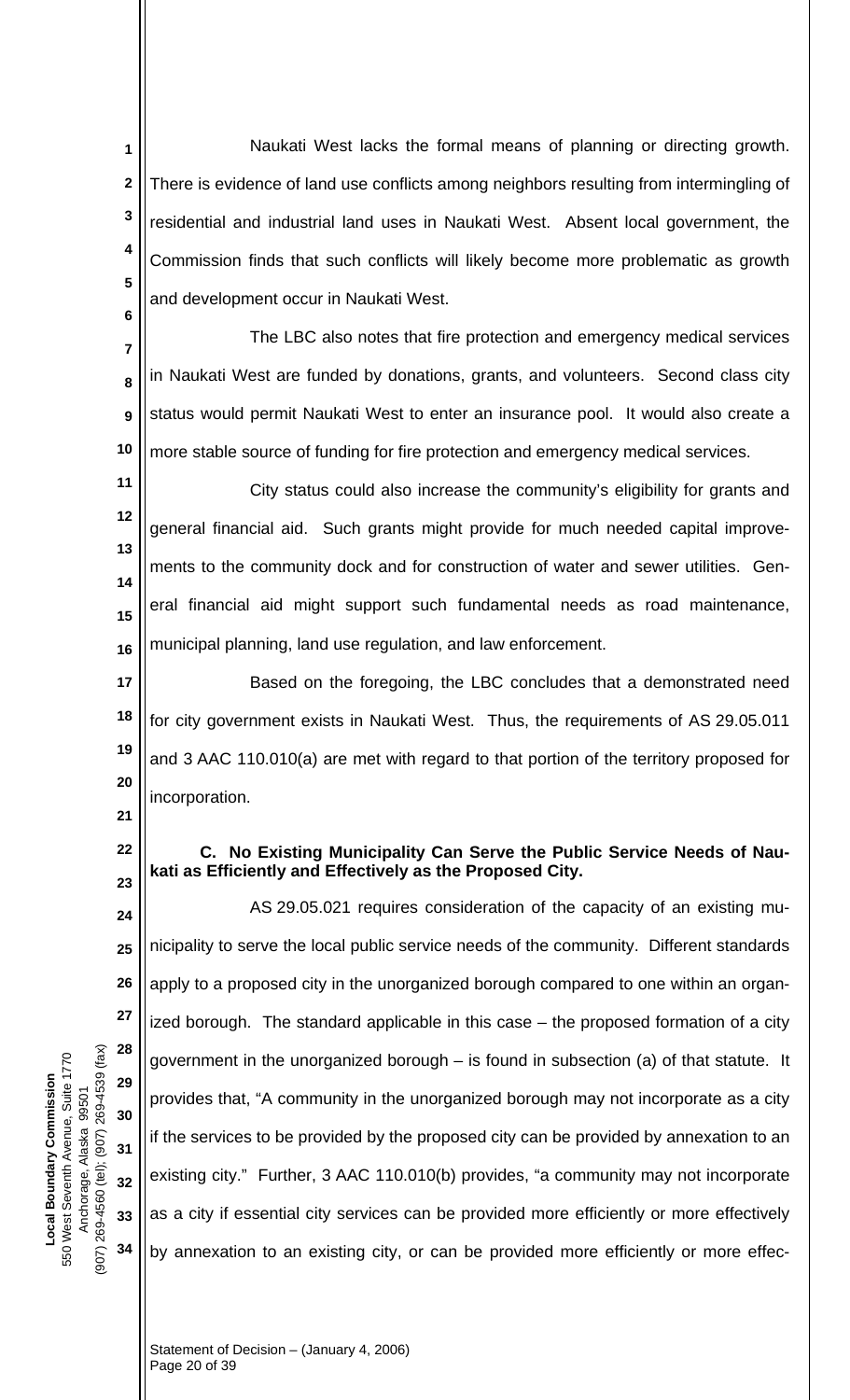tively by an existing organized borough on an areawide basis or non-areawide basis, or through an existing borough service area." **1 2**

**6** The LBC finds that there is no existing city or borough government that can meet the local public service needs of Naukati residents. Thus, the requirements of AS 29.05.021(a) and 3 AAC 110.010(b) are satisfied.

**7 8**

**3**

**4**

**5**

### **D. Naukati West Constitutes a "Community" as Defined by the LBC.**

**9 10 11 12 13 14 15 16 17 18 19 20 21 22 23 24 25 26** State law provides that a locality proposed for incorporation as a city must comprise a community. Specifically, AS 29.05.011(a) states that "a community" that meets the city incorporation standards may incorporate as a city. Further, 3 AAC 110.005 requires that "An area proposed for incorporation as a city must encompass a community." In 3 AAC 110.990, the term "community" is defined as "a social unit comprised of 25 or more permanent residents as determined under 3 AAC 110.920." 3 AAC 110.920 also establishes several criteria that the Commission may consider in determining whether the locality proposed for incorporation comprises a community. Specifically, it states that the LBC may consider whether the settlement is inhabited by at least 25 individuals; inhabitants reside permanently in a close geographical proximity that allows frequent personal contacts and comprise a population density that is characteristic of neighborhood living; and inhabitants residing permanently at a location are a discrete and identifiable social entity, as indicated by such factors as school enrollment, number of sources of employment, voter registration, precinct boundaries, permanency of dwelling units, and the number of commercial establishments and other service centers.

(907) 269-4560 (tel); (907) 269-4539 (fax) (907) 269-4560 (tel); (907) 269-4539 (fax) 550 West Seventh Avenue, Suite 1770 550 West Seventh Avenue, Suite 1770 **Local Boundary Commission**  Local Boundary Commission Anchorage, Alaska 99501 Anchorage, Alaska 99501

**27**

**31**

**32**

**28 29 30 33 34** 3 AAC 110.920 provides further that absent a specific and persuasive showing to the contrary, the LBC will presume that a population does not constitute a community if public access to or the right to reside at the location of the population is restricted; the population is adjacent to a community and is dependent upon that community for its existence; or the location of the population is provided by an employer and is occupied as a condition of employment primarily by persons who do not consider the place to be their permanent residence.

Statement of Decision – (January 4, 2006) Page 21 of 39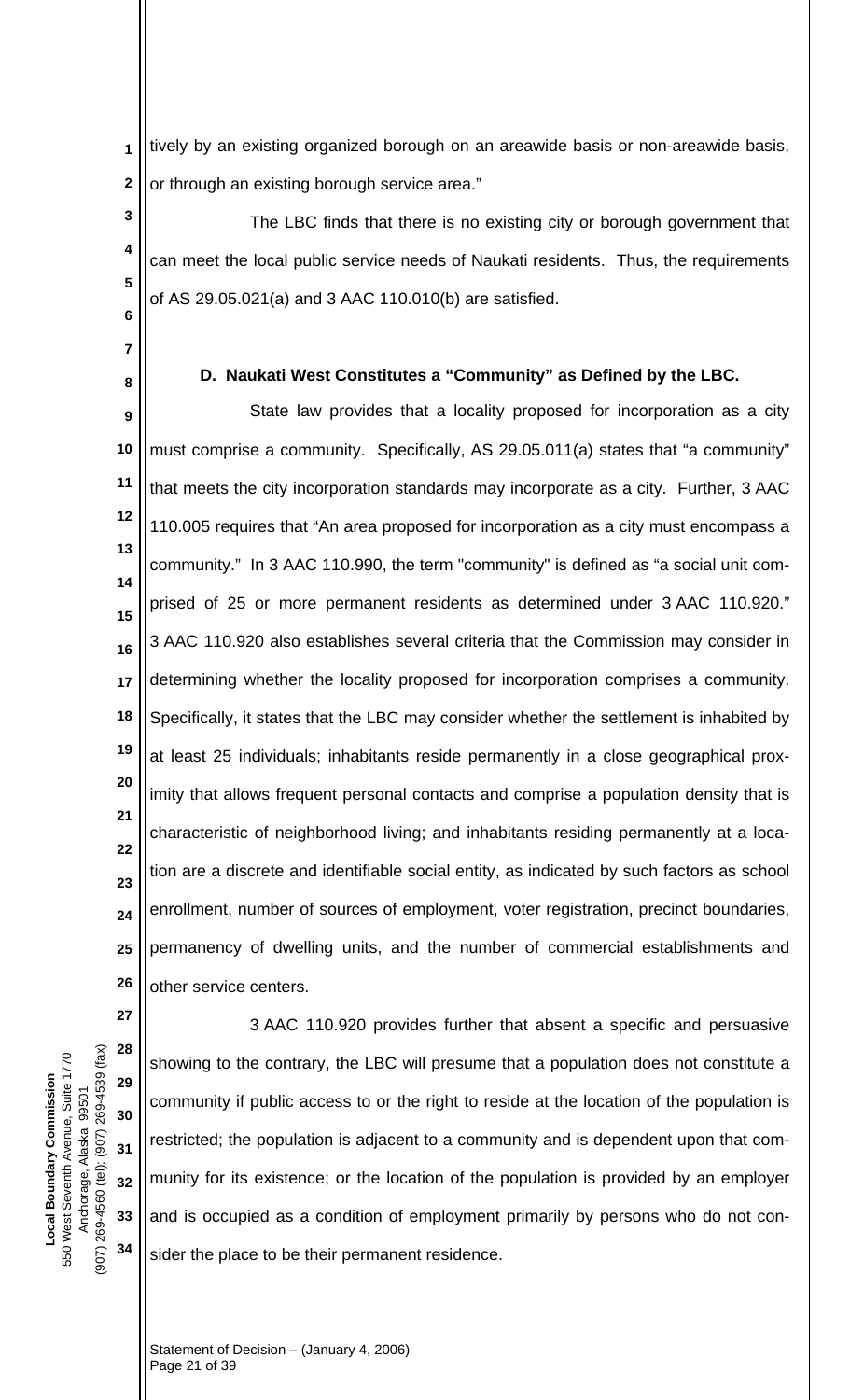The LBC finds that the permanent inhabitants of Naukati West are a discreet and identifiable social unit with reference to school enrollment, number of sources of employment, permanency of dwelling units, number of commercial establishments, and other identifiable social units. **1 2 3 4**

**6 7 8 9 10** However, Naukati East has only five permanent residents in two households, and Sarkar Cove has no permanent residents. The residents of Sarkar Cove, Naukati East and Naukati West do not live in close geographical proximity to one another, in any manner allowing frequent personal contacts or the population density of neighborhood living.

**11 12 13 14 15** The permanent inhabitants of Naukati East and Naukati West do not constitute a single discreet and identifiable social unit. Moreover, there are no permanent inhabitants of Sarkar Cove. Hence, it too is not an identifiable social unit with either Naukati East or Naukati West.

**16 17** The children of Naukati East are home-schooled, not enrolled in the one brick-and-mortar school of the region located in Naukati West.

**18 19 20 21 22** No person from Naukati East is employed in Naukati West, or vice versa. There are no commercial establishments bridging these two distinct localities to any significant extent, and there are no identifiable social units integrating these two communities.

**23 24 25** Public access to Sarkar Cove is restricted by a gate and signage. Further, there has been no persuasive showing by Petitioner to overcome the presumption that Sarkar Cove is not a part of the Naukati community.

(907) 269-4560 (tel); (907) 269-4539 (fax) (907) 269-4560 (tel); (907) 269-4539 (fax) 550 West Seventh Avenue, Suite 1770 550 West Seventh Avenue, Suite 1770 **Local Boundary Commission Local Boundary Commission** Anchorage, Alaska 99501 Anchorage, Alaska 99501

**26**

**27**

**28**

**29**

**30**

**31**

**32**

**33**

**34**

**5**

Based on the foregoing, the LBC concludes that Naukati West constitutes a discreet settlement of at least 25 permanent residents living in sufficiently close geographical proximity to allow frequent personal contact and the population density of neighborhood living in small-town Alaska. Thus, the requirements of AS 29.05.011(a) and 3 AAC 110.005, as determined under 3 AAC 110.990 and 3 AAC 110.920, are satisfied.

**E. Based on Present Needs, the Boundaries of the Proposed City Should Extend Moderately Beyond the Present Cluster of Naukati West Private Property.** 

Statement of Decision – (January 4, 2006) Page 22 of 39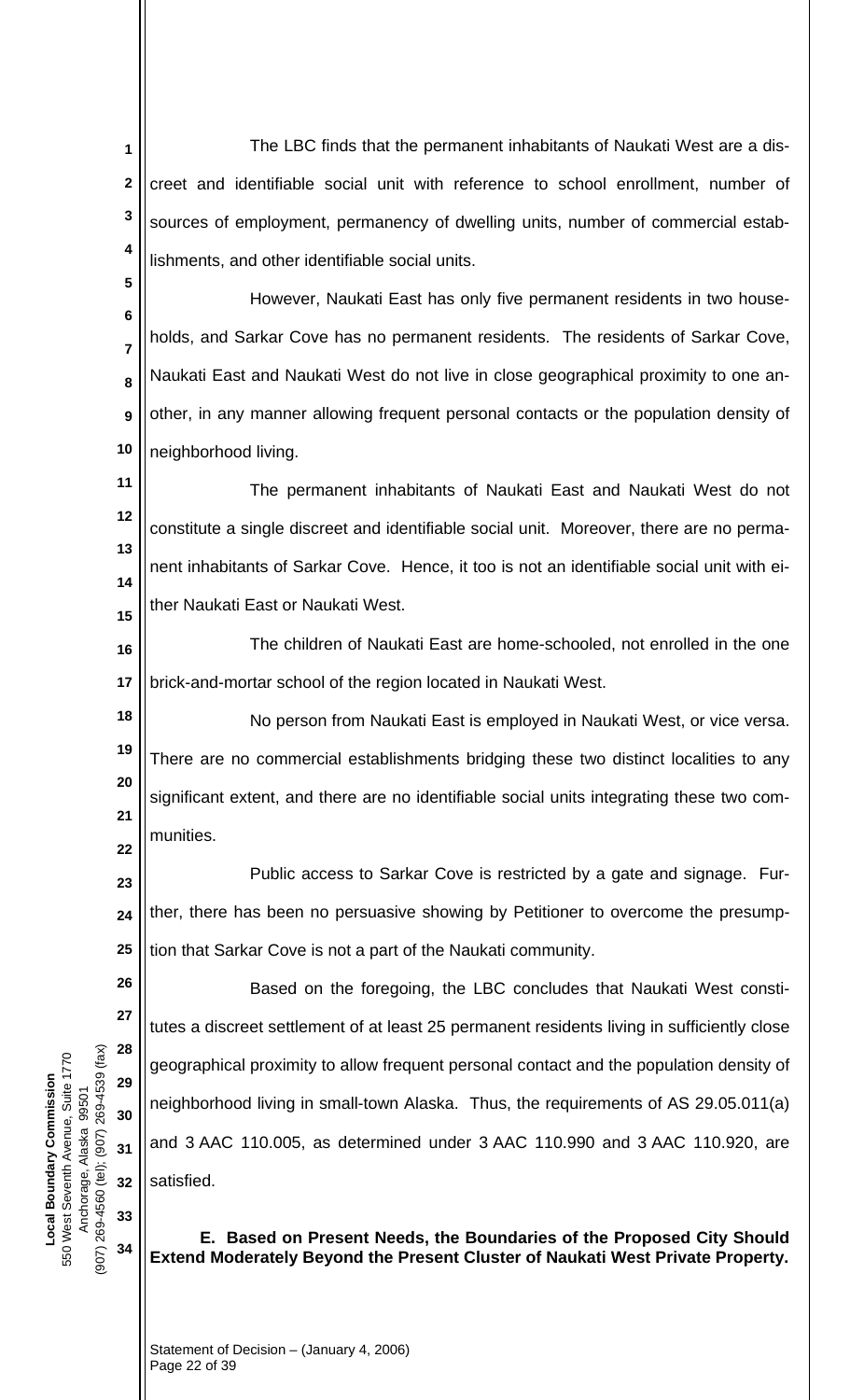The corporate boundaries of the proposed new city must be drawn in a manner allowing for the full development of efficient and cost-effective essential services. Specifically, AS 29.05.011(a)(2) requires that the boundaries of a proposed city include all territory necessary to provide municipal services on an efficient scale. Further, 3 AAC 110.040(a) provides that, the boundaries of a proposed city must include all land and water necessary to provide the full development of essential city services on an efficient, cost-effective level. The latter provides that the LBC may consider relevant factors, including land use and ownership patterns, population density, existing and reasonably anticipated transportation patterns and facilities, natural geographical features and environmental factors, and extraterritorial powers of cities. **1 2 3 4 5 6 7 8 9 10 11**

**12 13 14 15 16 17 18 19 20 21 22 23** Thus, the LBC must first identify which municipal services are "essential" for Naukati. The LBC concurs with the Petitioner that first-responder emergency medical services and fire fighting are essential services. The LBC also finds that water and sewer utilities are essential services in a region of relatively high rainfall, a high water table, and porous karst terrain. Road repair and maintenance is an essential city service where gravel and dirt roads lie below adjoining territory, are inadequately contoured, and do not drain properly. Improvement and management of the local dock and boat ramp are essential city services in a coastal community where transportation patterns include water routes, and where water resources and water recreation are the focus of local economic development.

**24 25 26** The LBC also finds that some land use planning and regulation is necessary to limit industrial development in residential areas, and to provide regulation of the uses of the boat ramp, dock, and other public facilities.

However, the LBC does not concur with the Petitioner that developing and administering a shellfish nursery or a recreational vehicle park are "essential" city services.

**31 32 33 34** It is unclear to the LBC why the Petitioner did not include law enforcement as an "essential" service for the city to perform, particularly when Naukati West had a functioning Village Public Safety Officer in the recent past. Additionally, the lack of solid waste disposal for a population of more than 100 residents with no nearby land

(907) 269-4560 (tel); (907) 269-4539 (fax) (907) 269-4560 (tel); (907) 269-4539 (fax) 550 West Seventh Avenue, Suite 1770 550 West Seventh Avenue, Suite 1770 **Local Boundary Commission**  Local Boundary Commission Anchorage, Alaska 99501 Anchorage, Alaska 99501

**27**

**28**

**29**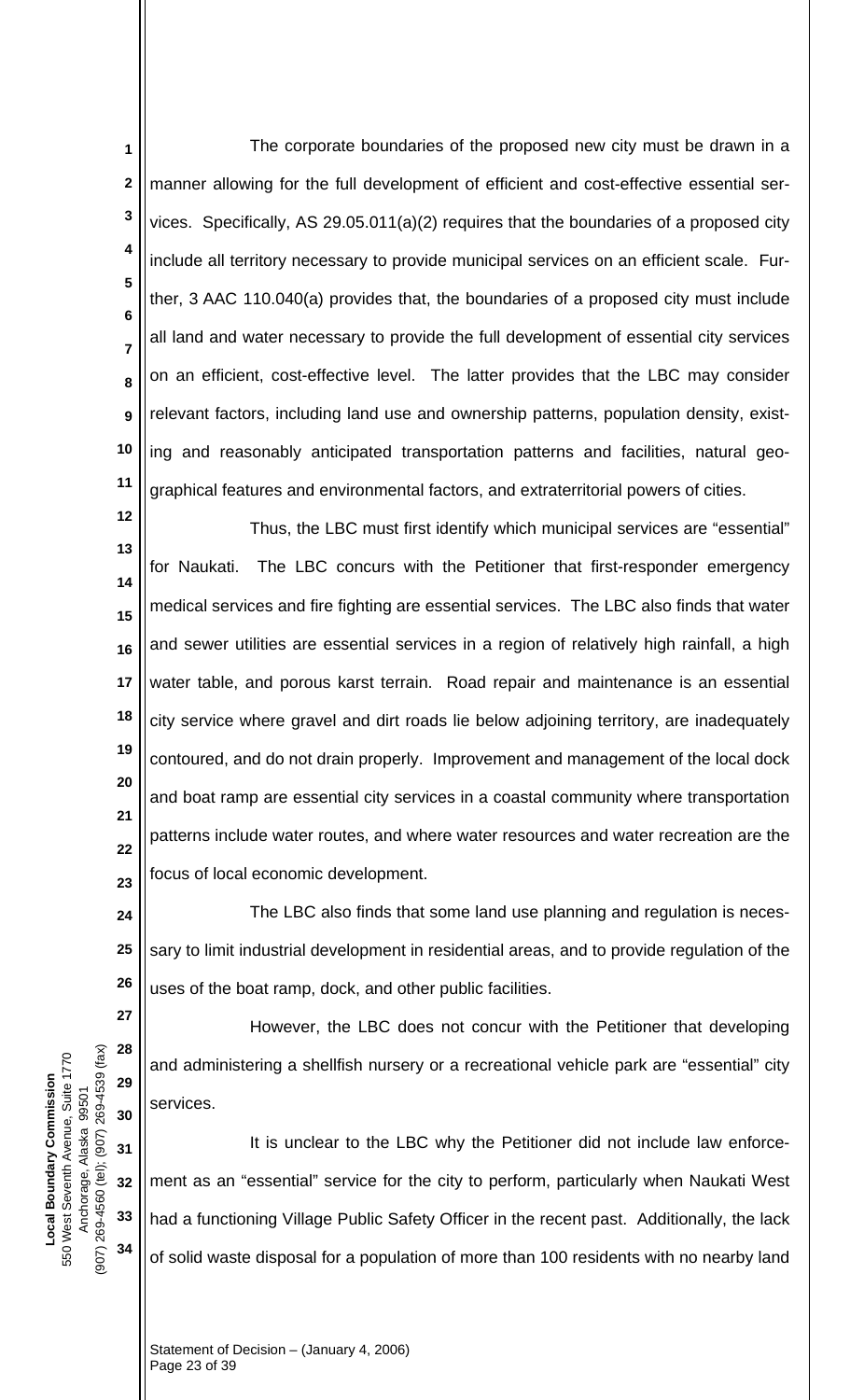fill is of concern to the LBC, particularly where the population-pressure on the environment increases with tourism in the summer, and where there already is evidence of inappropriate dumping of trash at road ends, log landings, and other unauthorized locations. **1 2 3 4**

**6 7 8 9 10 11** Hence, for purposes of defining appropriate boundaries for the proposed city, the LBC must include all land and water necessary to provide for the full, efficient, and cost-effective development of water and sewer utilities; solid-waste disposal; emergency medical service; fire protection; law enforcement; planning; land use regulation; road upgrades, maintenance and repair; and a docking facility and boat launching ramp.

**12 13 14 15 16 17** Viewed in the context of these "essential" city services, land use and ownership patterns suggest that the city boundaries should include all of the present private property of the community of Naukati West, the tidelands offshore from those developed areas, and some additional land for sewer lagoons and possibly a landfill if the environment allows.

**18 19 20** Present and anticipated transportation patterns and facilities suggest that the boundaries must include present roadways in and around the community, and some tidelands around the community.

**22 23 24 25 26 27 28 29 30** The natural geography of the community requires that all essential municipal development in Naukati West must be planned carefully, with due regard for sensitive environmental factors. Varying soils, porous karst terrain, and water tables mean that a sewage lagoon cannot be located just anywhere near the populated community. An appropriate site for a solid-waste facility also may be some distance from the populated community. Hence, boundaries should be liberally expanded to include the territory necessary for developing those essential services in an environmentally sound manner and location.

**31 32 33** Based on present needs for essential services, the LBC concludes that the requirements of AS 29.05.011(a)(2) and 3 AAC 110.040(a) are best met with the boundaries that extend moderately beyond the present cluster of private property in

(907) 269-4560 (tel); (907) 269-4539 (fax) (907) 269-4560 (tel); (907) 269-4539 (fax) 550 West Seventh Avenue, Suite 1770 550 West Seventh Avenue, Suite 1770 **Local Boundary Commission**  Local Boundary Commission Anchorage, Alaska 99501 Anchorage, Alaska 99501

**34**

**5**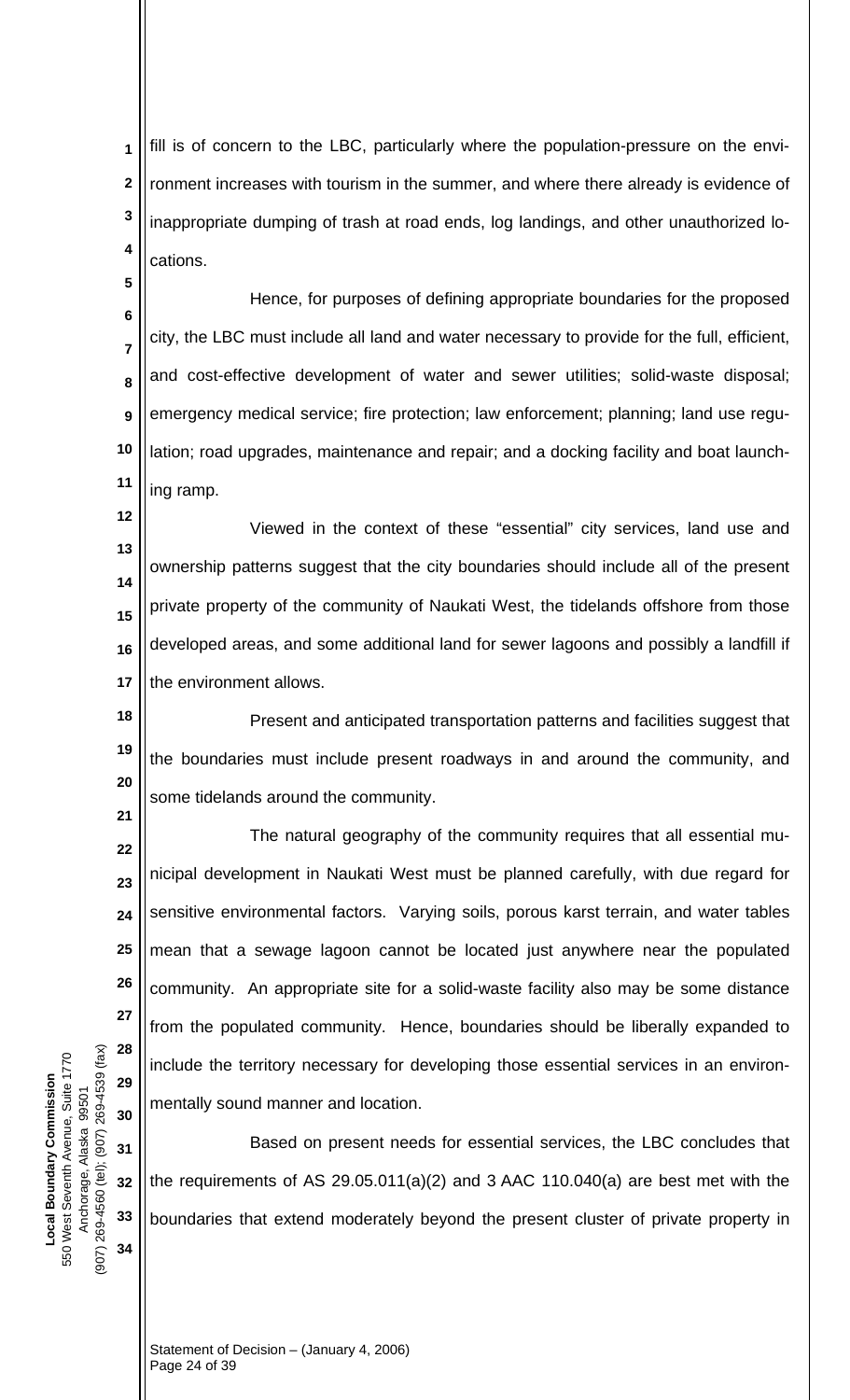Naukati West. The Commission stresses, however, that other boundary standards must also be considered in setting the appropriate boundaries of the proposed city. **1 2**

**F. Allowing for Ten Years of Growth, Development, and Public Safety Needs, Commerce's Final Boundary Recommendation is Reasonable.** 

**5 6 7 8 9** Beyond the existing territorial needs of the proposed city, which were addressed in the preceding standard, 3 AAC 110.040(b) requires that the boundaries of a proposed city include the territory comprising the current local community plus reasonably predictable growth, development, and public safety needs during the ten years following the effective date of incorporation.

**11 12 13 14 15 16 17 18 19** The LBC finds that Sarkar Cove and Naukati East are not likely to become part of the same "community" as Naukati West over the next ten years. There are several privately owned parcels of land in both of those localities. However, there is no present indication that growth, development, intensity of land use, permanent residency, or the need for public safety or other essential city services in Sarkar Cove and Naukati East will increase to any significant degree during the next ten years. Hence, the boundaries proposed by the Petitioner must be amended to exclude both of those localities.

**20 21 22 23 24** The LBC finds that the alternative 35-square mile territory proposed by the Petitioner in October 2005 contains large unpopulated areas that cannot be justified by any other standard for incorporation. Moreover, the LBC finds no plausible evidence that those large expanses will be necessary for growth, development and public safety during the next ten years.

(907) 269-4560 (tel); (907) 269-4539 (fax) (907) 269-4560 (tel); (907) 269-4539 (fax) 550 West Seventh Avenue, Suite 1770 550 West Seventh Avenue, Suite 1770 **Local Boundary Commission Local Boundary Commission** Anchorage, Alaska 99501 Anchorage, Alaska 99501

**25**

**26**

**27**

**28**

**29**

**30**

**31**

**32**

**33**

**34**

**3**

**4**

**10**

The LBC is mindful that the University of Alaska controls 937 acres within the territory proposed for incorporation. The Commission finds that there is a reasonable likelihood that some of this land will be developed during the next ten years. However, there is no reasonable basis to conclude, as suggested by the Petitioner, that any federal grant of more land to the University will result in other University selections, conveyance, and development in the Naukati region during the next ten years.

The LBC finds no reasonable basis to conclude, as suggested by the Petitioner, that Sealaska Corporation will select and develop lands in Naukati West.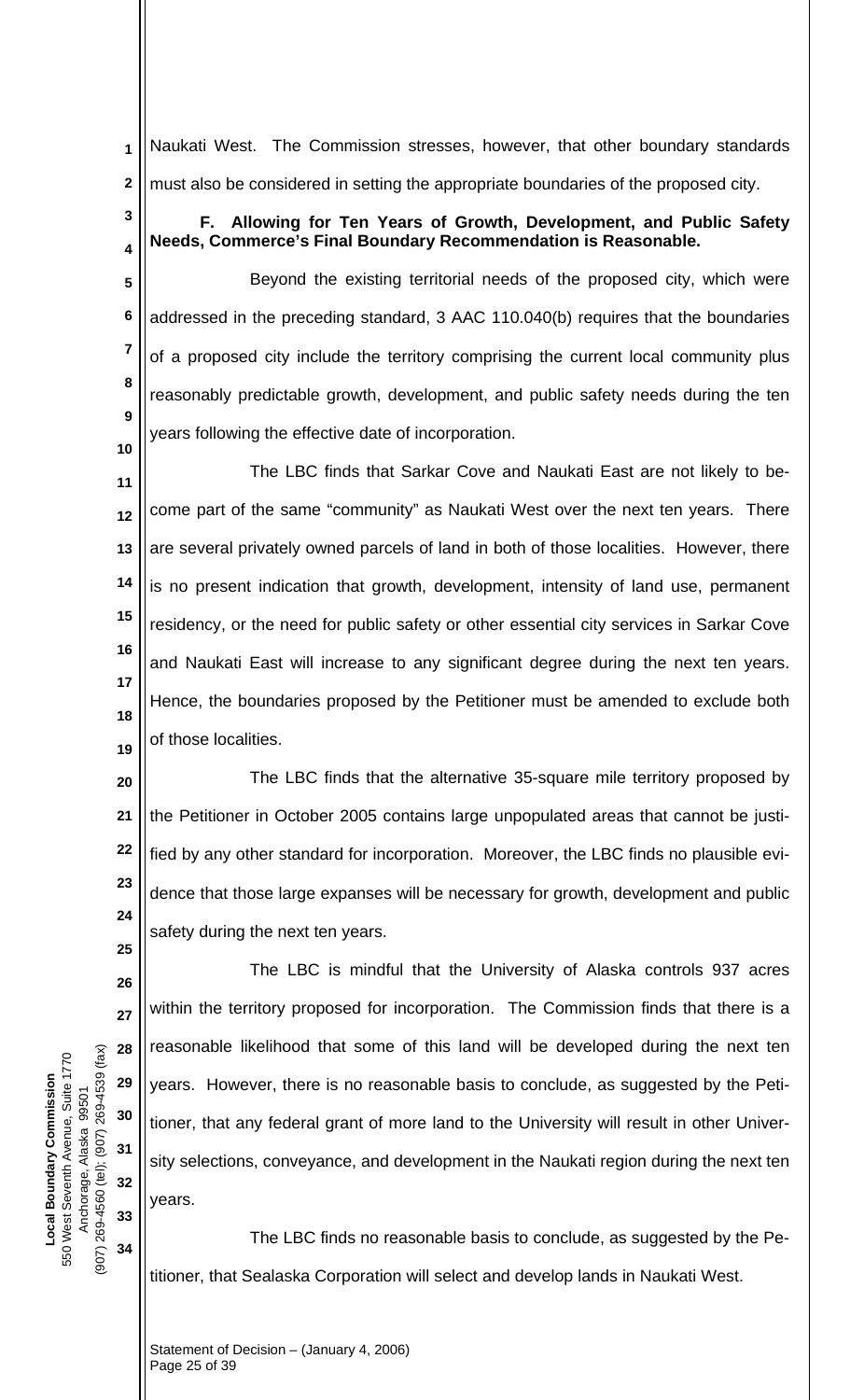The LBC stresses that the corporate boundaries of city governments should be delineated by territory necessary for developing essential community services over ten years, not to maximize local government revenues. **1 2 3**

**4 5 6 7 8 9 10 11** Contrary to the suggestions from the Petitioner, the Commission finds no evidence that oyster farms or any other shellfish mariculture sites require or could receive essential community services from the City of Naukati. Hence, there is no reason to include those sites within the city's boundaries. Moreover, there is no evidence to indicate that the shellfish mariculture sites existing or planned in the waters near Naukati will cause growth, development, or public safety needs for the Naukati community during the next ten years.

**12 13 14 15 16 17** The Commission previously concluded that city incorporation standards require Naukati East to be excluded from the boundaries of the proposed city. Likewise, the LBC finds no reason to include any of the eastern portion of the "State's Crucial Timber Base" or scheduled harvest areas, which have been correctly excluded from Commerce's final boundary recommendation.

**18 19 20 21 22 23 24 25 26 27** The LBC notes that the *Naukati Community Comprehensive Strategic Action Plan* provides that the "Naukati community" "encompasses 4.8 square miles of land and 0.2 square miles of water." Allowing for development of essential city services over ten years, the LBC concludes that the 11.7-square mile final boundary recommendation by Commerce appears to constitute a moderately expansive allotment of territory for the new City of Naukati. While the LBC accepts the 11.7-square mile territory founded in Commerce's expertise, the LBC takes the view that Commerce's final boundary recommendation reflects a somewhat liberal and lenient construction and application of the standard.

**G. Commerce's Final Boundary Recommendation Excludes Large Geographic Regions and Unpopulated Areas.** 

3 AAC 110.040(c) provides that the boundaries of the proposed city may not include entire geographical regions or large unpopulated areas, except where those boundaries are justified by the application of the city incorporation standards in 3 AAC 110.005 – 3 AAC 110.042.

(907) 269-4560 (tel); (907) 269-4539 (fax) (907) 269-4560 (tel); (907) 269-4539 (fax) 550 West Seventh Avenue, Suite 1770 550 West Seventh Avenue, Suite 1770 **Local Boundary Commission**  Local Boundary Commission Anchorage, Alaska 99501 Anchorage, Alaska 99501

**28**

**29**

**30**

**31**

**32**

**33**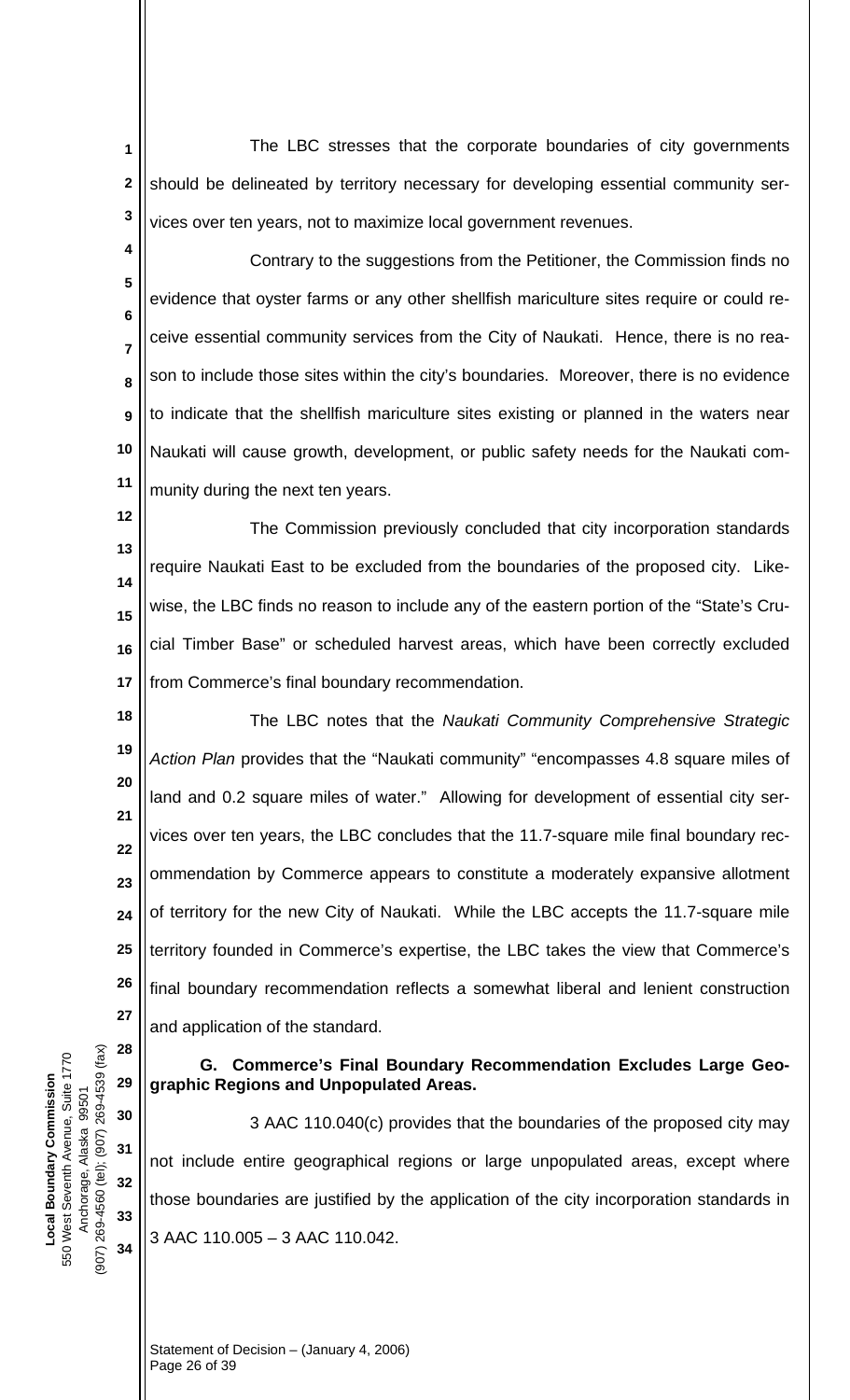The LBC finds that the 11.7-square mile territory recommended by **1 2** Commerce does not include entire geographic regions or large unpopulated areas. **3** Therefore, Commerce's final boundary recommendation meets the standard set out in **4** 3 AAC 110.040(c). **5 6 H. Commerce's Final Boundary Recommendation Embraces a Contiguous Territory Without Enclaves. 7** 3 AAC 110.040(d) provides that absent a specific and persuasive show-**8** ing to the contrary, the LBC will presume that territory proposed for incorporation that **9 10** is non-contiguous or that contains enclaves does not include all land and water neces-**11** sary to allow for the full development of essential city services on an efficient, cost-**12** effective level. **13** The LBC finds that the 11.7-square mile territory recommended by **14** Commerce is contiguous and does not contain enclaves. Therefore, Commerce's final **15** boundary recommendation meets the standard set out in 3 AAC 110.040(d). **16 I. Commerce's Final Boundary Recommendation Excludes Territory Al-17 ready Within the Boundaries of an Existing Organized Borough or City. 18** 3 AAC 110.040(e) provides that if a proposal to incorporate a city in-**19** cludes territory already within the boundaries of an existing organized borough or city, **20 21** the proposal must address standards for annexation to or detachment from the exist-**22** ing borough or city, as applicable. **23** The LBC finds that the 11.7-square mile territory recommended by **24** Commerce does not include any territory presently within the boundaries of an existing **25** organized borough or city government. Therefore, Commerce's final boundary rec-**26** ommendation meets the standard set out in 3 AAC 110.040(e). **27 J. With the Condition that the City Gain the Authority to Levy a 5 Percent**  (907) 269-4560 (tel); (907) 269-4539 (fax) **28** 269-4539 (fax) **Sales Tax and a 3.5 Mill Property Tax, the Community has the Human and Finan-29 cial Resources to Support City Government. 30** AS 29.05.011(a)(3) provides that the economy of the community must  $(907)$ **31** include the human and financial resources necessary to provide municipal services. (907) 269-4560 (tel); **32** That law provides further that, in considering the economy of the community, the LBC **33** must consider property values, economic base, and personal income. The Commis-**34** sion is also required to consider resource and commercial development, anticipated

**Local Boundary Commission**  550 West Seventh Avenue, Suite 1770 Anchorage, Alaska 99501

550 West Seventh Avenue, Suite 1770 **Local Boundary Commission** 

99501

Anchorage, Alaska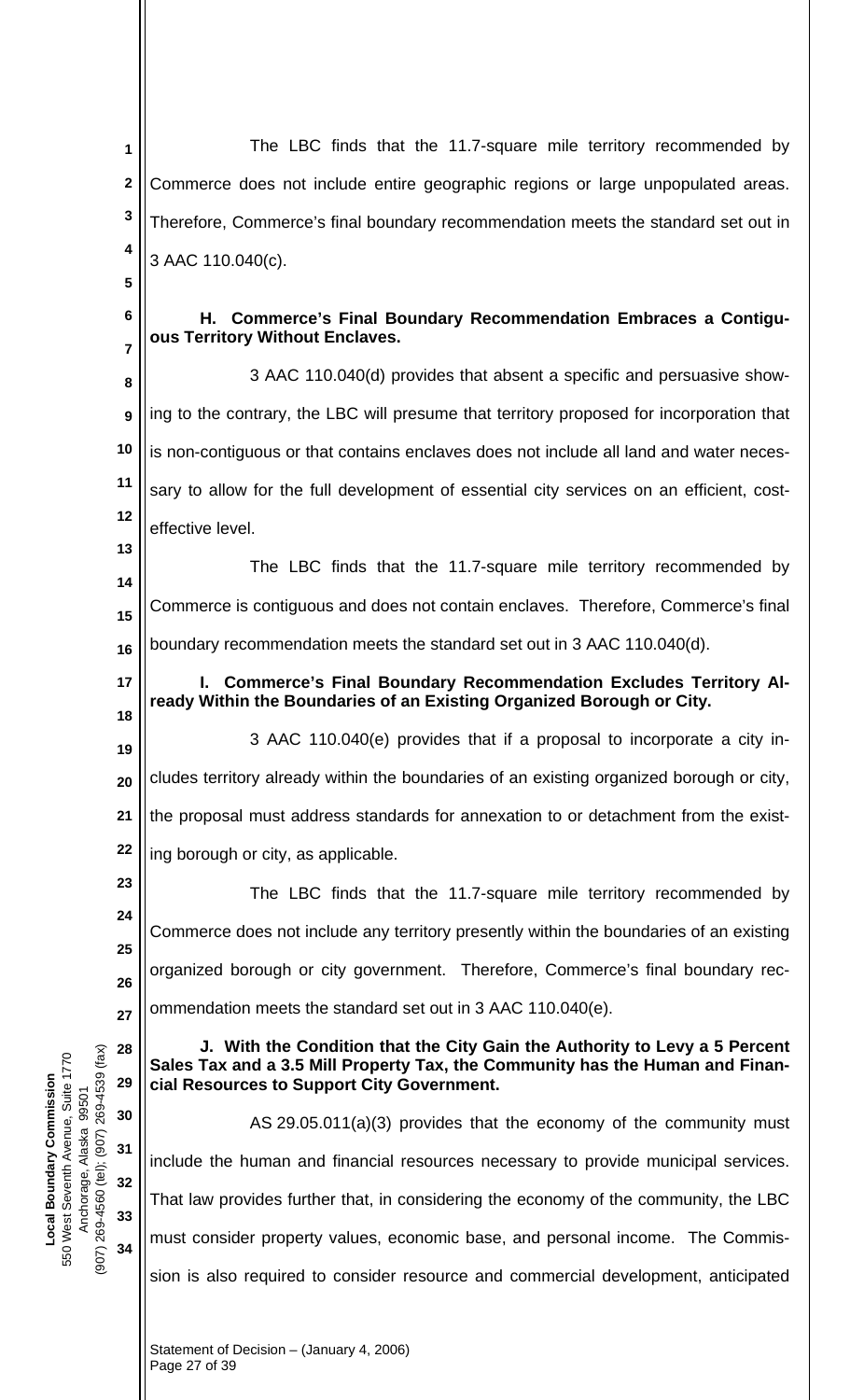functions, and the expenses and income of the proposed city, including the ability of the community to generate local revenue. **1 2**

**3**

**4 5 6 7 8 9 10 11 12 13 14 15 16 17 18 19 20** Additionally, 3 AAC 110.020 provides that the economy of a proposed city must include the human and financial resources necessary to provide essential city services on an efficient, cost-effective level. In this regard, the commission must consider the reasonably anticipated functions of the proposed city; the reasonably anticipated expenses of the proposed city; the ability of the proposed city to generate and collect local revenue, and the reasonably anticipated income of the proposed city; and the feasibility and plausibility of the anticipated operating and capital budgets of the proposed city through the third full fiscal year of operation. Further, the Commission is required to evaluate the economic base of the proposed city; property valuations for the proposed city; existing and reasonably anticipated industrial, commercial, and resource development for the proposed city; and personal income of residents of the proposed city. Beyond those specific requirements, the standard allows the Commission to consider other relevant factors, including land use for the proposed city; the need for and availability of employable skilled and unskilled people to serve the proposed city; and a reasonably predictable level of commitment and interest of the residents in sustaining a city government.

**22 23 24 25 26 27 28 29 30 31** The LBC finds that the economy in the community of Naukati West possesses the human resources necessary to provide efficient and effective road maintenance and repair; water and sewer utilities; solid-waste disposal; planning and land use regulation; public safety; emergency medical services; fire protection; docking facilities; and boat-ramp administration. The LBC notes that trained emergency medical technicians and firefighters are already serving the community. Roads in Naukati are being maintained by local residents, but in an inconsistent and inadequate fashion. Unemployment is high in Naukati West, where many residents are skilled at operating heavy equipment for road maintenance.

**32 33 34** Naukati West has been served by a law enforcement officer in the past, and there is no indication that such a person would be unavailable in the future. Solidwaste services for the community may involve nothing more than trucking solid waste

(907) 269-4560 (tel); (907) 269-4539 (fax) (907) 269-4560 (tel); (907) 269-4539 (fax) 550 West Seventh Avenue, Suite 1770 550 West Seventh Avenue, Suite 1770 **Local Boundary Commission**  Local Boundary Commission Anchorage, Alaska 99501 Anchorage, Alaska 99501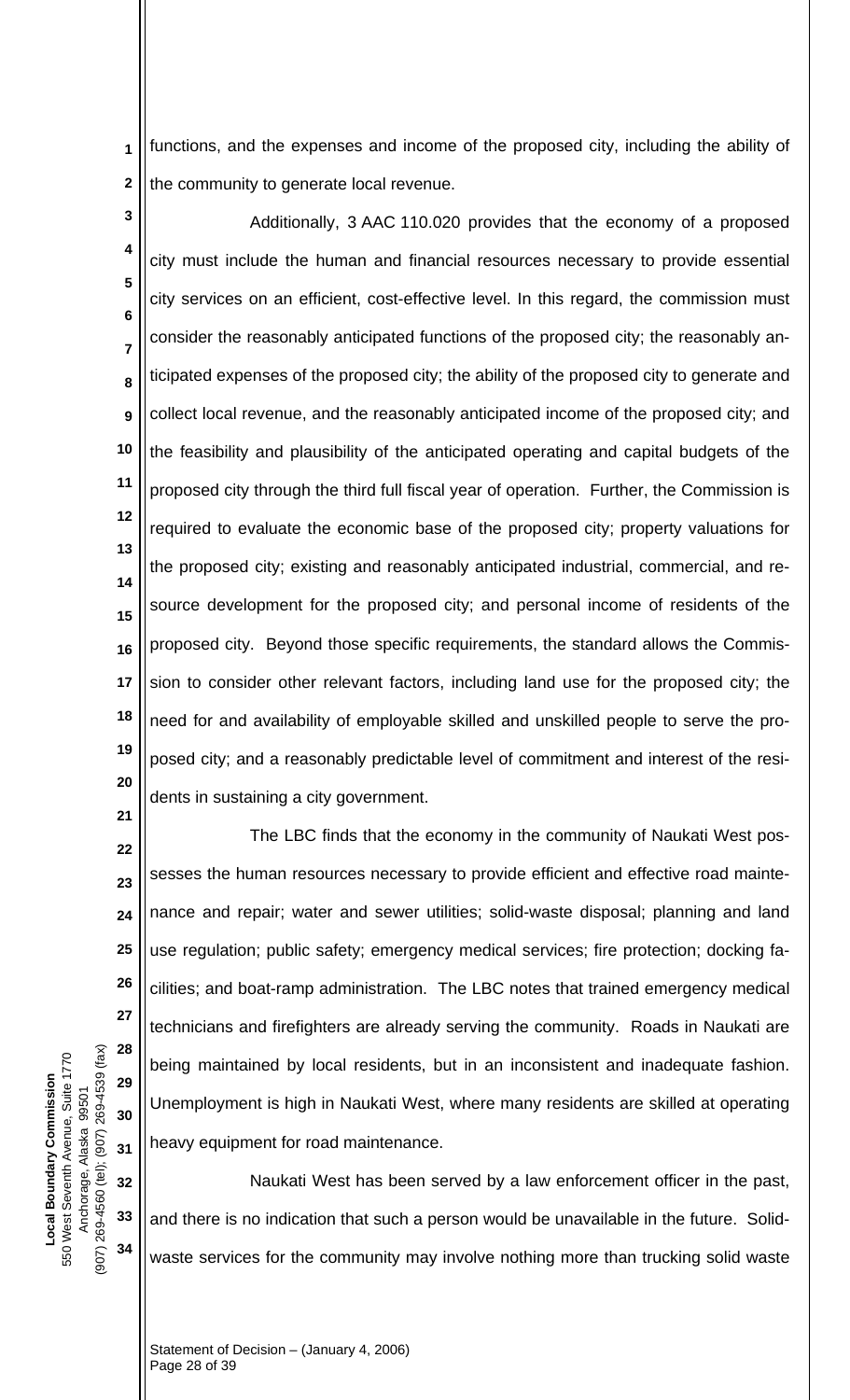to the refuse facility at Thorne Bay. If a site is built closer, training of an administrator should not be difficult. Similarly, staff training will be a budgetary component of developing water and sewer utilities. **1 2 3**

Planning and land use regulation expertise is available to the community from the State of Alaska and the Cooperative Extension Services of the University.

**7 8 9 10 11** Without local taxation, however, the LBC finds that the economy in the community of Naukati West does not include the financial resources necessary to provide efficient and cost-effective road maintenance and repair, water and sewer utilities, solid-waste disposal, public safety, emergency medical services, fire protection, planning and land use regulation, docking facilities and boat-ramp administration.

**12 13 14 15 16 17 18** The LBC finds that the contemporary economic base of Naukati West is tenuous. Personal income is low. With one exception, the Petitioner and others who testified rejected local taxation as a means of financing any part of their city services. The LBC finds that the widespread objections to local taxation among Naukati West residents call into question their level of commitment and interest in sustaining a city government.

**19 20 21 22 24 25** The LBC must also consider the reasonably anticipated functions of the proposed city. As noted above, those functions include not only emergency medical services, waterfront development, planning, and road maintenance functions recognized by the Petitioner, but also law enforcement and solid waste management. Moreover, it is reasonable to anticipate that water and sewer utilities will become necessities sooner than the 2015 date projected by the Petitioner.

The LBC finds two deficiencies in the Petitioner's budget of \$50,371 for road maintenance and repair. First, it relies totally on federal receipts. The actual federal receipts will be less than that amount, given the boundary adjustment deemed necessary by the Commission. In addition, it is unduly risky to rely totally on federal receipts for roadwork in a political climate of cuts in government assistance.

Second, Naukati lacks the heavy equipment needed for road maintenance and repair. The community presently owns only a grader, which cannot install culverts, dump and compress ballast, trench toes in the road, dig out sand lenses, cut

Statement of Decision – (January 4, 2006)

Page 29 of 39

(907) 269-4560 (tel); (907) 269-4539 (fax) (907) 269-4560 (tel); (907) 269-4539 (fax) 550 West Seventh Avenue, Suite 1770 550 West Seventh Avenue, Suite 1770 **Local Boundary Commission**  Local Boundary Commission Anchorage, Alaska 99501 Anchorage, Alaska 99501

**23**

**26**

**27**

**28**

**29**

**30**

**31**

**32**

**33**

**34**

**4**

**5**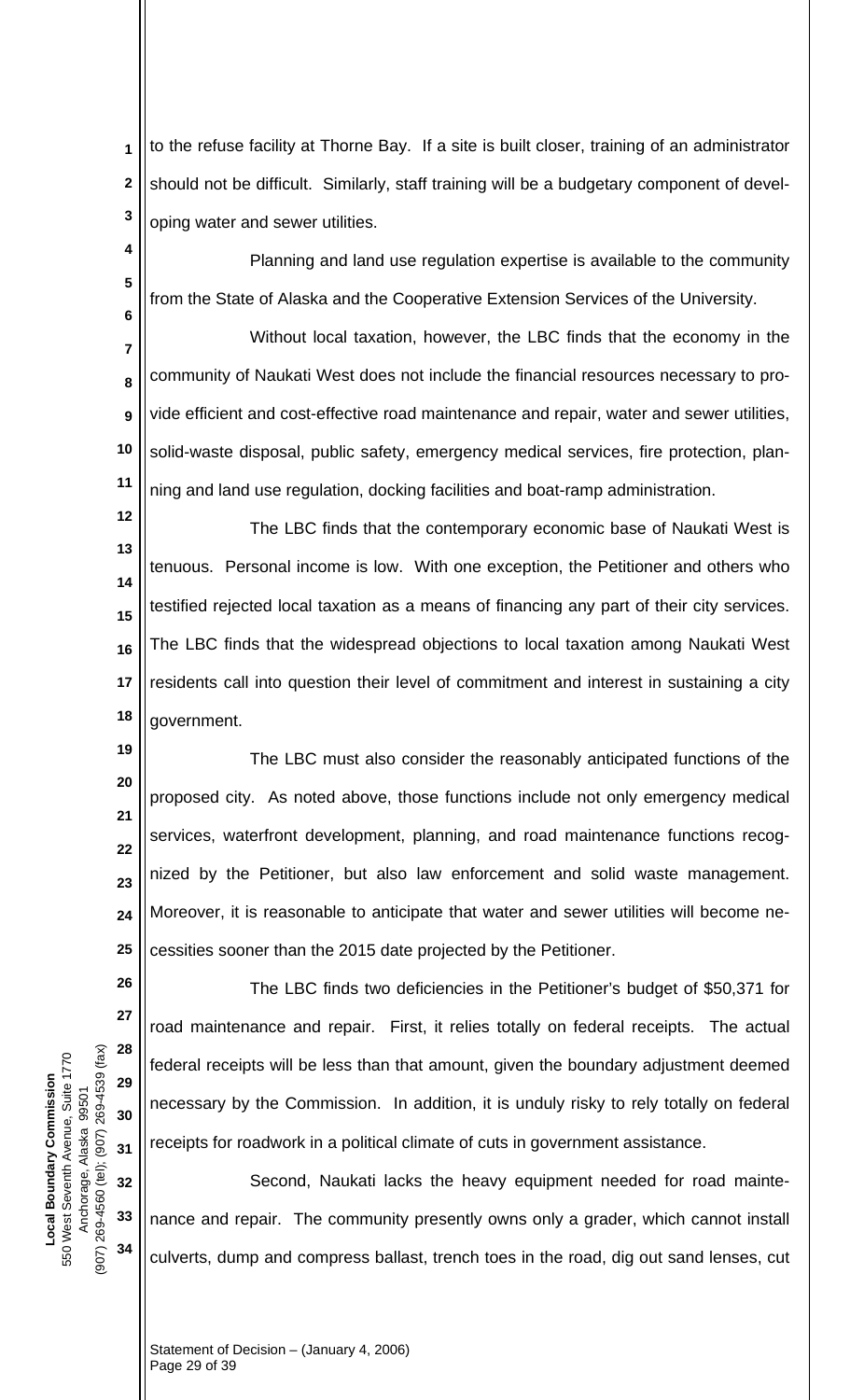brush, etc. The *Naukati Community Comprehensive Strategic Action Plan* correctly notes that road maintenance and repair require not only a grader but also a loader, dump truck, backhoe and roller. Nothing in the Petitioner's expense projections provides for the purchase or rental of that other heavy equipment. The total amount of National Forest receipts available to the new city is less than \$50,000 per year. That is hardly enough to cover wages, fuel, maintenance and repair, and administration of a road program, if anything more than periodic grading is contemplated. **1 2 3 4 5 6 7 8**

**9 10 11 12 13 14 15 16 17** The expense projection for "harbor maintenance" is set at a mere \$5,000 for Year 1 and \$7,000 each for Year 2 and Year 3. However, the Petition indicates that the present boat-launching ramp is almost unusable. The *Naukati Community Comprehensive Strategic Action Plan* states that the dock can accommodate only small craft less than 32 feet. The amounts allocated in the expense projection are insufficient either to accomplish the provision of "essential" city services at the harbor, or to remedy what the Petitioner has identified as harbor needs that would be provided by the new city.

**18 19 20 21 22 23 24** "Planning" expenses in the Petitioner's budget are limited to "legal fees." The projection fails to provide for use regulation enforcement expenses associated with "planning." Projected expenses for legal fees may be accurate over three years, but incorrect in scheduling expenditures. Legal fees during the first year of organization, ordinance legislation, and development of the infrastructure of a city administration will be much higher than legal fees during the third year of operation of the city.

The Commission finds that shellfish nursery expenses should be deleted from the expense projection, because the Naukati shellfish nursery itself should be deleted from *essential* city administration. Statistics indicate that over 90% of small businesses in America fail within five years. The Commission finds that no city should rely upon a new business venture for revenues, much less one that is entirely dependent upon a "struggling industry." The shellfish mariculture itself is a miniscule, newly experimental industry in Alaska, with a farm value of little more than \$600,000 statewide. None of the five farms around Naukati is operating at full capacity, with at least one having difficulty paying basic rent and another wanting to reduce its area of operation.

(907) 269-4560 (tel); (907) 269-4539 (fax) (907) 269-4560 (tel); (907) 269-4539 (fax) 550 West Seventh Avenue, Suite 1770 550 West Seventh Avenue, Suite 1770 **Local Boundary Commission**  Local Boundary Commission Anchorage, Alaska 99501 Anchorage, Alaska 99501

**25**

**26**

**27**

**28**

**29**

**30**

**31**

**32**

**33**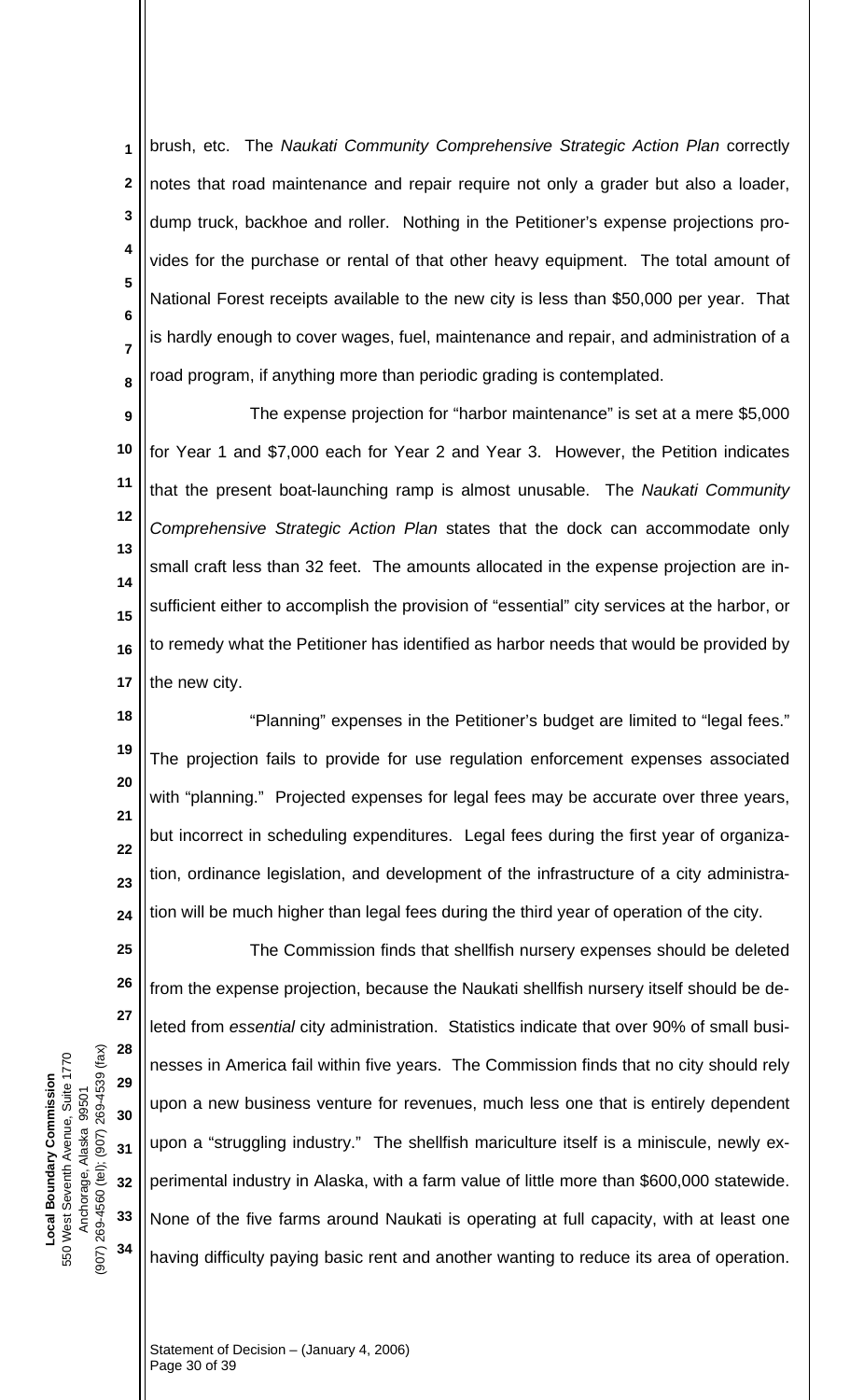While this budding industry may become a significant economic factor, it is far too new and speculative today to constitute a safe and reliable source of essential revenues for the proposed city government. **1 2 3**

**4 5 6 7 8 9 10 11 12 13 14** Moreover, the Naukati shellfish nursery was conceived as a non-profit operation with a mission very different from financing the operating costs of a city government. It was created through a State economic development grant "intended to spur the development of the struggling shellfish farming industry." The LBC shares the concern expressed by Commerce's Office of Economic Development that the nursery's "main purpose is not changed to be one of supporting a local government at the burden of this industry sector." Struggling shellfish farmers should not be required to pay higher prices for spat so that Naukati inhabitants gain tax relief for the provision of their essential city services.

**15 16 17 18 19** The focal mission of the Naukati shellfish nursery is to spur the development of shellfish farming, not to relieve taxpayers and finance government. Introducing that ulterior "government" motive will not only result in business analyses misdirected from the mission of the non-profit organization, but inefficient and unduly costly administration.

**20 21 22 23 24** Similarly, the LBC takes the position that the recreational vehicle park should be deleted from the list of *essential* city services, or from the budget of the proposed city government. Like the shellfish nursery, it is an enterprise activity. It is a new, small business, and unreliable as a source for funding *essential* city services.

**25 26 27 28** The LBC also concurs with Commerce that the new city should not include the one-time \$75,000 organization grant or the one-time \$12,000 "economic recovery grant" as sources of revenue for operating expenses. Those funds are nonrenewable.

The LBC considers prospective sales of municipal entitlement lands as an unsound source of funding operating expenses. First, there is no assurance that the municipal land grant will be completed in sufficient time to fund city services by Year 3, as projected by the Petitioner. Secondly, there is no assurance that municipal lands will be in the location or at the value projected by the Petitioner. Thirdly, the re-

(907) 269-4560 (tel); (907) 269-4539 (fax) (907) 269-4560 (tel); (907) 269-4539 (fax) 550 West Seventh Avenue, Suite 1770 550 West Seventh Avenue, Suite 1770 **Local Boundary Commission**  Local Boundary Commission Anchorage, Alaska 99501 Anchorage, Alaska 99501

**29**

**30**

**31**

**32**

**33**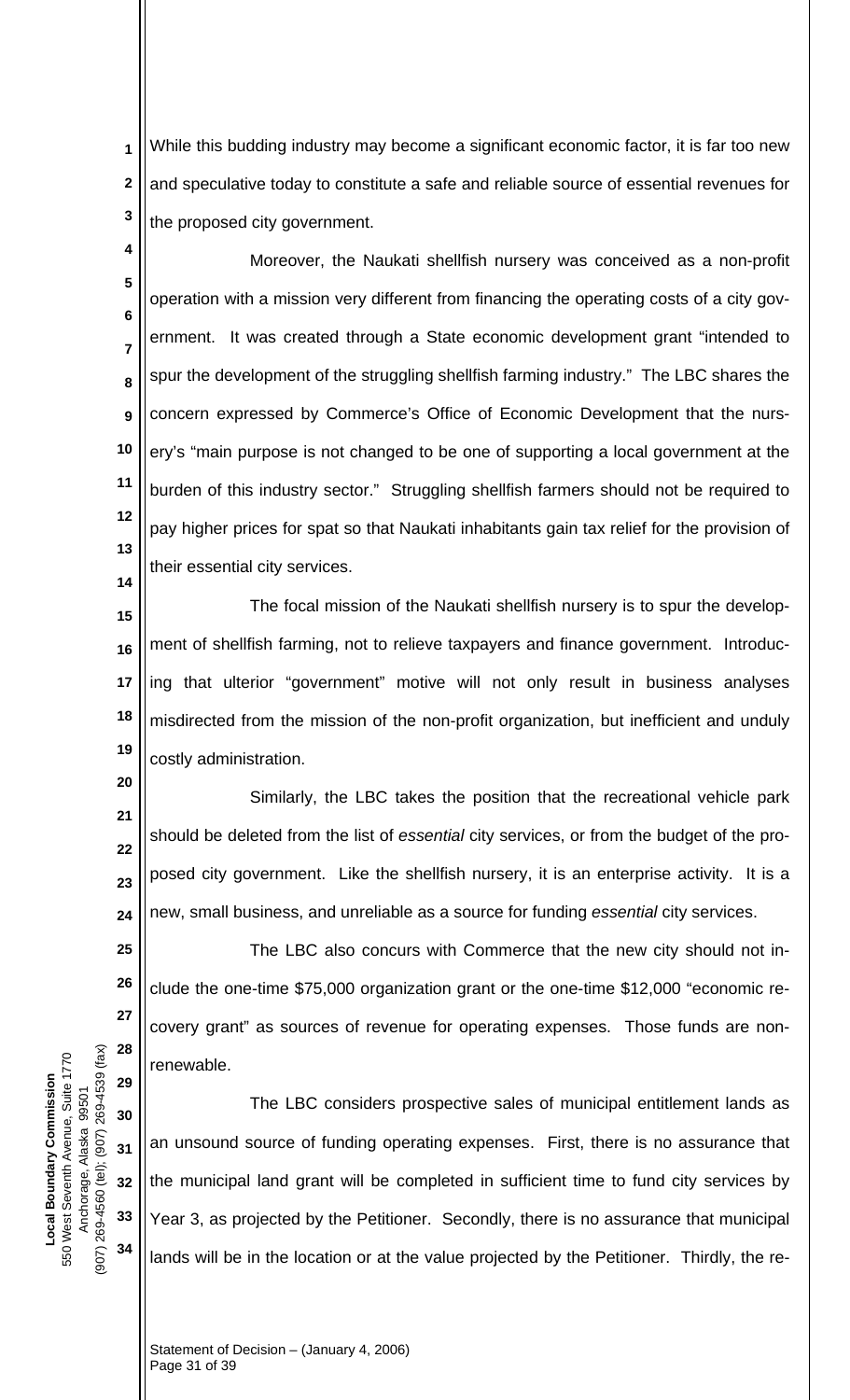duced size of the city boundaries means less land available for selection by the new city. Finally, it is fundamental to good business practices that capital assets should not be liquidated to cover operating expenses. The land grant is basic capital wealth for the city. It would be appropriate to sell that land in a manner that simply "converts" it into another form of capital, such as a small boat harbor or a sewer utility. However, selling capital land to cover the routine day-to-day operating expenses of the city is a manifest wasting of assets, and may lead to eventual bankruptcy. **1 2 3 4 5 6 7 8**

**9 10 11** If the dock and boat ramp are in serious disrepair, the Commission questions how "harbor fees" can generate \$3,000 per year. Moreover, the proposed harbor maintenance expenditures are inadequate to repair and upgrade those facilities.

**12 13 14 15** Projected federal Payment in Lieu of Tax funding is no more reliable than the Forest Receipts. The LBC's concerns expressed above with respect to National Forest funding also apply to Payment in Lieu of Tax payments.

**16 17 18** The LBC concurs with Commerce's conclusion that shellfish sales transactions are unlikely to be a source of sales tax revenues to the City of Naukati, because those transactions will not have a sufficient nexus to the city.

**19 20 21 22 23 24** Based on the foregoing, the LBC concludes that the three-year operating budget, as amended repeatedly by the Petitioner, is neither feasible nor plausible. The LBC is mindful of the testimony and Petition documents indicating that the electorate will reject incorporation conditioned upon a requirement for voter approval of the power to levy sales taxes and/or property taxes.

The Commission finds that real estate property values in the community are reasonably estimated to exceed \$13 million. Personal property values add perhaps another \$1 million to the tax base. Future sales of land by the Alaska Department of Natural Resources, University of Alaska, and the City of Naukati will add to those figures.

**32 33** It is possible that taxable retail sales, including overnight accommodations, may reach one-million dollars per year, although the LBC has some reservation about the accuracy of that projection.

(907) 269-4560 (tel); (907) 269-4539 (fax) (907) 269-4560 (tel); (907) 269-4539 (fax) 550 West Seventh Avenue, Suite 1770 550 West Seventh Avenue, Suite 1770 **Local Boundary Commission**  Local Boundary Commission Anchorage, Alaska 99501 Anchorage, Alaska 99501

**25**

**26**

**27**

**28**

**29**

**30**

**31**

**34**

Statement of Decision – (January 4, 2006) Page 32 of 39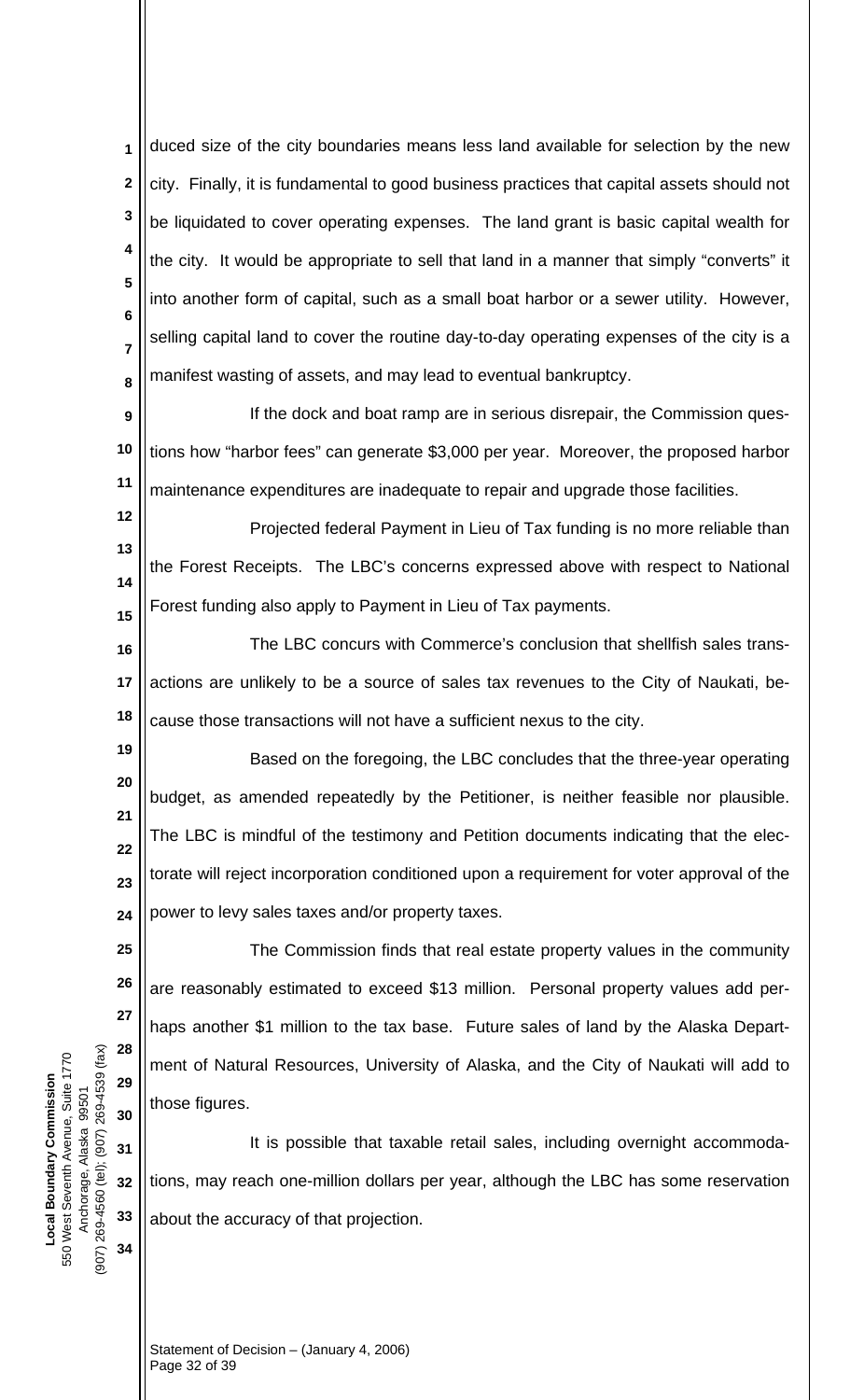If the shellfish nursery and recreational vehicle park are deleted from the projected expenses, the new City of Naukati needs approximately \$150,000 per year in operating expenses, plus the cost of capital improvements and heavy equipment acquisition. Deleting the nursery, the recreational vehicle park, land sales, capital projects and organizational grants, and reducing the Forest Receipts and reliance on Payments in Lieu of Taxes, the Petitioner has identified about \$58,000 as reliable income for operating the new city. Hence, to make the operating budget feasible and plausible, the Petitioner must generate another \$92,000 per year. **1 2 3 4 5 6 7 8 9**

**10 11 12 13 14 15 16 17** The LBC finds that the obvious source of the additional needed revenue is local taxation. Assuming generously that a 5 percent sales tax generates \$50,000 per year, the City of Naukati must collect real and personal property taxes of \$42,000, or approximately 3 mills on an assessed value of \$14 million. A property tax of 3.5 mills would allow for some margin of error. The LBC notes that a 3.5 mill levy on a parcel of real property in Naukati valued at \$80,000 would result in a tax burden of \$280 per year – less than \$25 per month.

# **K. The Petitioner's Transition Plan Lacks Certain Details, but Meets the Standards Set in Law.**

**20 21 22 23 24 25 26 27 28 29 30 31 32 33 34** Under 3 AAC 110.900, the Petitioner is required to provide a transition plan addressing the incorporation proposal. The plan must demonstrate the capacity of the proposed city government to extend essential city services in the shortest practicable time after incorporation. The plan must also address assumption of all relevant and appropriate powers, duties, rights, and functions presently exercised by an existing entity serving the territory proposed for incorporation. The plan must be prepared in consultation with the officials of each of the service providers and must be designed to effect an orderly, efficient, and economical transfer within the shortest practicable time, not to exceed two years after the effective date of incorporation. Each petition must also include a practical plan for the transfer and integration of all relevant and appropriate assets and liabilities of existing service providers. The plan must specifically address procedures that ensure that the transfer and integration occur without loss of value in assets, loss of credit reputation, or a reduced bond rating for liabilities.

(907) 269-4560 (tel); (907) 269-4539 (fax) (907) 269-4560 (tel); (907) 269-4539 (fax) 550 West Seventh Avenue, Suite 1770 550 West Seventh Avenue, Suite 1770 **Local Boundary Commission**  Local Boundary Commission Anchorage, Alaska 99501 Anchorage, Alaska 99501

**18**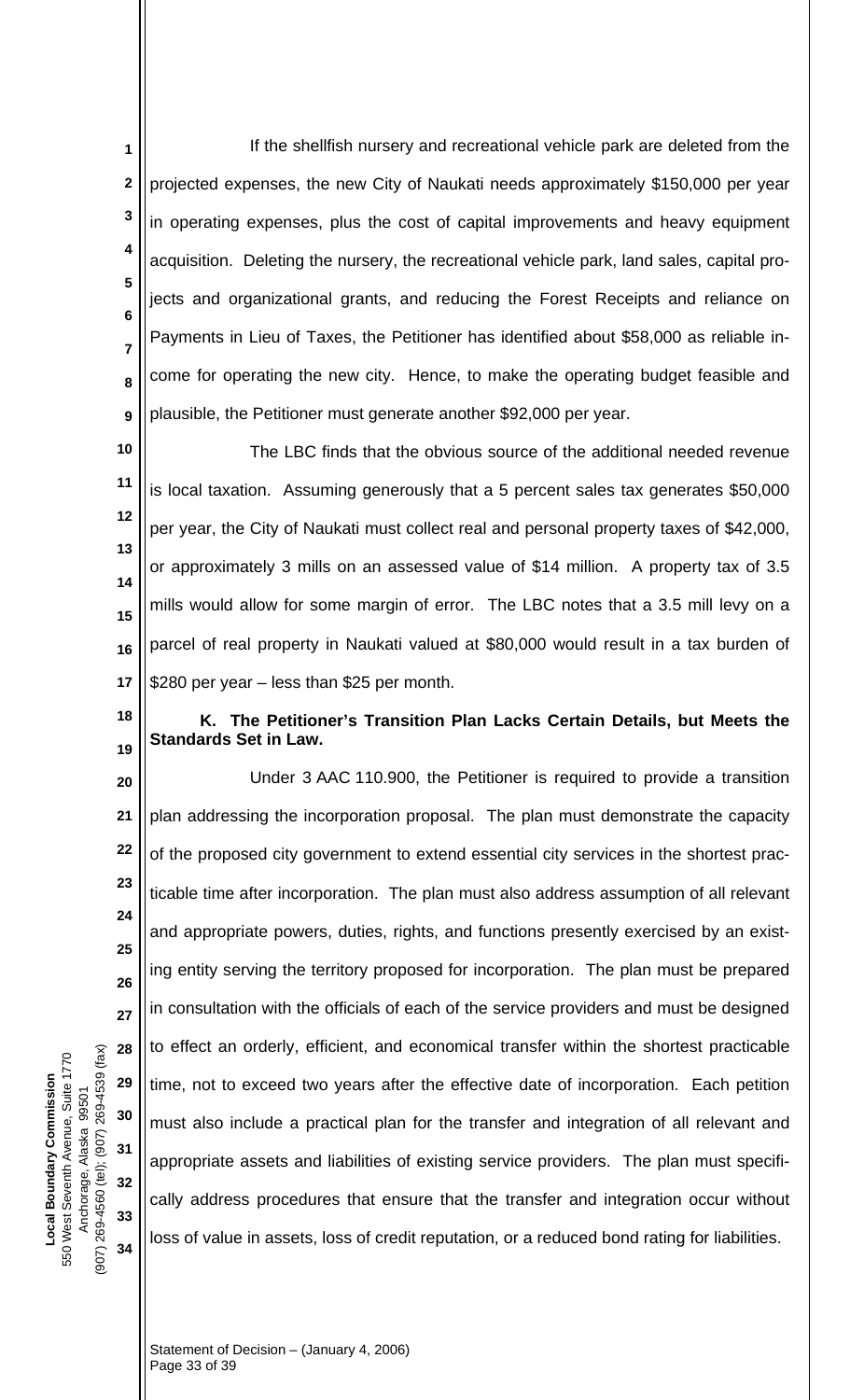|                                       | 1                         | The LBC concludes that although the Naukati transition plan is lacking in                                                                                                                     |
|---------------------------------------|---------------------------|-----------------------------------------------------------------------------------------------------------------------------------------------------------------------------------------------|
|                                       | $\mathbf{2}$              | detail, it meets the minimum standards set out in 3 AAC 110.900. The LBC recog-                                                                                                               |
|                                       | $\mathbf 3$               | nizes that details are lacking principally because the proposal involves the incorpora-                                                                                                       |
|                                       | 4                         | tion of a second class city in the unorganized borough. Therefore, the extent to which                                                                                                        |
|                                       | 5                         | existing services will be assumed from current service providers is minimal. The LBC                                                                                                          |
|                                       | $\bf 6$<br>$\overline{7}$ | notes, however, that it would be helpful to local voters if, before the incorporation elec-                                                                                                   |
|                                       | 8                         | tion, the Petitioner provides detailed plans to provide local services.                                                                                                                       |
|                                       | 9                         | L. Incorporation of the City of Naukati will not Deny any Person the En-                                                                                                                      |
|                                       | 10                        | joyment of any Civil or Political Right Because of Race, Color, Creed, Sex, or Na-<br>tional Origin.                                                                                          |
|                                       | 11                        | Under 3 AAC 110.910, a petition cannot be approved by the LBC if the                                                                                                                          |
|                                       | 12                        | effect of the proposed change denies any person the enjoyment of any civil or political                                                                                                       |
|                                       | 13<br>14                  | right, including voting rights, because of race, color, creed, sex, or national origin.                                                                                                       |
|                                       | 15                        | The LBC concludes that incorporation of the City of Naukati will not deny                                                                                                                     |
|                                       | 16                        | any person the enjoyment of any civil or political right, including voting rights, because                                                                                                    |
|                                       | 17                        | of race, color, creed, sex, or national origin. Thus, the standard set out in                                                                                                                 |
|                                       |                           |                                                                                                                                                                                               |
|                                       | 18                        | 3 AAC 110.910 is met.                                                                                                                                                                         |
|                                       | 19                        |                                                                                                                                                                                               |
|                                       | 20<br>21                  | M. With the Condition that the City have Authority to Levy a 5 Percent<br>Sales Tax and a 3.5 Mill Property Tax, Incorporation of the Proposed City Serves<br>the Best Interests of the State |
|                                       | 22                        | AS 29.05.100 provides that the LBC may approve a city incorporation                                                                                                                           |
|                                       | 23                        | proposal only if the Commission concludes that such incorporation will serve the best                                                                                                         |
|                                       | 24                        | interests of the state. Further, 3 AAC 110.042 provides that in determining whether                                                                                                           |
|                                       | 25                        | incorporation of a city is in the best interests of the state under AS 29.05.100 (a), the                                                                                                     |
|                                       | 26                        | Commission may consider any relevant factors. Those include whether incorporation                                                                                                             |
|                                       | 27<br>28                  | promotes maximum local self-government; promotes a minimum number of local gov-                                                                                                               |
|                                       | 29                        | ernment units; will relieve the state government of the responsibility of providing local                                                                                                     |
|                                       | 30                        | services; and is reasonably likely to expose the state government to unusual and sub-                                                                                                         |
|                                       | 31                        | stantial risks as the prospective successor to the city in the event of the city's dissolu-                                                                                                   |
|                                       | 32                        | tion.                                                                                                                                                                                         |
|                                       | 33                        | In terms of the standard at issue, the LBC expressed particular concern                                                                                                                       |
| (xe3) 269-4560 (100) : (iei) 0604-694 | 34                        | about the fiscal viability of the proposed city. In doing so, the Commission noted that a                                                                                                     |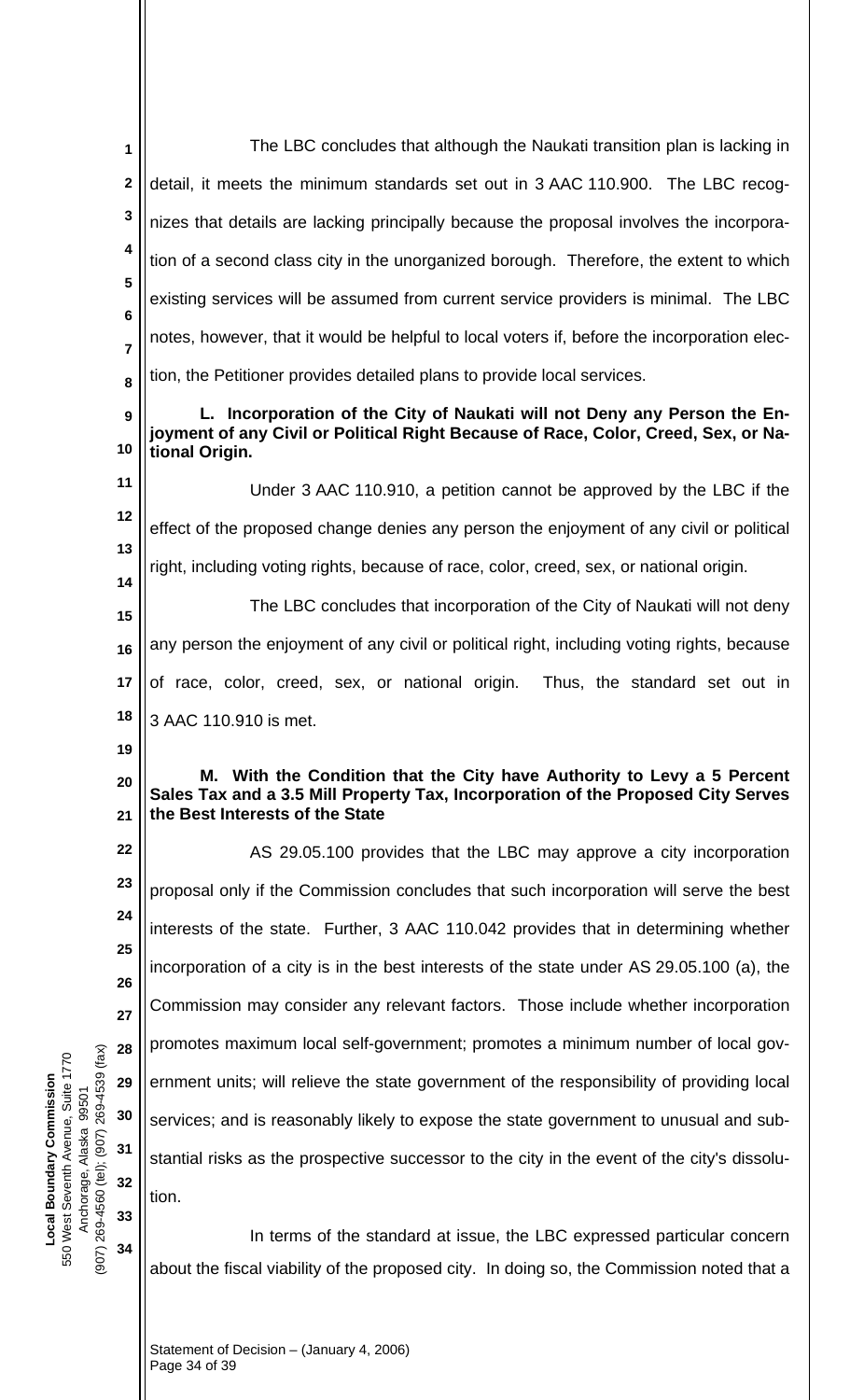number of city governments in Alaska have experienced financial difficulties. Those difficulties have manifested themselves, in limited instances, in the abandonment of small city governments. The LBC is concerned that incorporating the City of Naukati without ensuring that it has authority to levy local taxes will significantly increase the likelihood that the State government will be exposed to unusual and substantial risks as the prospective successor to the city in the event of its dissolution. However, by making incorporation conditioned on voter approval of a proposition authorizing the levy of a sales tax of five percent and a proposition authorizing the levy of a real and personal property tax of 3.5 mills, the LBC concludes that the best interest of the State would be served. **1 2 3 4 5 6 7 8 9 10**

**11 12 13 14 15 16 17 18 19 20** Under the human and financial resources standard addressed in part J of this section of the decisional statement, the LBC found that the level of commitment and interest in sustaining a city government among Naukati residents was questionable given their widespread objection to the prospect of local taxes. The Commission finds here that it is in the State's best interest to ensure that Naukati citizens demonstrate their commitment and interest in the sustaining the proposed city. The citizen commitment and interest can be determined through imposition of the condition for voter approval of the propositions authorizing the proposed city to levy a 5 percent sales tax and a 3.5 mill property tax.

Based on the foregoing, the LBC concludes that incorporation of the City of Naukati, as amended and conditioned by the LBC, serves the best interests of the state. Thus, the requirements of AS 29.05.100 and 3 AAC 110.042 are met.

#### *SECTION III ORDER OF THE COMMISSION*

 For the reasons set out herein, the LBC amends boundaries of the territory proposed for incorporation to read as follows:

The territory approved by the Local Boundary Commission for incorporation as the City of Naukati, State of Alaska, includes all lands, tidelands, and submerged lands within the following boundaries:

Beginning at the section corner common to Sections 18 and 19, T. 69 S., R. 80 E., Copper River Meridian (C.R.M.) and Sections 13 and 24, T. 69 S., R. 79 E., C.R.M., monumented pursuant to the United States Rectangular Surveys of record for T. 69 S., R. 80 E., C.R.M., and T. 69 S., R. 79 E., C.R.M., ap-

(907) 269-4560 (tel); (907) 269-4539 (fax)  $(907)$  269-4539 (fax) 550 West Seventh Avenue, Suite 1770 550 West Seventh Avenue, Suite 1770 **Local Boundary Commission Local Boundary Commission** Anchorage, Alaska 99501 99501 Anchorage, Alaska (907) 269-4560 (tel);

**21**

**22**

**23**

**24**

**25**

**26**

**27**

**28**

**29**

**30**

**31**

**32**

**33**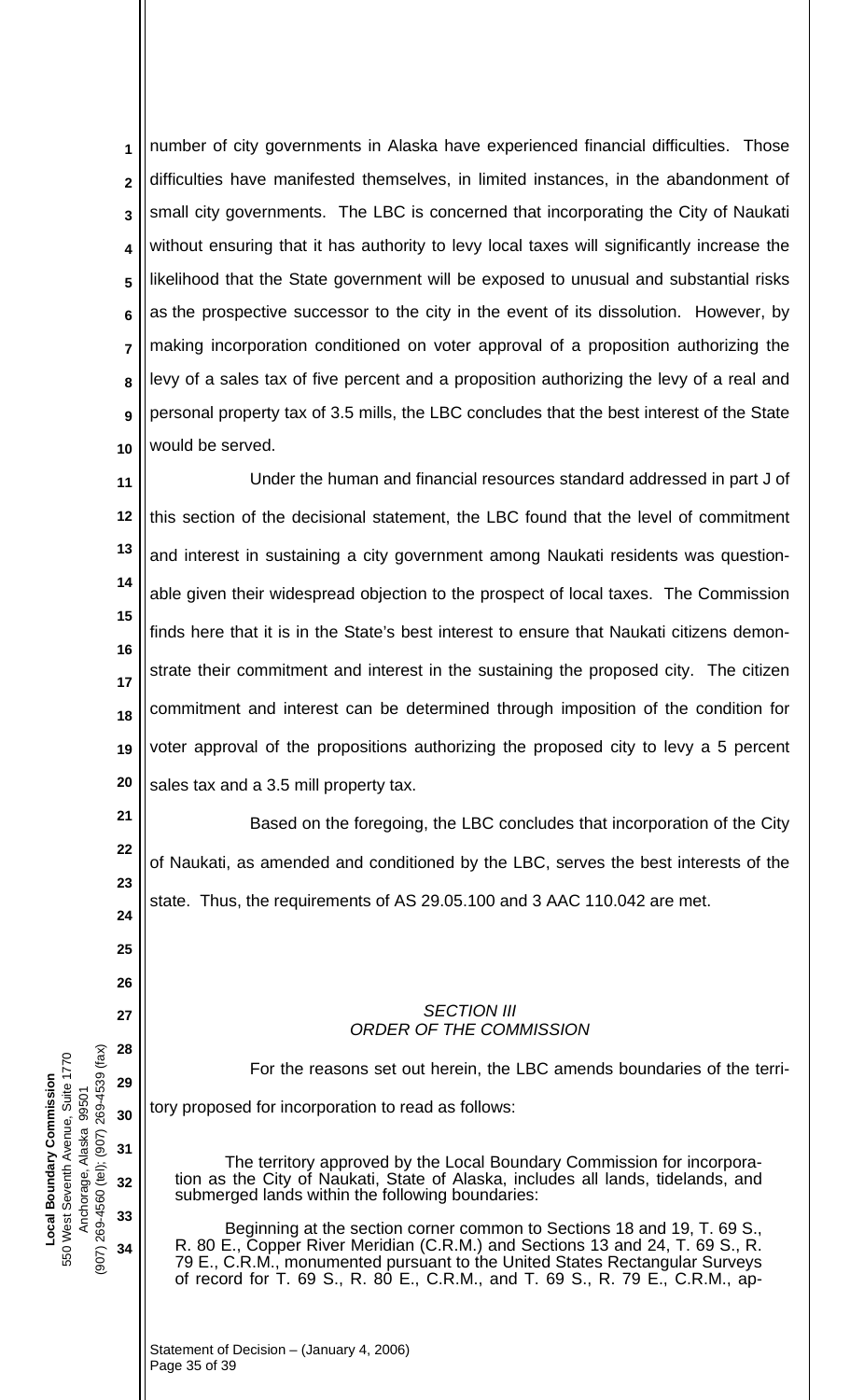|                                            | 1<br>$\mathbf 2$        | proved individually by the United States Department of the Interior, Bureau of<br>Land Management, in Anchorage, Alaska on June 1, 1999, and being the<br>TRUE POINT OF BEGINNING hereof;                    |
|--------------------------------------------|-------------------------|--------------------------------------------------------------------------------------------------------------------------------------------------------------------------------------------------------------|
|                                            | 3                       | Thence NORTH a distance of 10168.62 feet along the township line to a<br>meander corner of record on an unnamed lake;                                                                                        |
|                                            | 4<br>5                  | Thence NORTH to the point of intersection of the north and west<br>boundaries of Section 7, T. 69 S., R. 80 E., C.R.M.;                                                                                      |
|                                            | 6                       | Thence EAST to a meander corner of record on an unnamed lake;                                                                                                                                                |
|                                            | $\overline{\mathbf{7}}$ | Thence EAST a distance of 7084.44 feet along section lines of record to<br>the $1/4$ Corner common to Sections 5 and 8, T. 69 S., R. 80 E., C.R.M.;                                                          |
|                                            | 8                       | Thence South 0° 06' East a distance of 3960.00 feet along the north-                                                                                                                                         |
|                                            | 9                       | south 1/4 line of Section 8, T. 69 S., R. 80 E., C.R.M., to the C-S 1/16 Corner of<br>said section;                                                                                                          |
|                                            | 10                      | Thence EAST a distance of 2640.00 feet along the south 1/16 line of                                                                                                                                          |
|                                            | 11                      | Section 8, T. 69 S., R. 80 E., C.R.M., to the S 1/16 Corner common to Sections<br>8 and 9, T. 69 S., R. 80 E., C.R.M.;                                                                                       |
|                                            | 12<br>13                | Thence southerly a distance of 2640.00 feet to the N 1/16 Corner com-<br>mon to protracted Sections 16 and 17, T. 69 S., R. 80 E., C.R.M.;                                                                   |
|                                            | 14                      | Thence easterly a distance of 1320.00 feet to the N-W1/16 Corner of<br>protracted Section 16, T. 69 S., R. 80 E., C.R.M.;                                                                                    |
|                                            | 15                      | Thence southerly a distance of 1320.00 feet to the C-W 1/16 Corner of                                                                                                                                        |
|                                            | 16                      | protracted Section 16, T. 69 S., R. 80 E., C.R.M., falling in Naukati Bay;                                                                                                                                   |
|                                            | 17<br>18                | Thence easterly a distance of 1320.00 feet to the C1/4 Corner of pro-<br>tracted Section 16, T. 69 S., R. 80 E., C.R.M.;                                                                                     |
|                                            | 19                      | Thence southerly a distance of 6600.00 feet to the C-S 1/16 Corner of<br>protracted Section 21, T. 69 S., R. 80 E., C.R.M. falling in Naukati Bay;                                                           |
|                                            | 20                      | Thence westerly a distance of 1320.00 feet to the S-W 1/16 Corner of<br>protracted Section 21, T. 69 S., R. 80 E., C.R.M., falling in Naukati Bay;                                                           |
|                                            | 21<br>22                | Thence southwesterly a distance of 4172.41 feet to the 1/4 Corner<br>common to protracted Sections 28 and 29, T. 69 S., R. 80 E., C.R.M., falling in<br>Tuxekan Passage;                                     |
|                                            | 23                      | Thence westerly a distance of 10332.75 feet to the 1/4 Corner common                                                                                                                                         |
|                                            | 24                      | to protracted Section 30, T. 69 S., R. 80 E., C.R.M., and protracted Section 25,<br>T. 69 S., R. 79 E., C.R.M.;                                                                                              |
|                                            | 25                      | Thence westerly a distance of 2640.00 feet to the C 1/4 Corner of pro-                                                                                                                                       |
|                                            | 26                      | tracted Section 25, T. 69 S., R. 79 E., C.R.M.;                                                                                                                                                              |
|                                            | 27                      | Thence northerly a distance of 2640.00 feet to the 1/4 Corner common<br>to protracted Sections 25 and 24, T. 69 S., R. 79 E., C.R.M.;                                                                        |
|                                            | 28                      | Thence westerly a distance of 2640.00 feet to the section corner com-                                                                                                                                        |
|                                            | 29                      | mon to Sections 23, 24, 25, and 26, T. 69 S., R. 79 E., C.R.M.;                                                                                                                                              |
|                                            | 30<br>31                | Thence WEST a distance of 1320.00 feet along the section line common<br>to Sections 23 and 26, T. 69 S., R. 79 E., C.R.M., to the E 1/16 corner common<br>to Sections 23 and 26, T. 69 S., R. 79 E., C.R.M.; |
| (907) 269-4560 (tel); (907) 269-4539 (fax) | 32<br>33                | Thence North 0° 02' West a distance of 1320.00 feet along the East 1/16<br>line of Section 23, T. 69 S., R. 79 E., C.R.M., to the SE 1/16 Corner of said sec-<br>tion;                                       |
|                                            | 34                      | Thence WEST a distance of 1320.00 feet along the south 1/16 line of<br>Section 23, T. 69 S., R. 79 E., C.R.M., to the C-S 1/16 Corner of said section;                                                       |
|                                            |                         |                                                                                                                                                                                                              |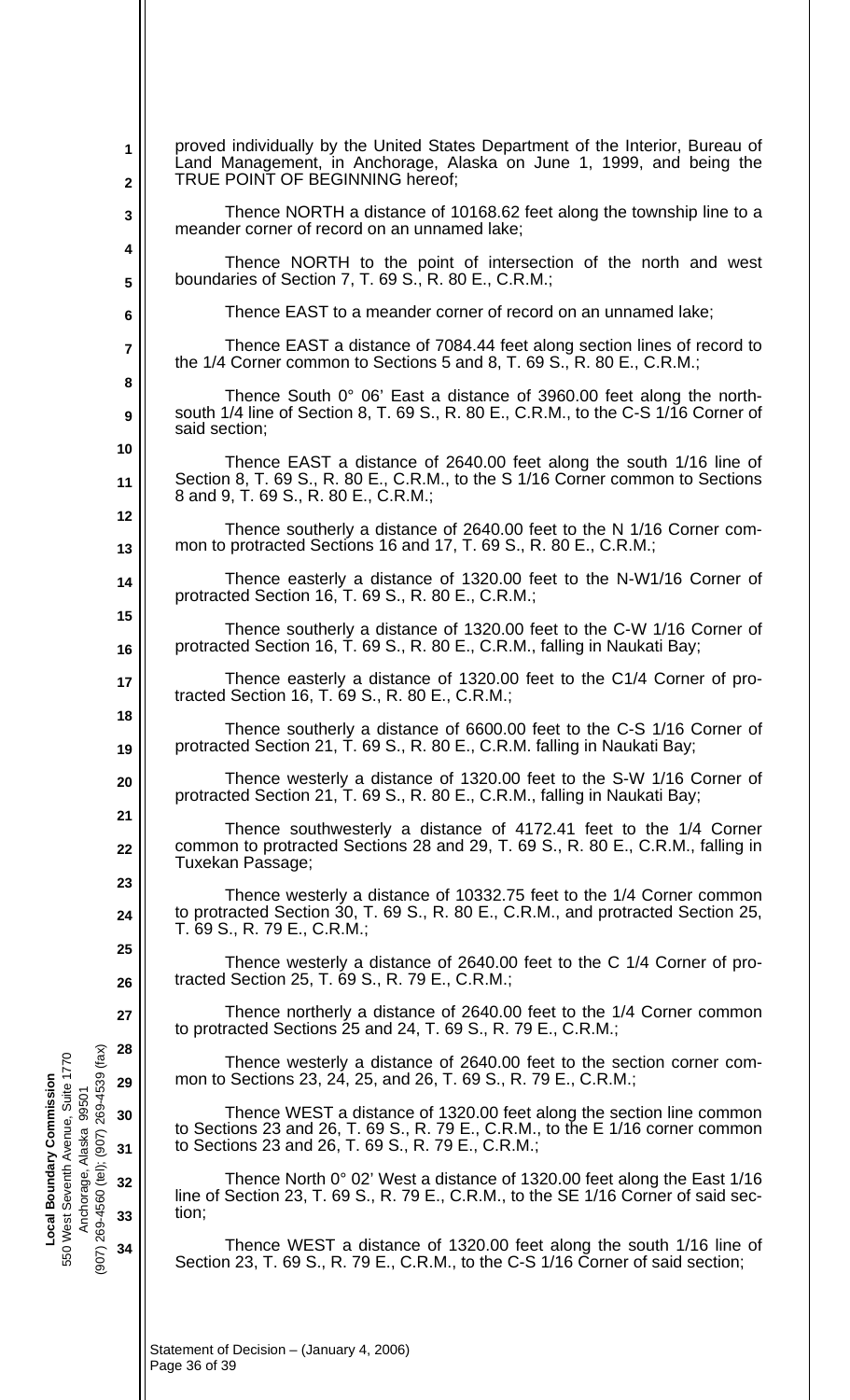|                                                                                       | 1                                      | Thence N $0^{\circ}$ 02' W a distance of 1320.00 feet to the C 1/4 Corner of<br>Section 23, T. 69 S., R. 79 E., C.R.M.;                                                                                                                                |
|---------------------------------------------------------------------------------------|----------------------------------------|--------------------------------------------------------------------------------------------------------------------------------------------------------------------------------------------------------------------------------------------------------|
|                                                                                       | $\mathbf 2$<br>$\overline{\mathbf{3}}$ | Thence westerly a distance of 7920.00 feet to the 1/4 Corner common to<br>protracted Sections 21 and 22, T. 69 S., R. 79 E., C.R.M.;                                                                                                                   |
|                                                                                       | 4                                      | Thence northerly a distance of 2640.00 feet to the section corner com-<br>mon to protracted Sections 15, 16, 21 and 22, T. 69 S., R. 79 E., C.R.M.;                                                                                                    |
|                                                                                       | 5                                      | Thence northerly to a meander corner of record on Jinhi Bay;                                                                                                                                                                                           |
|                                                                                       | 6                                      | Thence North 0° 04' West a distance of 5235.12 feet along the section                                                                                                                                                                                  |
|                                                                                       | $\overline{7}$<br>8                    | line common to Sections 15 and 16, T. 69 S., R. 79 E., C.R.M., to the section<br>corner common to Sections 9, 10, 15 and 16, T. 69 S., R. 79 E., C.R.M.;                                                                                               |
|                                                                                       | 9                                      | Thence EAST a distance of 3492.72 feet along the section line common<br>to Sections 10 and 15, T. 69 S., R.79E., C.R.M., to a meander corner of record                                                                                                 |
|                                                                                       | 10                                     | on Jinhi Bay;                                                                                                                                                                                                                                          |
|                                                                                       | 11                                     | Thence easterly a distance of 1787.28 feet along the extension of said<br>section line common to Sections 10 and 15, T. 69 S., R.79E., C.R.M., to the<br>section corner common to protracted Sections 10, 11, 14, and 15, T. 69 S.,<br>R.79E., C.R.M.; |
|                                                                                       | 12                                     |                                                                                                                                                                                                                                                        |
|                                                                                       | 13<br>14                               | Thence easterly along the section line common to protracted Sections<br>11 and 14, T. 69 S., R 79 E., C.R.M., to the point of intersection with the line of<br>mean high tide on the westerly shore of Prince of Wales Island;                         |
|                                                                                       | 15                                     | Thence meandering southeasterly within Sections 14 and 13, T. 69 S.,                                                                                                                                                                                   |
|                                                                                       | 16                                     | R. 79 E., C.R.M., along the westerly shore of Prince of Wales Island at the line<br>of mean high tide, to a meander corner at the point of intersection with the sec-<br>tion line common to Sections 13 and 24, T. 69 S., R. 79 E., C.R.M;            |
|                                                                                       | 17                                     | Thence EAST a distance of 2934.36 feet along the section line common                                                                                                                                                                                   |
|                                                                                       | 18<br>19                               | to Sections 13 and 24, T. 69 S., R. 79 E., C.R.M., to the section corner com-<br>mon to Sections 13 and 24, T. 69 S., R. 79 E., C.R.M, and Sections 18 and 19,<br>T. 69 S., R. 80 E., C.R.M, being the TRUE POINT OF BEGINNING;                        |
|                                                                                       | 20                                     | Containing 11.7 square miles more or less, all in the First Judicial Dis-<br>trict, State of Alaska.                                                                                                                                                   |
|                                                                                       | 21                                     |                                                                                                                                                                                                                                                        |
|                                                                                       | 22                                     | The following map reflects the boundaries described above.                                                                                                                                                                                             |
|                                                                                       | 23                                     | P                                                                                                                                                                                                                                                      |
|                                                                                       | 24                                     |                                                                                                                                                                                                                                                        |
|                                                                                       | 25                                     |                                                                                                                                                                                                                                                        |
|                                                                                       | 26                                     |                                                                                                                                                                                                                                                        |
|                                                                                       | 27                                     |                                                                                                                                                                                                                                                        |
|                                                                                       | 28                                     |                                                                                                                                                                                                                                                        |
| 99501                                                                                 | 29                                     |                                                                                                                                                                                                                                                        |
|                                                                                       | 30                                     |                                                                                                                                                                                                                                                        |
| Local Boundary Commission<br>550 West Seventh Avenue, Suite 1770<br>Anchorage, Alaska | 31                                     |                                                                                                                                                                                                                                                        |
| (907) 269-4560 (tel); (907) 269-4539 (fax)                                            | 32                                     |                                                                                                                                                                                                                                                        |
|                                                                                       | 33                                     |                                                                                                                                                                                                                                                        |
|                                                                                       | 34                                     | 2.5<br>1.25<br>5 Miles                                                                                                                                                                                                                                 |
|                                                                                       |                                        |                                                                                                                                                                                                                                                        |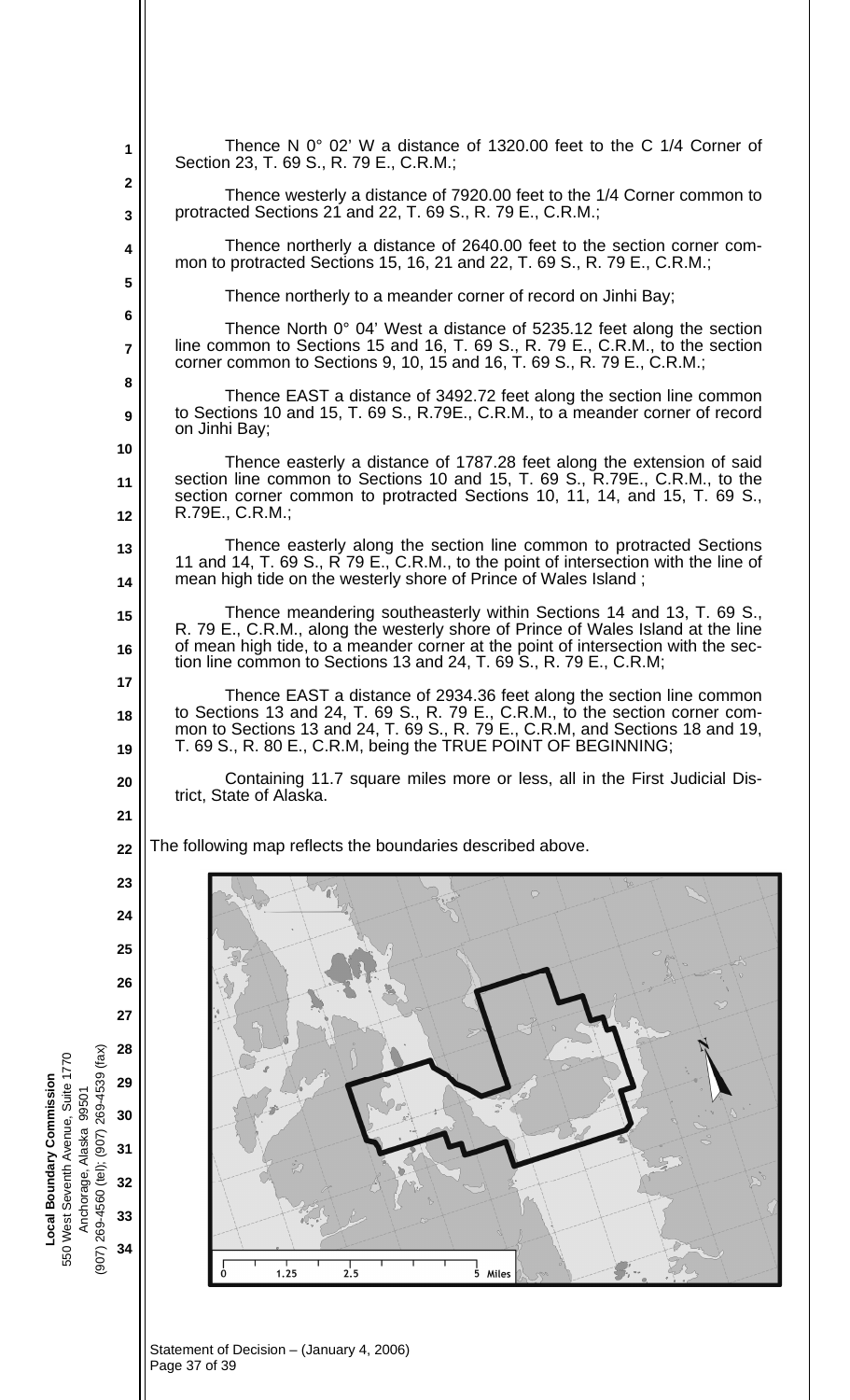| 1                                                                                                                    |                                                                                              |
|----------------------------------------------------------------------------------------------------------------------|----------------------------------------------------------------------------------------------|
| $\mathbf 2$                                                                                                          | Additionally, for the reasons set out herein, the LBC makes incorporation sub-               |
| 3                                                                                                                    | ject to the condition that the voters of Naukati approve two propositions in the incorpo-    |
| 4                                                                                                                    | ration election. The first is a proposition authorizing the city to levy a 5 percent general |
| 5                                                                                                                    | sales tax. The second is a proposition authorizing the city to levy a real and personal      |
| 6                                                                                                                    |                                                                                              |
| $\overline{7}$                                                                                                       | property tax of 3.5 mills.                                                                   |
| 8                                                                                                                    | Approved in writing January 4, 2006.                                                         |
| $\boldsymbol{9}$                                                                                                     |                                                                                              |
| 10                                                                                                                   | <b>LOCAL BOUNDARY COMMISSION</b><br>(Commissioner Tony Nakazawa, not participating.)         |
| 11<br>12                                                                                                             |                                                                                              |
| 13                                                                                                                   |                                                                                              |
| 14                                                                                                                   | By: Darroll Hargraves, Chairman                                                              |
| 15                                                                                                                   |                                                                                              |
| 16                                                                                                                   | Attest:                                                                                      |
| 17                                                                                                                   |                                                                                              |
| 18                                                                                                                   | Dan Bockhorst, LBC Staff                                                                     |
| 19                                                                                                                   |                                                                                              |
| 20                                                                                                                   |                                                                                              |
| 21                                                                                                                   |                                                                                              |
| 22                                                                                                                   |                                                                                              |
| 23                                                                                                                   |                                                                                              |
| 24<br>25                                                                                                             |                                                                                              |
| 26                                                                                                                   |                                                                                              |
| 27                                                                                                                   |                                                                                              |
| 28                                                                                                                   |                                                                                              |
| 29                                                                                                                   |                                                                                              |
| Anchorage, Alaska 99501<br>30                                                                                        |                                                                                              |
| 31                                                                                                                   |                                                                                              |
| 32                                                                                                                   |                                                                                              |
| (907) 269-4560 (tel); (907) 269-4539 (fax)<br>550 West Seventh Avenue, Suite 1770<br>Local Boundary Commission<br>33 |                                                                                              |
| 34                                                                                                                   |                                                                                              |
|                                                                                                                      |                                                                                              |
|                                                                                                                      | Statement of Decision - (January 4, 2006)<br>Page 38 of 39                                   |